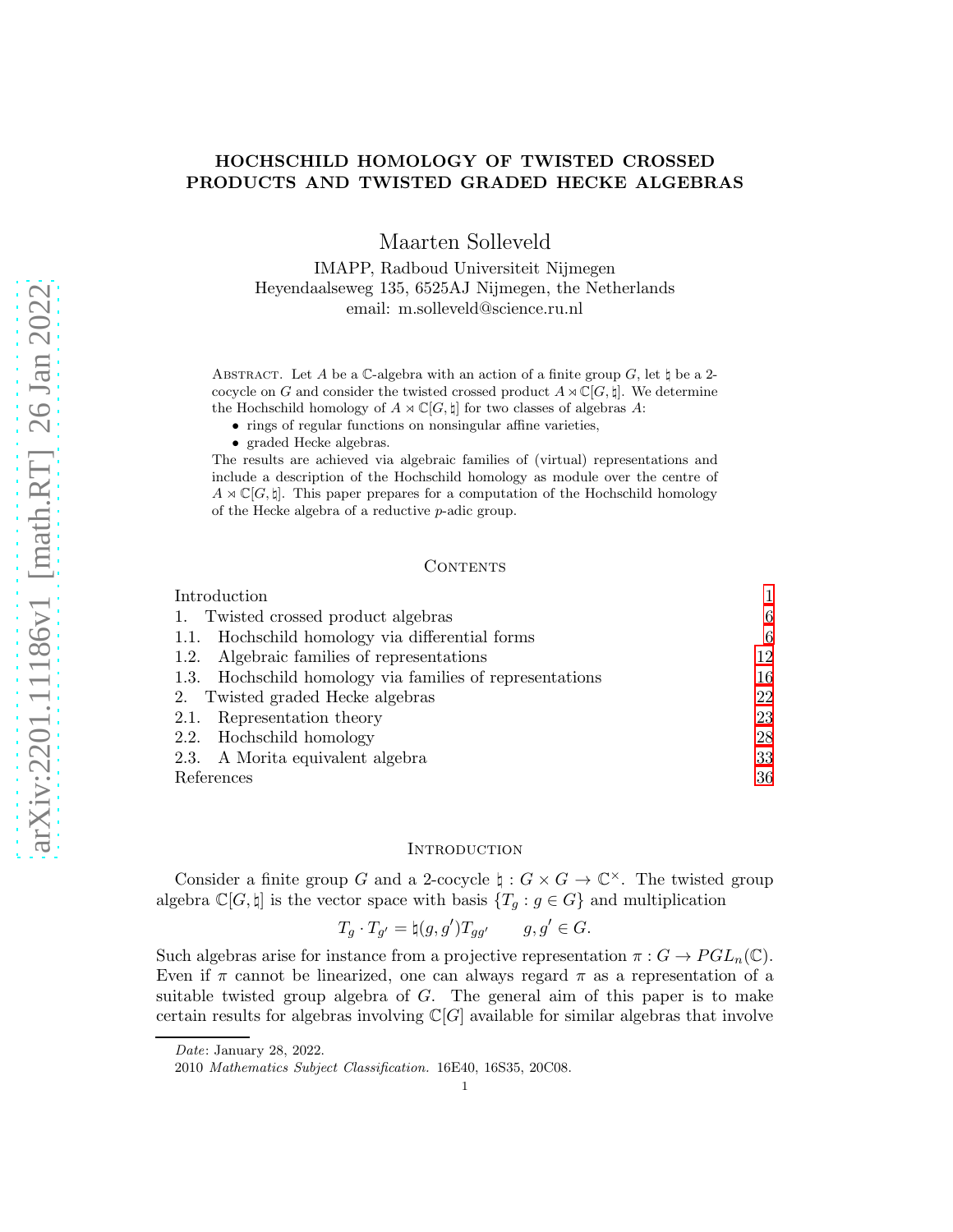$\mathbb{C}[G,\sharp]$ . In other words, we want to treat  $\mathbb{C}[G,\sharp]$  on the same footing as the group algebra  $\mathbb{C}[G]$ . Although  $\mathbb{C}[G, \natural]$  is always semisimple, this is not so trivial, already because the dimensions of irreducible  $\mathbb{C}[G, \sharp]$ -representations depend on the image of  $\natural$  in  $H^2(G, \mathbb{C}^\times)$ .

Let A be a unital C-algebra on which G acts by algebra automorphisms. The twisted crossed product algebra  $A \rtimes \mathbb{C}[G, \natural]$  is the vector space  $A \otimes_{\mathbb{C}} \mathbb{C}[G, \natural]$  with multiplication rules

- A and  $\mathbb{C}[G,\natural]$  are embedded as subalgebras,
- $T_g a T_g^{-1} = g(a)$  for  $g \in G$  and  $a \in A$ .

## Twisted crossed products with rings of regular functions.

Interesting examples of the above algebras arise when V is a complex affine variety endowed with a G-action and  $A = \mathcal{O}(V)$ , the ring of regular functions on V. Our motivation to study algebras like  $\mathcal{O}(V) \rtimes \mathbb{C}[G, \natural]$  stems from reductive p-adic groups. There twisted versions of Hecke algebras appear in several ways, see e.g. [\[AMS2,](#page-35-1) [Mor,](#page-35-2) [Sol5\]](#page-35-3). If one manually sets the q-parameters of such Hecke algebras equal to 1, one obtains an algebra of the form  $\mathcal{O}(V) \rtimes \mathbb{C}[G, \natural]$ .

It is well-known that the irreducible representations of  $\mathcal{O}(V) \rtimes G = \mathcal{O}(V) \rtimes \mathbb{C}[G]$ are naturally parametrized by

(1) 
$$
(V/\!/G)_2 = \{(v, \pi_v) : v \in V, \pi_v \in \text{Irr}(G_v)\}/G,
$$

where  $g \cdot (v, \pi_v) = (gv, \pi_v \circ \text{Ad}(g)^{-1})$ . The parametrization map is simple:

<span id="page-1-1"></span><span id="page-1-0"></span>
$$
(v, \pi_v) \mapsto \mathrm{ind}_{\mathcal{O}(V) \rtimes G_v}^{\mathcal{O}(V) \rtimes G}(\mathbb{C}_v \otimes \pi_v).
$$

Many invariants of  $\mathcal{O}(V) \rtimes G$  are related to the space

(2) 
$$
(V/\!/G)_1 = \{(v,g) : v \in V, g \in G_v\}/G,
$$

where  $g \cdot (v, g') = (gv, gg'g^{-1})$ . Indeed, for nonsingular V the Hochschild homology was computed by Brylinski and Nistor [\[Bry,](#page-35-4) [Nis\]](#page-35-5):

<span id="page-1-2"></span>(3) 
$$
HH_n(\mathcal{O}(V) \rtimes G) = \left(\bigoplus_{g \in G} \Omega^n(V)\right)^G = \Omega^n\big(\{(v,g) : v \in V, g \in G_v\}\big)^G.
$$

Now we discuss our analogues with twisting by  $\natural$ . The same arguments as for [\(1\)](#page-1-0) show that  $\text{Irr}(\mathcal{O}(V) \rtimes \mathbb{C}[G, \mathcal{b}])$  is naturally parametrized by

(4) 
$$
(V/\!/G)_{\natural} = \{(v,\pi_v) : v \in V, \pi_v \in \operatorname{Irr}(\mathbb{C}[G_v,\natural])\}/G,
$$

where  $g \cdot (v, \pi_v) = (gv, \pi_v \circ \text{Ad}(T_g)^{-1})$ . However, there is no direct generalization of [\(2\)](#page-1-1). To get around that, we define (for  $g \in G$ )

$$
\natural^g: \begin{array}{rcl} G & \to & \mathbb{C}^\times \\ h & \mapsto & T_h T_g T_h^{-1} T_{hgh^{-1}}^{-1} \end{array}.
$$

Then  $\sharp^g|_{Z_G(g)}$  is character, and the  $\xi^g$  measure how far away from a group algebra  $\mathbb{C}[G,\natural]$  is. Indeed, we check in Lemma 1.1 that

$$
\operatorname{Irr}(\mathbb{C}[G,\natural]) \quad \text{and} \quad \{g \in G : |\natural^g|_{Z_G(g)} = 1\}/G\text{-conjugation}
$$

have the same cardinality. This generalizes the well-known equality between the number of conjugacy classes and the number of inequivalent irreducible representations of G.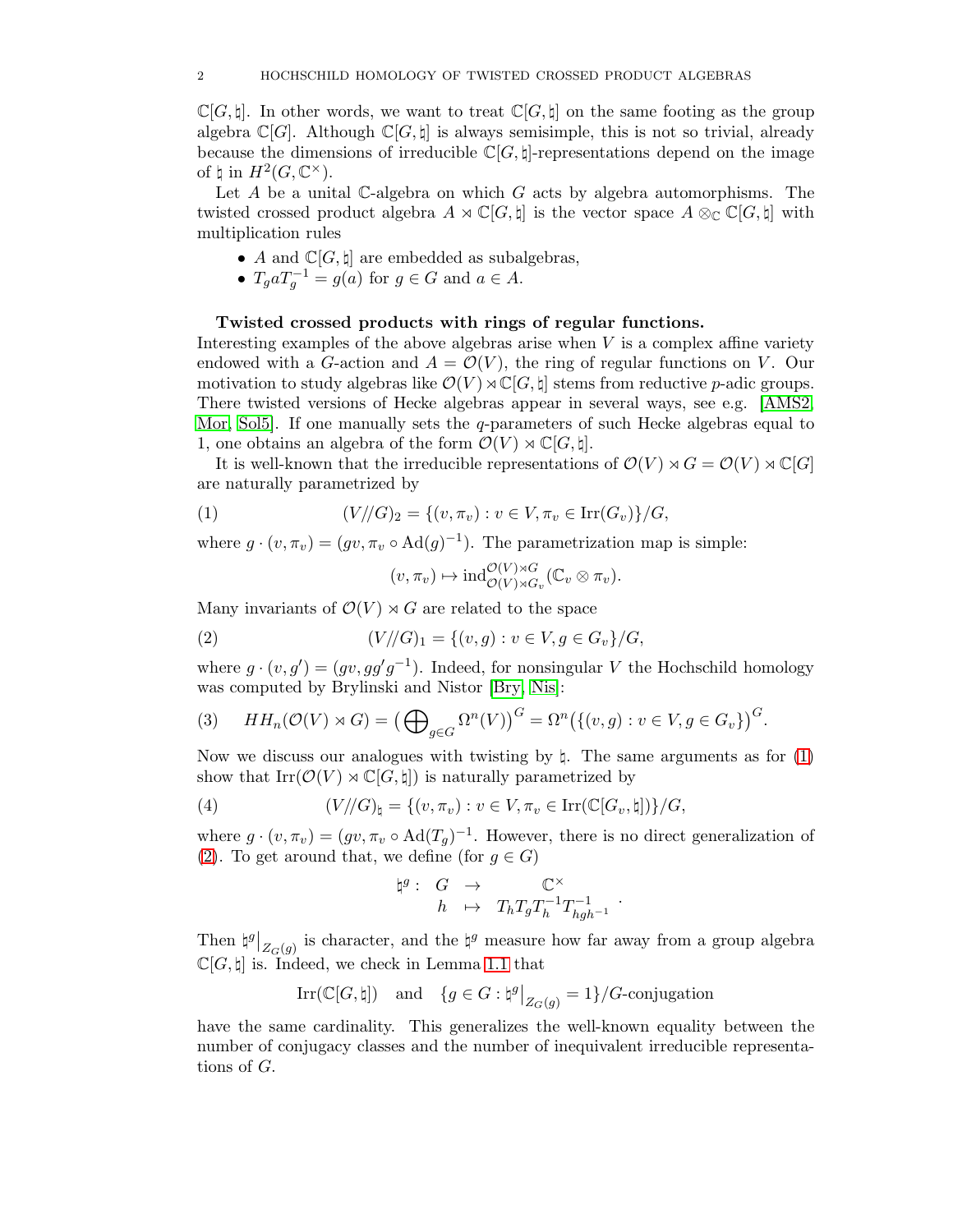Notice that  $\mathcal{O}(V)^G$  is contained in the centre of  $\mathcal{O}(V) \rtimes \mathbb{C}[G,\natural]$ , so that it acts naturally on the Hochschild homology of that algebra.

## <span id="page-2-0"></span>**Theorem A.** (see Theorem [1.2](#page-6-0) and  $(1.17)$ )

Let  $V$  be a nonsingular complex affine variety with a  $G$ -action. There exists an isomorphism of  $\mathcal{O}(V)^G$ -modules

$$
HH_n(\mathcal{O}(V) \rtimes \mathbb{C}[G,\natural]) \cong \big(\bigoplus\nolimits_{g \in G} \Omega^n(V^g) \otimes \natural^g\big)^G.
$$

We can interpret [\(3\)](#page-1-2) as  $HH_0(\mathcal{O}(V) \rtimes G) = \mathcal{O}((V//G)_1)$ . In contrast, it is not clear whether  $HH_0(\mathcal{O}(V) \rtimes \mathbb{C}[G,\sharp])$  is naturally isomorphic to the coordinate ring of a complex affine variety. It is preferable to describe this in noncommutative geometric terms. Then  $\mathcal{O}(V) \rtimes \mathbb{C}[G, \natural]$  is the ring "functions on the space  $(V/(G)_{\natural})^*$ " and Theorem [A](#page-2-0) describes the "differential forms on  $(V/(G)_{\mathfrak{h}})$ ".

## Twisted crossed products with graded Hecke algebras.

Another class of algebras that we want to investigate is intrinsically non-commutative. Let  $\mathbb{H}(\mathfrak{t}, W, k)$  be a graded Hecke algebra, where W is a Weyl group acting on a complex vector space t and k is a real-valued parameter function. Let  $\Gamma$  be a finite group acting on  $\mathbb{H}(\mathfrak{t}, W, k)$ , such that all structure used to define  $\mathbb{H}(\mathfrak{t}, W, k)$  is preserved by the action. Given a 2-cocycle  $\natural$  of  $\Gamma$ , we build the twisted graded Hecke algebra

<span id="page-2-1"></span>(5) 
$$
\mathbb{H} = \mathbb{H}(\mathfrak{t}, W, k) \rtimes \mathbb{C}[\Gamma, \natural].
$$

For k = 0, this algebra is just  $\mathcal{O}(t) \rtimes \mathbb{C}[W \rtimes \Gamma, \sharp]$ , where we inflate  $\sharp$  to a 2-cocycle of  $W \rtimes \Gamma$ . Algebras of the form [\(5\)](#page-2-1), sometimes with a nontrivial  $\sharp$ , play an important role in the study of parabolically induced representations of reductive p-adic groups [\[Sol5\]](#page-35-3). That motivated us to determine their Hochschild homology.

<span id="page-2-2"></span>It follows quickly from [\[Sol2\]](#page-35-6) and Theorem [A](#page-2-0) that as vector spaces

(6) 
$$
HH_n(\mathbb{H}) \cong \left(\bigoplus\nolimits_{w\in W\Gamma} \Omega^n(\mathfrak{t}^w) \otimes \mathfrak{h}^w\right)^{W\Gamma},
$$

see [\(2.6\)](#page-22-1). The nontrivial content of this statement is that for every element on the right hand side, a particular representative in a differential complex computing  $HH_n(\mathbb{H})$  is exhibited. However, usually [\(6\)](#page-2-2) is not an isomorphism of  $Z(\mathbb{H})$ -modules, or even of modules over the central subalgebra  $\mathcal{O}(\mathfrak{t})^{WT}$ . To work well with  $HH_n(\mathbb{H})$ , we need to understand the isomorphism [\(6\)](#page-2-2) better and to realize it with maps induced by algebra homomorphisms.

In  $[Sol4]$  this is achieved (without twisting by  $\natural$ ) with families of representations. For every  $w \in W\Gamma$  a family  $\mathfrak{F}_w$  of  $\mathbb{H}(\mathfrak{t},W,k) \rtimes \Gamma$ -representations parametrized by  $\mathfrak{t}^w$ is chosen, such that:

- (i) in the Grothendieck group  $R(\mathbb{H}(\mathfrak{t}, W, k) \rtimes \Gamma)$  of finite dimensional  $\mathbb{H}(\mathfrak{t}, W, k) \rtimes \Gamma$ representations, the span of  $\mathfrak{F}_w$  is linearly independent from the span of the union of the  $\mathfrak{F}_{w'}$  with w' not conjugate to w in  $W\Gamma$ ,
- (ii) the union of all the  $\mathfrak{F}_w$  spans  $\mathbb{Q} \otimes_{\mathbb{Z}} R(\mathbb{H}(\mathfrak{t},W,k) \times \Gamma)$ .

Each  $\mathfrak{F}_w$  induces an algebra homomorphism

(7) 
$$
\mathcal{F}_w: \mathbb{H}(\mathfrak{t},W,k) \rtimes \Gamma \to \mathcal{O}(\mathfrak{t}^w) \otimes \mathrm{End}_{\mathbb{C}}(V_w),
$$

where  $V_w$  is the vector space underlying all representations in  $\mathfrak{F}_w$ . Recall that by the Hochschild–Kostant–Rosenberg theorem

$$
HH_n(\mathcal{O}(\mathfrak{t}^w)\otimes \mathrm{End}_{\mathbb{C}}(V_w))\cong \Omega^n(\mathfrak{t}^w).
$$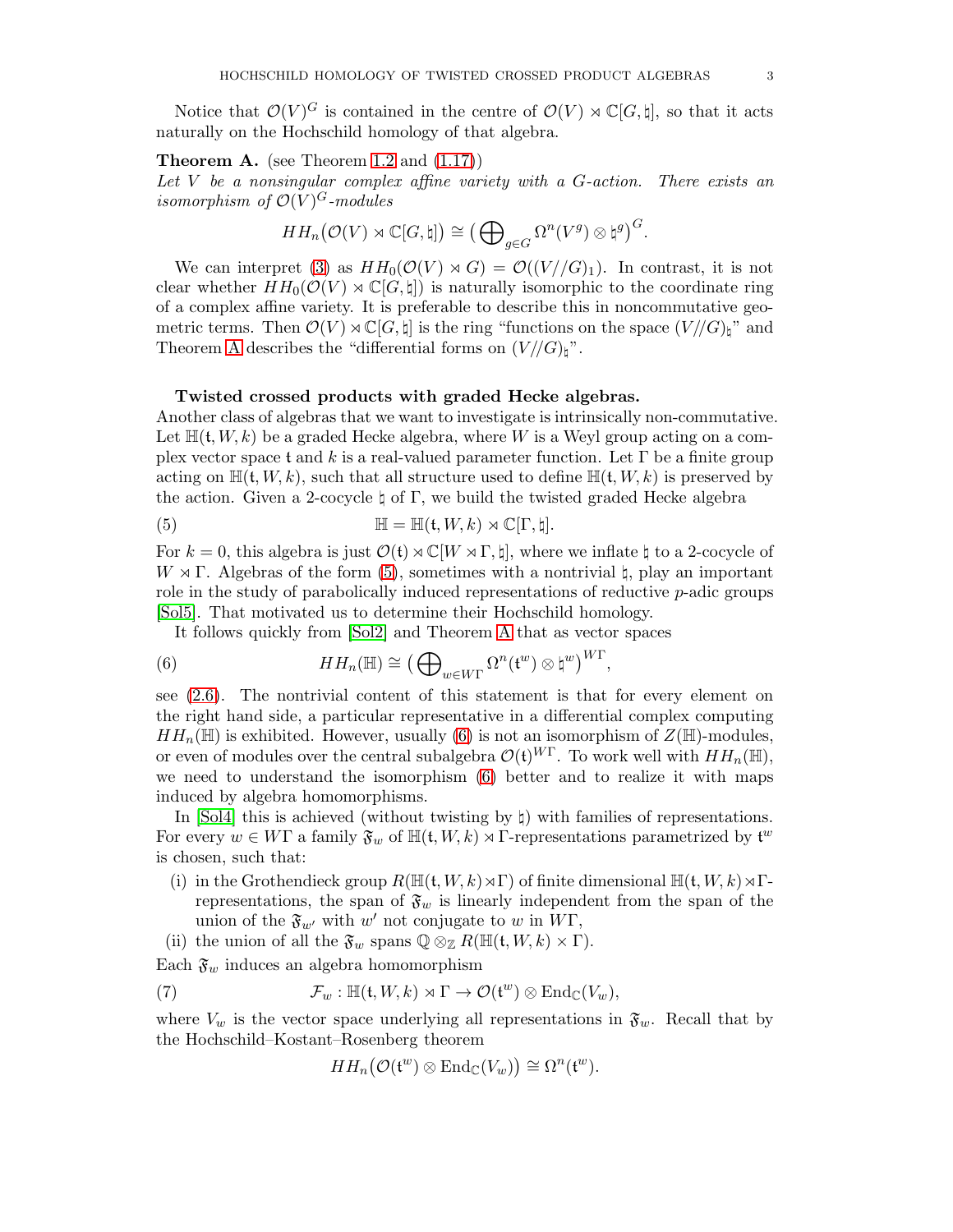It is shown in [\[Sol4\]](#page-35-7) that the maps  $HH_n(\mathcal{F}_w)$  together induce an isomorphism of  $Z(\mathbb{H}(\mathfrak{t},W,k)\rtimes\Gamma)$ -modules

$$
HH_n(\mathbb{H}(\mathfrak{t},W,k)\rtimes\Gamma)\cong\big(\bigoplus\nolimits_{w\in W\Gamma}\Omega^n(\mathfrak{t}^w)\big)^{W\Gamma}.
$$

Unfortunately there is a problem with [\[Sol4\]](#page-35-7): the construction of the families  $\mathfrak{F}_w$ does not work in general. Namely, on [\[Sol4,](#page-35-7) p. 18 and 20] it is reduced to algebras of the form  $\mathcal{O}(\mathfrak{t}) \rtimes G$ , but in that setting the families of representations provided by [\[Sol4,](#page-35-7) (40)] do not always satisfy (i) and (ii). Nevertheless [\[Sol4\]](#page-35-7) remains valid in most cases, because:

- When the parameters  $k$  are of "geometric type", one can use families of representations from [\[Lus1,](#page-35-8) [Lus2,](#page-35-9) [AMS1\]](#page-35-10).
- For most real-valued  $k$  one can use the technique with parameter deformations from [\[Sol6,](#page-35-11) proof of Lemma 6.4], to reduce to the previous case.
- We are not aware of any examples of graded Hecke algebras for which it is clear that they do not possess families of representations  $\mathfrak{F}_w$  with the properties (i) and (ii).

For the twisted graded Hecke algebra  $\mathbb{H} = \mathbb{H}(\mathfrak{t}, W, k) \rtimes \mathbb{C}[\Gamma, \natural]$ , the situation is less favorable: it may be impossible to find families of representations with the above properties. A counterexample is provided by Example [1.15,](#page-19-0) which shows that for  $\mathcal{O}(\mathfrak{t}) \rtimes \mathbb{C}[W\Gamma, \natural]$  property (i) is problematic for representations with central character  $W\Gamma v \in \mathfrak{t}/W\Gamma$  such that  $\natural$  is nontrivial in  $H^2((W\Gamma)_v, \mathbb{C}^\times)$ .

To overcome that, we consider not only (algebraic) families of representations, but also families of virtual representations, in  $\mathbb{C} \otimes_{\mathbb{Z}} R(\mathbb{H})$ . In Lemma [1.7](#page-12-0) we check that every such family canonically induces a map on Hochschild homology, a linear combination of maps induced by algebra homomorphisms. For each  $w \in W\Gamma$  we construct an algebraic family of virtual H-representations  $\nu_w^1 = {\nu_{w,v}^1 : v \in \mathfrak{t}^w},$ which satisfies (i) and (ii).

## <span id="page-3-0"></span>Theorem B. (see Theorem [2.8\)](#page-28-0)

(a) The families of virtual representations  $\nu_w^1$  induce an isomorphism of vector spaces

$$
HH_n(\mathbb{H}) \cong \big(\bigoplus\nolimits_{w\in W\Gamma}\Omega^n(\mathfrak{t}^w)\otimes \mathfrak{h}^w\big)^{W\Gamma}.
$$

(b)  $HH_0(\mathbb{H})$  is naturally isomorphic to the set of f in  $(\mathbb{C} \otimes_{\mathbb{Z}} R(\mathbb{H}))^*$  with the property: for any algebraic family  $\mathfrak{F} : \lambda \mapsto \mathfrak{F}_{\lambda}$  of  $\mathbb{H}$ -representations,  $\lambda \mapsto f(\mathfrak{F}_{\lambda})$  is a regular function.

We note that Theorem [B.](#page-3-0)b is quite similar to the description of the zeroth Hochschild homology for a reductive p-adic group obtained in [\[BDK\]](#page-35-12).

The above does not yet describe the structure of  $HH_n(\mathbb{H})$  as  $\mathcal{O}(\mathfrak{t})^{WT}$ -module, because in general the virtual representations  $\nu_{w,v}^1$  do not admit a central character. Things can be improved by a canonical decomposition of the category of finite dimensional tempered H-representations, or at least the Grothendieck group thereof (Theorem [2.2\)](#page-23-0). That induces a decomposition of many objects associated to H. In particular (Lemma [2.6\)](#page-26-0)

$$
\nu^1_{v,w}=\sum\nolimits_{\mathfrak{d}\in \Delta_{\mathbb{H}}} \nu^{1,\mathfrak{d}}_{v,w},
$$

where each virtual  $\mathbb{H}\text{-representation } \nu_{v,w}^{1,\mathfrak{d}}$  admits an  $\mathcal{O}(\mathfrak{t})^{W\Gamma}\text{-character } W\Gamma(cc(\delta)+v)$ .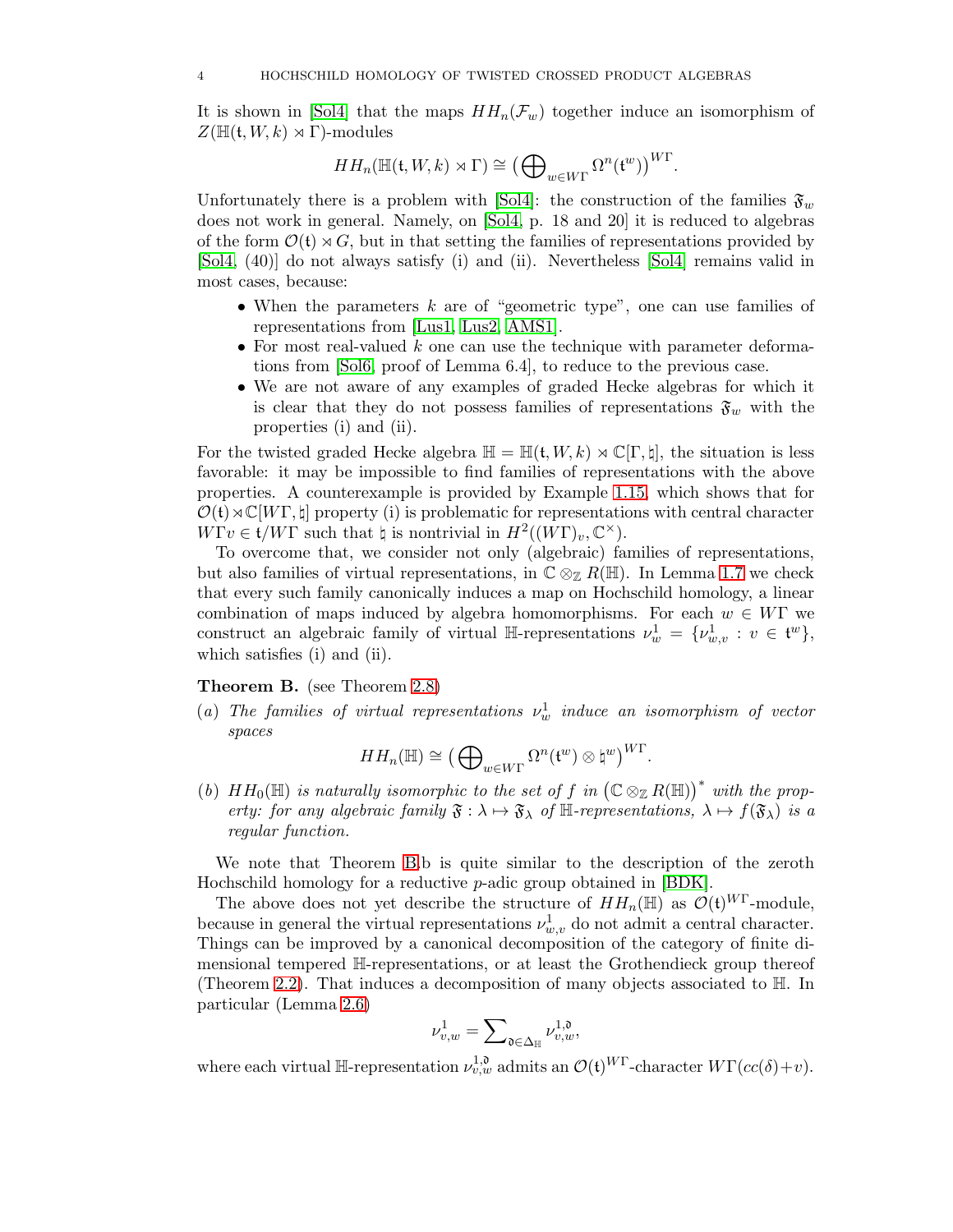<span id="page-4-0"></span>Theorem C. (see Corollary [2.13\)](#page-31-0)

There exists a canonical decomposition

$$
HH_n(\mathbb{H})=\bigoplus\nolimits_{\mathfrak{d}\in \Delta_{\mathbb{H}}}HH_n(\mathbb{H})^{\mathfrak{d}}
$$

such that the injection

$$
HH_n(\mathbb{H})^{\mathfrak{d}}\to \left(\bigoplus\nolimits_{w\in W\Gamma}\Omega^n(\mathfrak{t}^w)\otimes \natural^w\right)^{W\Gamma}
$$

from Theorem [B](#page-3-0) becomes  $\mathcal{O}(\mathfrak{t})^{W\Gamma}$ -linear if we let  $\mathcal{O}(\mathfrak{t})^{W\Gamma}$  act at  $(w, v)$  via evaluation at  $W\Gamma(cc(\delta)+v)$ .

### Applications to p-adic groups.

It has been known for a long time that affine Hecke algebras play a role in the representation theory of reductive  $p$ -adic groups. The author has made that precise in full generality [\[Sol5\]](#page-35-3), although it turned out that (twisted) graded Hecke algebras are involved more naturally. This has opened several new research options, for instance, it can be used to determine homologies of the Hecke algebra  $\mathcal{H}(G)$  of an arbitrary reductive p-adic group G. Locally  $\mathcal{H}(G)$  is Morita equivalent with (a local part of) a twisted graded Hecke algebra [\[Sol5,](#page-35-3) §7–8]. That prompted us to compute the Hochschild homology of such algebras. In Proposition [2.11](#page-29-0) we show that there is a canonical isomorphism of vector spaces

 $HH_n(\mathbb{H}(\mathfrak{t},W,\natural)\rtimes\mathbb{C}[\Gamma,\natural])\cong HH_n(\mathcal{O}(\mathfrak{t})\rtimes\mathbb{C}[W\Gamma,\natural]).$ 

We expect that similarly  $HH_n(\mathcal{H}(G))$  will be isomorphic to a direct sum of terms

$$
HH_n(\mathcal{O}(T_{\mathfrak{s}})\rtimes \mathbb{C}[W_{\mathfrak{s}},\natural_{\mathfrak{s}}]).
$$

Here the complex torus  $T_s$ , the finite group  $W_s$  and the 2-cocycle  $\natural_s$  are canonically associated to a Berstein component  $\mathrm{Irr}(G)^{\mathfrak{s}}$  of  $\mathrm{Irr}(G)$ . The details will appear in a forthcoming paper.

One substantial complication is that we will have to deal with discontinuous families of twisted graded Hecke algebras. To the end we will employ at least two strategies:

- realize Hochschild homology in terms of algebraic families of representations,
- make such families less discontinuous in the sens that at least the involved vector space t and the finite group WΓ are locally constant.

The former already permeates this paper, for the latter we can replace the twisted graded Hecke algebras by larger Morita equivalent algebras. In Paragraph [2.3](#page-32-0) we generalize our main results to such algebras, which combine features of twisted crossed products with commutative algebras and of graded Hecke algebras.

## Structure of the paper.

In Paragraph [1.1](#page-5-1) we introduce the characters  $\natural^g$  and we prove Theorem [A.](#page-2-0) Some generalities involving families of representations, valid for many algebras, are discussed in Paragraph [1.2.](#page-11-0) To prepare for Theorem [B,](#page-3-0) we establish a simpler analogue with algebras of the form  $\mathcal{O}(V) \rtimes \mathbb{C}[G, \natural]$ , in Paragraph [1.3.](#page-15-0) As an intermediate step we map  $HH_n(\mathcal{O}(V) \rtimes \mathbb{C}[G, \natural])$  to *n*-forms on some algebraic varieties, via families of representations.

We start Section [2](#page-21-0) with recalling the definition of a (twisted) graded Hecke algebra. Then we generalize some representation theoretic results, which allow to reduce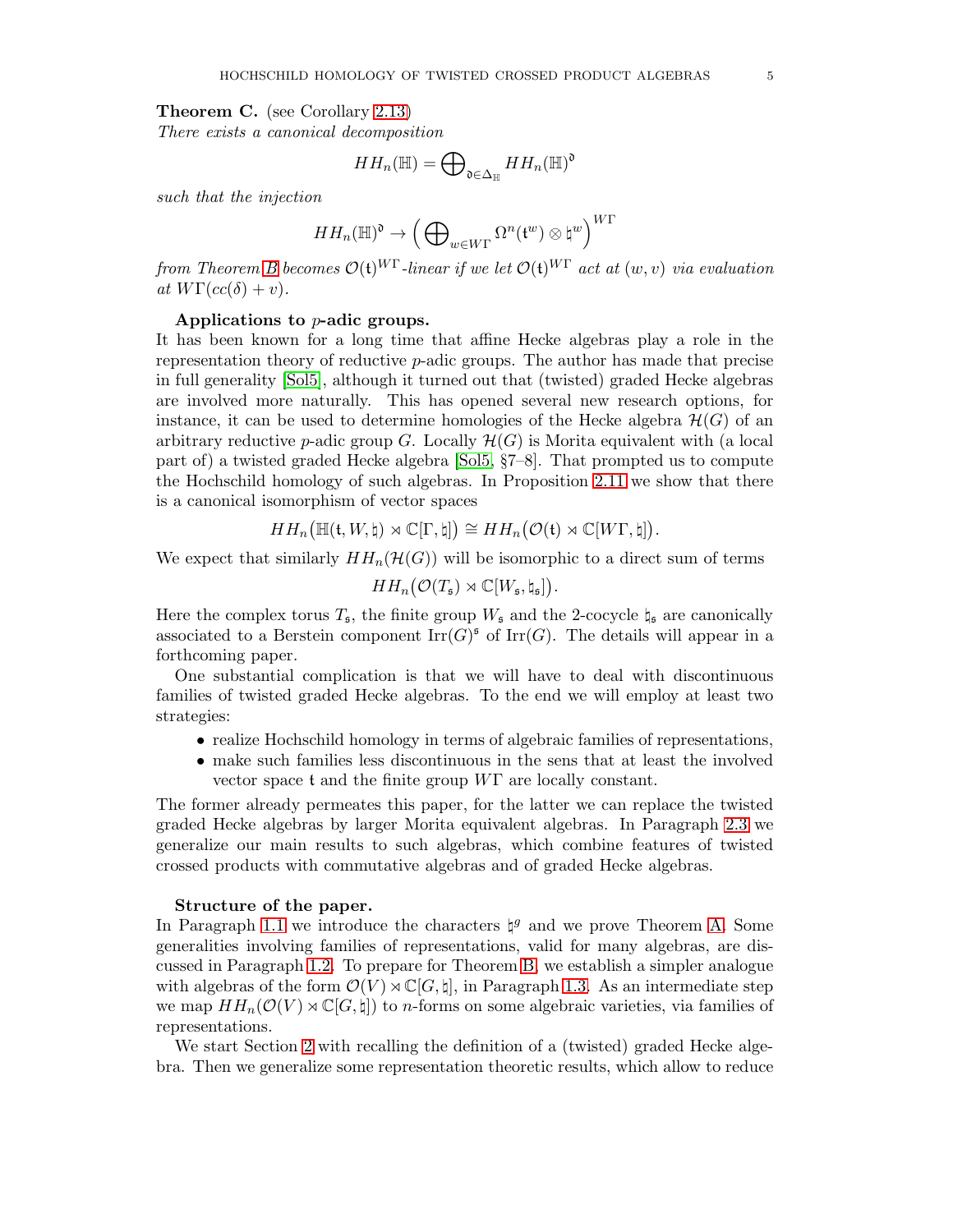certain issues for  $\mathbb{H}(\mathfrak{t}, W, k) \rtimes \mathbb{C}[\Gamma, \mathfrak{h}]$  to its version  $\mathcal{O}(\mathfrak{t}) \rtimes \mathbb{C}[W\Gamma, \mathfrak{h}]$  with  $k = 0$ . Next we prove Theorem [B,](#page-3-0) in many small steps. Again it goes via differential forms coming from auxiliary algebraic families of representations. After that we wrap up the proof of Theorem [C.](#page-4-0)

## Acknowledgements.

<span id="page-5-0"></span>We thank David Kazhdan and Roman Bezrukavnikov for some inspiring email conversations on related topics.

## 1. Twisted crossed product algebras

### <span id="page-5-1"></span>1.1. Hochschild homology via differential forms.

Let G be a finite group, let  $\natural : G \times G \to \mathbb{C}^\times$  be a 2-cocycle and form the twisted group algebra  $\mathbb{C}[G, \natural]$ . It has a basis  $\{T_g : g \in G\}$  and multiplication rules

<span id="page-5-3"></span>
$$
T_g \cdot T_{g'} = \natural(g, g') T_{gg'}.
$$

By the theory of Schur multipliers [\[CuRe,](#page-35-13) §53] there exists a finite central extension

(1.1) 
$$
1 \to Z \to \tilde{G} \to G \to 1
$$

such that the corresponding lift of  $\natural$  is trivial in  $H^2(\tilde{G}, \mathbb{C}^\times)$ . Then there exists a minimal central idempotent  $p_{\natural} \in \mathbb{C}[Z]$  and an algebra isomorphism

.

(1.2) 
$$
p_{\sharp} \mathbb{C}[\tilde{G}] \rightarrow \mathbb{C}[G, \sharp]
$$

$$
p_{\sharp} \tilde{g} \rightarrow c_{\tilde{g}} T_g
$$

Here  $\tilde{g} \in \tilde{G}$  has image g in G, and  $c_{\tilde{g}} \in \mathbb{C}$  is a suitable scalar. Notice that  $p_{\sharp} \mathbb{C}[\tilde{G}]$  is a direct summand of the semisimple algebra  $\mathbb{C}[\tilde{G}]$ , so itself semisimple. The minimal idempotent  $p_{\natural} \in \mathbb{C}[Z]$  is associated to some character  $\chi_{\natural}$  of Z, so

<span id="page-5-2"></span>
$$
p_{\natural} = |Z|^{-1} \sum_{z \in Z} \chi_{\natural}^{-1}(z) z.
$$

Let  $\natural^g$  be the character

$$
\begin{array}{ccl} Z_{\tilde{G}}(g) & \to & \mathbb{C}^{\times} \\ \tilde{h} & \mapsto & \chi^{-1}_{\natural}([\tilde{g},\tilde{h}]) = \chi_{\natural}([\tilde{h},\tilde{g}]) \end{array}.
$$

Here  $\tilde{g} \in \tilde{G}$  is a lift of  $g \in G$ , and the choice does not matter because any other lift differs from  $\tilde{g}$  by a central element. The kernel of  $\natural^g$  contains Z, so we can also regard it as a character of  $Z<sub>G</sub>(g)$ . As such, one can also express it as

(1.3) 
$$
\natural^{g}(h) = T_{g}T_{h}T_{g}^{-1}T_{h}^{-1} = T_{h}T_{g}T_{h}^{-1}T_{g}^{-1}.
$$

This shows that  $\natural^g$  is insensitive to rescaling  $T_g$  and  $T_h$ , which entails that  $\natural^g$  depends only on g and the cohomology class of  $\natural$ .

Recall that  $HH_0(A)^*$  is the space of trace functions on an algebra A.

**Lemma 1.1.** (a) For  $g \in G$  with  $\natural^g = 1$ , there exists a unique trace function  $\nu_g$  on  $\mathbb{C}[G,\natural]$  with  $\nu_g(T_g) = 1$  and  $\nu_g(T_{g'}) = 0$  if g and g' are not conjugate in G.

(b) Let  $\langle G \rangle$  be a set of representatives for the conjugacy classes in G. The set  $\{\nu_g: g \in \langle G \rangle, \mathfrak{h}^g = 1\}$  is a basis of  $HH_0(\mathbb{C}[G, \mathfrak{h}])^*$ . The number of inequivalent irreducible representation of  $\mathbb{C}[G, \natural]$  equals  $|\{g \in \langle G \rangle, \natural^g = 1\}|$ .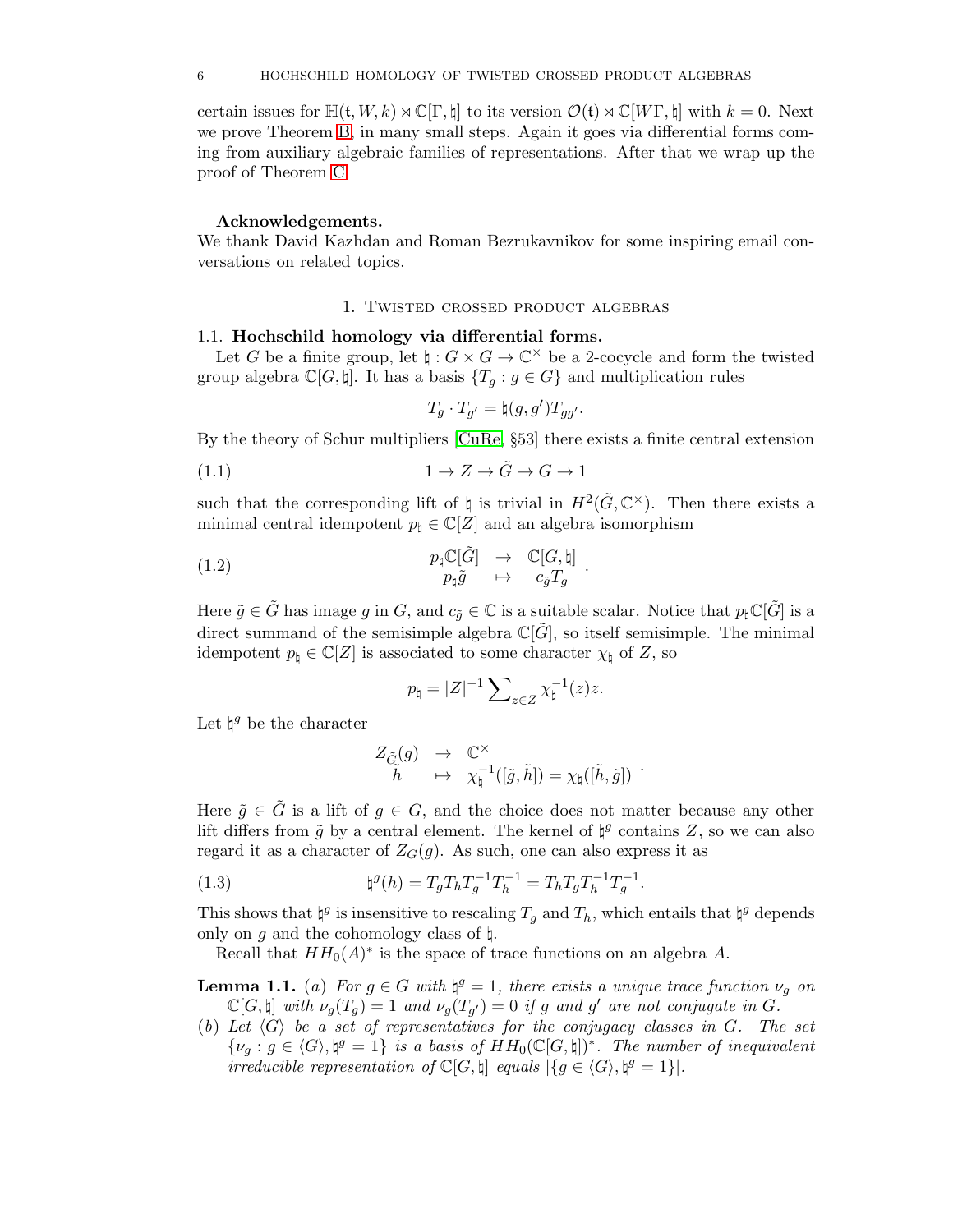*Proof.* (a) Since  $\mathbb{C}[G,\sharp] \cong p_{\sharp}\mathbb{C}[\tilde{G}]$  is a direct summand of  $\mathbb{C}[\tilde{G}]$ , every trace function on  $p_{\sharp}\mathbb{C}[\tilde{G}]$  can be extended to one on  $\mathbb{C}[\tilde{G}]$ . A basis of  $HH_0(\mathbb{C}[\tilde{G}])^*$  is the set of indicator functions  $1_{\tilde{C}}$  for the conjugacy classes  $\tilde{C}$  in  $\tilde{G}$ .

Suppose that  $\tilde{g} \in \tilde{C}$  and  $\natural^g \neq 1$  (where g is the image of  $\tilde{g}$  in G). Then  $\tilde{g}$  is G-conjugate to  $\tilde{g}z$  for some  $z \in Z$  with  $\chi_{\natural}(z) \neq 1$ . Hence  $1_{\tilde{C}}(p_{\natural}T_{\tilde{q}})$  is a multiple of  $\sum_{n=1}^{\text{ord}(z)} \chi_{\natural}(z^n) = 0$ , which implies that  $1_{\tilde{C}}$  vanishes on  $p_{\natural} \mathbb{C}[\tilde{G}]$ .

On the other hand, suppose that  $\tilde{g} \in \tilde{C}$  an  $\natural^g = 1$ . Then  $1_{\tilde{C}}|_{p_{\sharp} \mathbb{C}[\tilde{G}]}$  is nonzero and has support

$$
p_{\natural} \operatorname{span} \{ T_{\tilde{g}} : \tilde{g} \in \tilde{C} \} = p_{\natural} \operatorname{span} \{ T_{\tilde{g}z} : \tilde{g} \in \tilde{C}, z \in Z \}.
$$

Thus  $1_{\tilde{C}}$  defines a trace function on  $\mathbb{C}[G, \natural] \cong p_{\natural} \mathbb{C}[\tilde{G}]$  supported on the conjugacy class of g in G. A unique scalar multiple  $\nu_g$  of  $1_{\tilde{C}}$  has  $\nu_g(T_g) = 1$ .

(b) The above argument also shows that  $\{\nu_g : g \in G\}$  spans  $HH_0(\mathbb{C}[G,\natural])^*$ . If we pick just one g from every conjugacy class, the span does not change and the set becomes linearly independent, so a basis.

As the algebra  $\mathbb{C}[G, \natural]$  is semisimple, it number of irreducible representations equals the dimension of  $HH^0(\mathbb{C}[G,\natural])$ .

Let  $V$  be a nonsingular affine variety over  $\mathbb{C}$ , with an algebraic  $G$ -action. Then G also acts on the algebra of regular functions  $\mathcal{O}(V)$ . We want to compute the Hochschild homology of  $\mathcal{O}(V) \rtimes \mathbb{C}[G, \natural]$  (as defined in the introduction). Let  $\langle G \rangle \subset G$ be a set of representatives for the conjugacy classes in G. We denote the set of (algebraic) differential *n*-forms on V by  $\Omega^n(V)$ .

<span id="page-6-0"></span>**Theorem 1.2.** There exists an isomorphism of  $\mathcal{O}(V)^G$ -modules

<span id="page-6-1"></span>
$$
HH_n(\mathcal{O}(V) \rtimes \mathbb{C}[G,\natural]) \cong \bigoplus\nolimits_{g \in \langle G \rangle} \left( \Omega^n(V^g) \otimes \natural^g \right)^{Z_G(g)}.
$$

Important background for all our computations is the Hochschild–Kostant–Rosenberg (HKR) theorem, which provides a natural isomorphism of  $\mathcal{O}(V)$ -modules

(1.4) 
$$
HH_n(\mathcal{O}(V)) \cong \Omega^n(V).
$$

Recall [\[Lod,](#page-35-14) §1.1] that the Hochschild homology of a unital algebra can be computed as the homology of the bar complex  $(C_*(A), b_*)$ , where  $C_*(A) = A^{\otimes (n+1)}$  and

$$
b_n(a_0\otimes\cdots\otimes a_n)=\sum_{i=0}^{n-1}a_0\otimes\cdots\otimes a_ia_{i+1}\otimes\cdots\otimes a_n+(-1)^na_na_0\otimes a_1\otimes\cdots\otimes a_{n-1}.
$$

The isomorphism [\(1.4\)](#page-6-1) is realized by the map

(1.5) 
$$
\Omega: \quad C_n(\mathcal{O}(V^P)) \rightarrow \Omega^n(\mathcal{O}(V^P)) \n f_0 \otimes f_1 \otimes \cdots \otimes f_n \rightarrow f_0 df_1 \cdots df_n/n! .
$$

We let  $\tilde{G}$  act on V via its quotient G. Then [\(1.2\)](#page-5-2) induces an algebra isomorphism

<span id="page-6-2"></span>
$$
\mathcal{O}(V) \rtimes \mathbb{C}[G, \natural] \cong \mathcal{O}(V) \rtimes p_{\natural} \mathbb{C}[\tilde{G}] = p_{\natural}(\mathcal{O}(V) \rtimes \tilde{G}),
$$

where the right hand side is a direct summand of the crossed product algebra  $\mathcal{O}(V) \rtimes$ G. Brylinski [\[Bry\]](#page-35-4) and Nistor [\[Nis\]](#page-35-5) computed the Hochschild homology of such algebras. It can be done in three steps: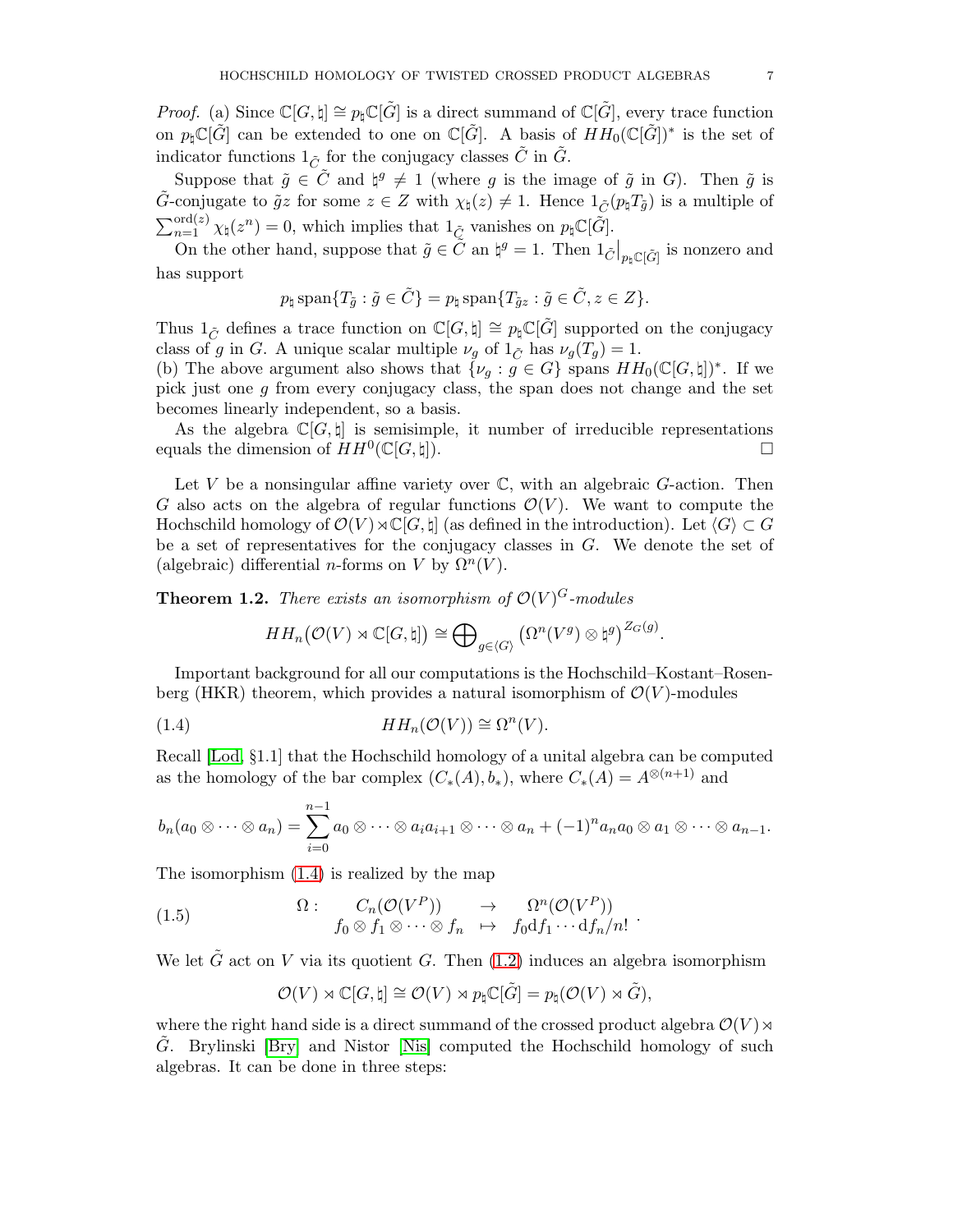## 8 HOCHSCHILD HOMOLOGY OF TWISTED CROSSED PRODUCT ALGEBRAS

• For each  $\tilde{g} \in \tilde{G}$ ,  $C_*(\mathcal{O}(V) \rtimes \tilde{G})$  contains a subcomplex  $\tilde{g}C_*(\mathcal{O}(V))$ . It can be identified with the complex that computes the Hochschild homology of  $\mathcal{O}(V)$  with coefficients in the bimodule  $\tilde{g}\mathcal{O}(V)$ , so

(1.6) 
$$
H_n(\tilde{g}C_*(\mathcal{O}(V)), b_*) = HH_n(\mathcal{O}(V), \tilde{g}\mathcal{O}(V)).
$$

<span id="page-7-2"></span>• Varying on the HKR theorem, one computes that

(1.7) 
$$
HH_n(\mathcal{O}(V), \tilde{g}\mathcal{O}(V)) \cong \Omega^n(M^{\tilde{g}})^{Z_{\tilde{G}}(\tilde{g})}.
$$

On the level of Hochschild complexes, the isomorphism comes from the map  $(1.5)$  followed by averaging over  $Z_G(g)$ .

• Let  $\langle \tilde{G} \rangle$  be a set of representatives for the conjugacy classes in  $\tilde{G}$ . One shows that the inclusion

<span id="page-7-3"></span>
$$
\bigoplus\nolimits_{\tilde{g}\in \langle \tilde{G}\rangle}\tilde{g}C_*(\mathcal{O}(V))\to C_*(\mathcal{O}(V)\rtimes \tilde{G})
$$

<span id="page-7-0"></span>is a quasi-isomorphism.

Consequently one obtains an isomorphism of  $\mathcal{O}(V)^{\tilde{G}}$ -modules

(1.8) 
$$
HH_n(\mathcal{O}(V) \rtimes \tilde{G}) \cong \bigoplus_{\tilde{g} \in \langle \tilde{G} \rangle} \Omega^n(V^{\tilde{g}})^{Z_{\tilde{G}}(\tilde{g})} \cong \left(\bigoplus_{\tilde{g} \in \tilde{G}} \Omega^n(V^{\tilde{g}})\right)^{G},
$$

which is made natural in [\[Nis,](#page-35-5) Theorem 2.11].

While [\(1.8\)](#page-7-0) holds for any smooth action of a finite group on a manifold, our setting is more specific, with a central subgroup Z that acts trivially. Hence  $\Omega^n(V^{\tilde{g}})^{Z_{\tilde{G}}(\tilde{g})}$ depends only the image g of  $\tilde{g}$  in G:

$$
\Omega^n(V^{\tilde{g}})^{Z_{\tilde{G}}(\tilde{g})} = \Omega^n(V^g)^{Z_G(\tilde{g})}.
$$

Notice that  $Z_G(\tilde{g})$  makes sense because the conjugation action of  $\tilde{G}$  on itself factors through an action of G on G. In general  $Z_G(\tilde{g})$  is contained in  $Z_G(g)$ , but they need not be equal. With this at hand, [\(1.8\)](#page-7-0) specializes to an isomorphism of  $\mathcal{O}(V)$ modules

<span id="page-7-1"></span>(1.9) 
$$
HH_n(\mathcal{O}(V) \rtimes \tilde{G}) \cong \left(\bigoplus_{\tilde{g}Z \in G} \bigoplus_{z \in Z} \Omega^n(M^g)\right)^G.
$$

The difference between the various direct summands  $\Omega^n(M^g)$  is that they come from distinct subcomplexes  $\tilde{g}zC_*(\mathcal{O}(V))$ .

Proof of Theorem [1.2](#page-6-0)

Since  $HH_n(A)$  is always a module over  $Z(A)$  and  $p_\natural$  is a central idempotent: (1.10)

<span id="page-7-4"></span> $HH_n(\mathcal{O}(V) \rtimes \mathbb{C}[G,\natural]) \cong HH_n(p_\natural(\mathcal{O}(V) \rtimes \mathbb{C}[G,\natural])) = p_\natural HH_n(\mathcal{O}(V) \rtimes \mathbb{C}[G,\natural]).$ 

By  $(1.9)$ ,  $(1.6)$  and  $(1.7)$  the right hand side of  $(1.10)$  equals

$$
\Big(p_{\natural}\bigoplus\nolimits_{z\in Z}H_n\big(\tilde{g}C_*({\cal O}(V)),b_*\big)\Big)^G.
$$

This expression decomposes naturally as a direct sum over the conjugacy classes of G, namely

.

<span id="page-7-5"></span>
$$
(1.11) \quad HH_n(\mathcal{O}(V) \rtimes \mathbb{C}[G,\natural]) \cong \bigoplus_{\tilde{g}Z \in \langle G \rangle} p_{\natural} \Big(\bigoplus\nolimits_{z \in Z} H_n(\tilde{g}C_*(\mathcal{O}(V)),b_*)\Big)^{Z_G(g)}
$$

The action of  $h \in Z_G(g)$  (with a lift  $\tilde{h} \in \tilde{G}$ ) sends  $\tilde{g}z \cdot c \in \tilde{g}zC_*(\mathcal{O}(V))$  to

$$
\tilde{h}\tilde{g}\tilde{h}^{-1}z \cdot h(c) = \tilde{g}[\tilde{h}, \tilde{g}]z \cdot h(c).
$$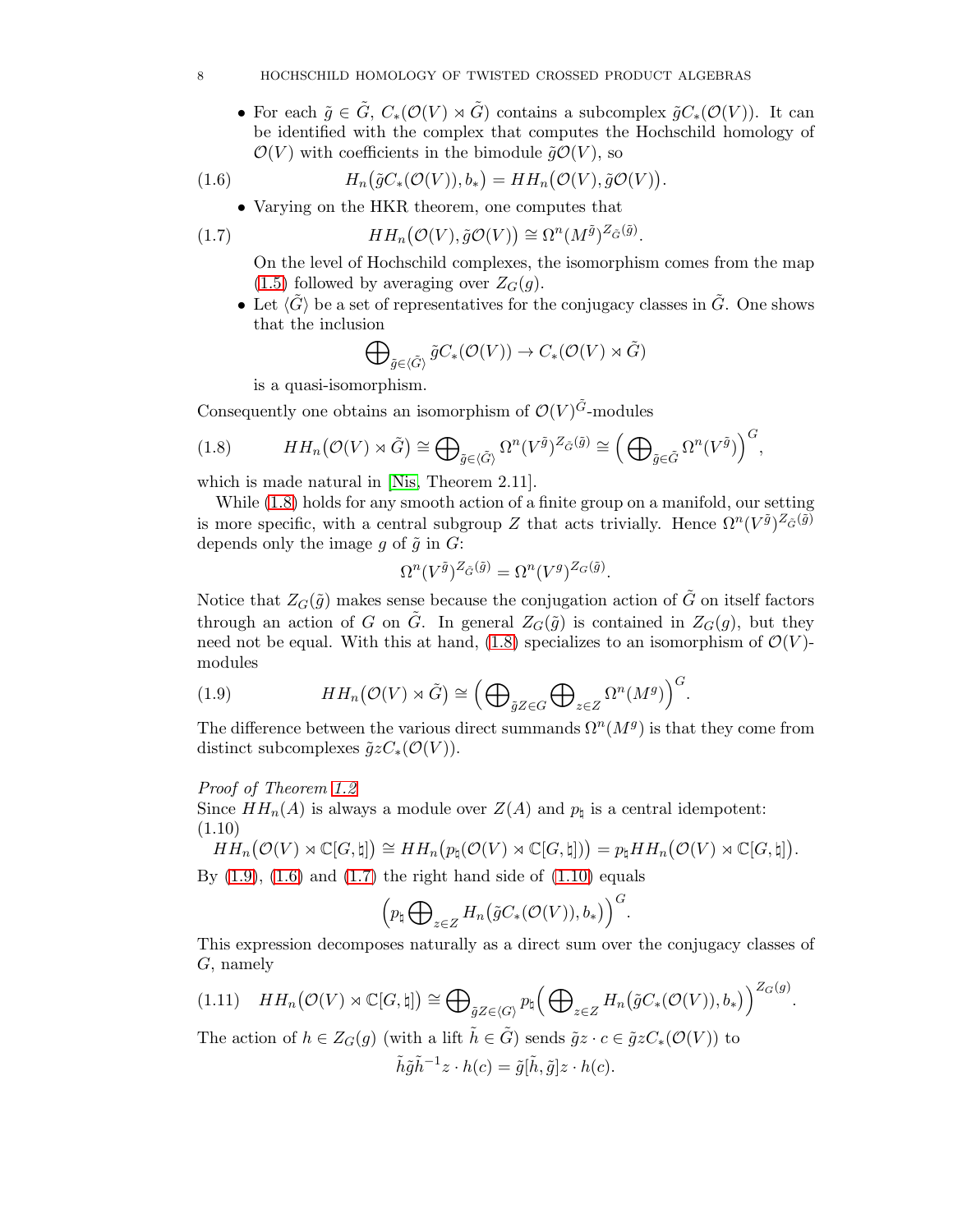We find

<span id="page-8-0"></span>
$$
(1.12) \quad \left(\bigoplus_{z\in Z} H_n(\tilde{g}C_*(\mathcal{O}(V)), b_*)\right)^{Z_G(g)} = \left\{\sum_{z\in Z} \omega_z \in \bigoplus_{z\in Z} \Omega^n(\mathcal{O}(V^g)) : \omega_{[\tilde{h},\tilde{g}]z} = h(\omega_z) \,\forall h \in Z_G(g)\right\}.
$$

The shape of  $p_{\text{t}}$  entails that its image in [\(1.12\)](#page-8-0) is

<span id="page-8-1"></span>
$$
(1.13) \quad \Big\{ \sum_{z \in Z} \omega_z \in \bigoplus_{z \in Z} \Omega^n(\mathcal{O}(V^g)) : \\ h(\omega_{[\tilde{g}, \tilde{h}]z}) = \omega_z \,\,\forall h \in Z_G(g), \omega_{z'z} = \chi_{\natural}^{-1}(z')\omega_z \,\,\forall z' \in Z \Big\}.
$$

The two conditions in [\(1.13\)](#page-8-1) are equivalent with

<span id="page-8-2"></span>(1.14) 
$$
\omega_{z'z} = \chi_{\natural}^{-1}(z')\omega_z \text{ and } \omega_z = \natural^g(h)h(\omega_z) \quad \forall z, z' \in Z, h \in Z_G(g).
$$

From  $(1.11)$ – $(1.14)$  we obtain the required description of  $HH_n(\mathcal{O}(V) \rtimes \mathbb{C}[G,\natural])$  as  $\mathcal{O}(V)^G$ -module.  $\Box$ 

Unfortunately this isomorphism does not seem to be natural, unlike [\(1.8\)](#page-7-0). In the way we constructed it, it depends on a choice of representatives in  $G$  for the conjugacy classes of  $G$  and the choice of the algebra isomorphism  $(1.2)$ . This can be improved a little by a more explicit construction, like in the case without a 2-cocycle. Indeed, like over there we can compose [\(1.5\)](#page-6-2) with averaging over  $Z_G(g)$ . But here conjugation by  $h \in Z_G(g)$  is a bit more subtle, namely

$$
T_h(T_g f_0 \otimes f_1 \otimes \cdots \otimes f_n)T_h^{-1} = T_h T_g T_h^{-1} h \cdot (f_0 \otimes f_1 \otimes \cdots \otimes f_n)
$$
  
=  $\natural^g(h)T_g h \cdot (f_0 \otimes f_1 \otimes \cdots \otimes f_n).$ 

Hence we can realize Theorem [1.2](#page-6-0) for the summand indexed by  $g$  as

<span id="page-8-4"></span>
$$
(1.15) \t T_g f_0 \otimes f_1 \otimes \cdots \otimes f_n \mapsto \sum_{h \in Z_G(g)} \frac{(\Omega^n (V^g) \otimes \natural^g)^{Z_G(g)}}{|Z_G(g)| n!}.
$$

This entails that on the summand indexed by g, the isomorphism from Theorem [1.2](#page-6-0) is canonical up to a scalar (from the choice of  $T_q$ ). To analyse the dependence on the choice of representatives of the conjugacy classes, we define

$$
\natural^g(h) = T_h T_g T_h^{-1} T_{hgh^{-1}}^{-1} \in \mathbb{C}^\times \qquad \text{for all } g, h \in G.
$$

<span id="page-8-3"></span>**Lemma 1.3.** Let  $q, h, \tilde{h} \in G$ .

 $(a) \; \natural^g(\tilde{h}h) = \natural^{hgh^{-1}}(\tilde{h})\natural^g(h).$  $(b) \nmid g(h) : (\natural^g, \mathbb{C}) \to (h^{-1} \cdot \natural^{hgh^{-1}}, \mathbb{C})$  is an isomorphism of  $Z_G(g)$ -representations.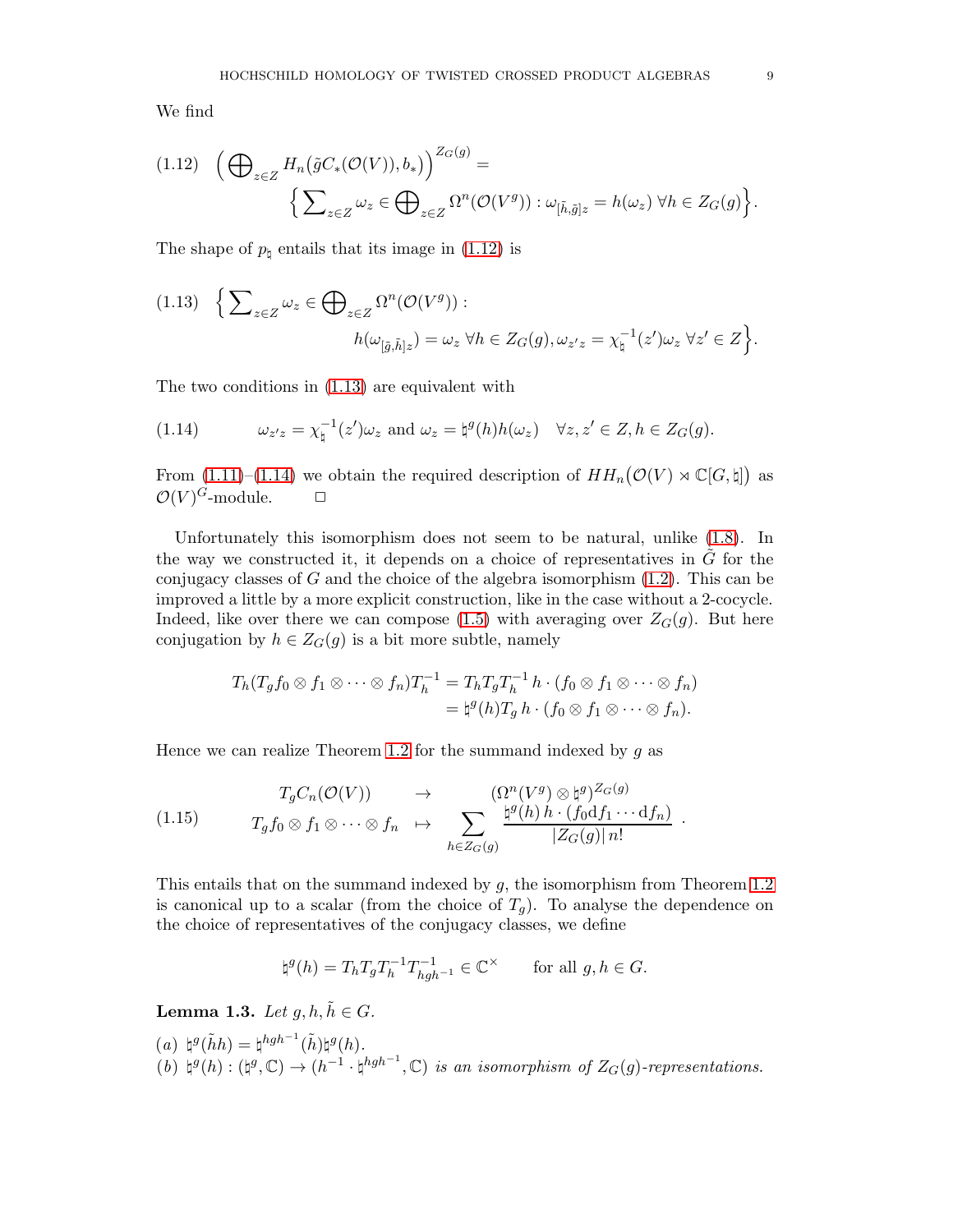*Proof.* (a) Using  $\natural^g(h) = T_h^{-1} T_{hgh^{-1}}^{-1} T_h T_g$  we compute

$$
\begin{split} \natural^{hgh^{-1}}(\tilde{h})\natural^{g}(h)T_{g}^{-1} &= \natural^{hgh^{-1}}(\tilde{h})T_{h}^{-1}T_{hgh^{-1}}^{-1}T_{h} \\ &= T_{h}^{-1}\natural^{hgh^{-1}}(\tilde{h})T_{hgh^{-1}}^{-1}T_{h} \\ &= T_{h}^{-1}T_{\tilde{h}}^{-1}T_{\tilde{h}hgh^{-1}\tilde{h}^{-1}}^{-1}T_{\tilde{h}}^{-}T_{h} \\ &= (\natural(\tilde{h},h)T_{h\tilde{h}})^{-1}T_{\tilde{h}hgh^{-1}\tilde{h}^{-1}}^{-1}(\natural(\tilde{h},h)T_{h\tilde{h}}) \\ &= T_{h\tilde{h}}^{-1}T_{\tilde{h}hgh^{-1}\tilde{h}^{-1}}^{-1}T_{h\tilde{h}} \qquad \qquad \natural^{g}(\tilde{h}h)T_{g}^{-1} \end{split}
$$

(b) Assume that  $\tilde{h} \in Z_G(hgh^{-1})$ . Applying part (a) twice, we find

$$
\natural^{hgh^{-1}}(\tilde{h})\natural^g(h)=\natural^g(\tilde{h}h)=\natural^g(h)\natural^g(h^{-1}\tilde{h}h).
$$

.

 $\Box$ 

Hence  $\natural^g(h)$  intertwines the  $Z_G(hgh^{-1})$ -representations  $h \cdot \natural^g$  and  $\natural^{hgh^{-1}}$ 

<span id="page-9-1"></span>Lemma [1.3](#page-8-3) provides a canonical bijection

(1.16) 
$$
\Omega^{n}(h^{-1}) \otimes \natural^{g}(h) : \Omega^{n}(V^{g}) \otimes \natural^{g} \to \Omega^{n}(V^{hgh^{-1}}) \otimes \natural^{hgh^{-1}},
$$

which intertwines the  $Z_G(g)$ -actions (where  $Z_G(g)$  acts on the right hand side via precomposing with conjugation by h). Regarding [\(1.16\)](#page-9-1) as an action of  $h \in G$  on the sum of these spaces, we can reformulate Theorem [1.2](#page-6-0) as

<span id="page-9-0"></span>
$$
(1.17) \quad HH_n(\mathcal{O}(V) \rtimes \mathbb{C}[G,\natural]) \cong \bigoplus_{g \in \langle G \rangle} \left(\Omega^n(V^g) \otimes \natural^g\right)^{Z_G(g)} \cong \Big(\bigoplus_{g \in G} \Omega^n(V^g) \otimes \natural^g\Big)^G.
$$

Consider any

<span id="page-9-2"></span>
$$
\omega = \sum_{g \in G} T_g \omega_g \in \left( \bigoplus_{g \in G} \Omega^n(V^g) \otimes \natural^g \right)^G.
$$

By construction

(1.18) 
$$
T_{hgh^{-1}}\omega_{hgh^{-1}} = T_h T_g \omega_g T_h^{-1} = T_h T_g T_h^{-1} h \cdot \omega_g = \phi^g(h) T_{hgh^{-1}} h \cdot \omega_g.
$$

We deduce that  $\omega_{hgh^{-1}} = \natural^g(h)h \cdot \omega_g$ .

Next we relate Theorem [1.2](#page-6-0) to  $\text{Irr}(\mathcal{O}(V) \rtimes \mathbb{C}[G,\natural])$ . For  $g \in G$  and  $v \in V^g$  with  $\sharp^g|_{G_v \cap Z_G(g)} = 1$ , we define  $\nu_{g,v} \in H\dot{H}_0(\mathcal{O}(V) \rtimes \mathbb{C}[\vec{G}, \natural])^*$  as evaluation at  $(g, v)$  in the expression

(1.19) 
$$
HH_0(\mathcal{O}(V) \rtimes \mathbb{C}[G,\natural]) \cong \left(\bigoplus_{g \in G} \mathcal{O}(V^g) \otimes \natural^g\right)^G
$$

from Theorem [\(1.17\)](#page-9-0). By [\(1.18\)](#page-9-2), for any  $h \in G$ :

<span id="page-9-4"></span>(1.20) 
$$
\nu_{hgh^{-1},hv}(\omega)=\nu_{hgh^{-1},hv}(\natural^g(h)h\cdot\omega)=\natural^g(h)\nu_{g,v}(\omega).
$$

Hence  $\nu_{hgh^{-1},hv} = \frac{1}{2}(h)\nu_{g,v}$ . From [\(1.15\)](#page-8-4) we also see how  $\nu_{g,v}$  becomes a map  $\mathcal{O}(V) \rtimes \mathbb{C}[G,\natural] \to \mathbb{C}$  supported on  $T_q\mathcal{O}(V)$ .

<span id="page-9-3"></span>Lemma 1.4. The following numbers are equal:

- (i) the number of inequivalent irreducible representations of  $\mathcal{O}(V) \rtimes \mathbb{C}[G, \natural]$  with  $\mathcal{O}(V)^G$ -character Gv,
- (ii)  $|\{g \in \langle G_v \rangle : \mathfrak{p}^g|_{G_v \cap Z_G(g)} = 1\}|$ , where  $\langle G_v \rangle$  is a set of representatives for the conjugacy classes in  $\tilde{G}_v$ ,
- (iii) the dimension of the specialization of  $HH_0(\mathcal{O}(V) \rtimes \mathbb{C}[G, \natural])$  at  $Gv$ ,
- (iv)  $|\{\nu_{g,v'} : g \in \langle G \rangle, v' \in (V^g \cap Gv)/Z_G(g), \sharp^g|_{G_v \cap Z_G(g)} = 1\}|.$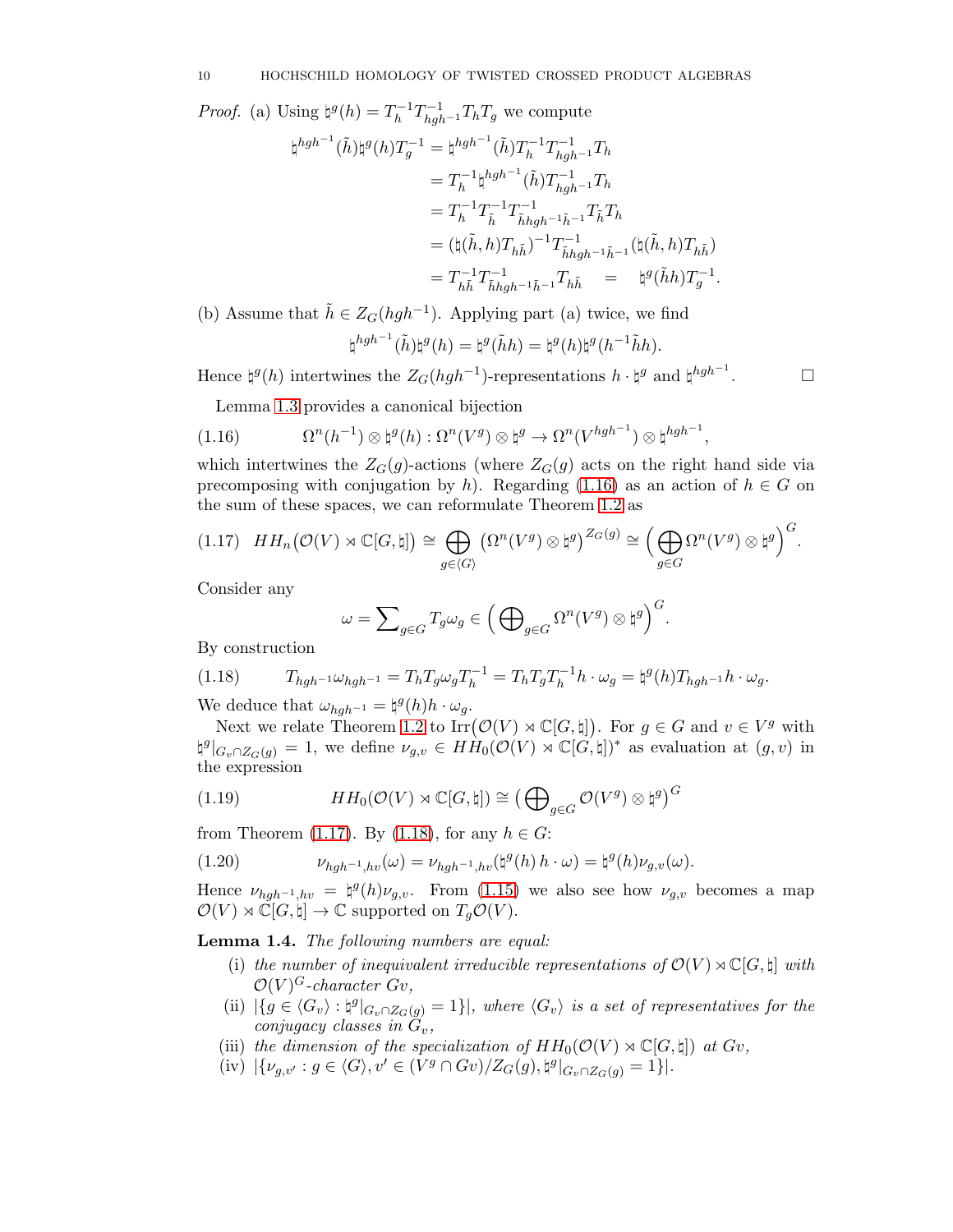In (iv)  $v' \in (V^g \cap Gv)/Z_G(g)$  means that from every  $Z_G(g)$ -orbit we pick one element in  $V^g \cap Gv$ .

*Proof.* By Mackey theory there is a bijection from  $\text{Irr}(\mathbb{C}[G_v,\natural])$  to the set in (i), namely

(1.21) 
$$
\rho \mapsto \mathrm{ind}_{\mathcal{O}(V) \rtimes \mathbb{C}[G,\natural]}^{\mathcal{O}(V) \rtimes \mathbb{C}[G_v,\natural]}(\mathbb{C}_v \otimes \rho).
$$

By Lemma 1.1,  $|\text{Irr}(\mathbb{C}[G_v,\sharp])|$  equals (ii).

From Theorem [1.2](#page-6-0) we see that specializing  $HH_0(\mathcal{O}(V) \rtimes \mathbb{C}[G, \natural])$  at Gv yields

<span id="page-10-0"></span>
$$
\left(\bigoplus\nolimits_{g\in G}C(V^g\cap Gv)\otimes \natural^g\right)^G\cong \left(\bigoplus\nolimits_{g\in G_v}C(\{v\})\otimes \natural^g\right)^{G_v}.
$$

The dimension of the right hand side is (ii) and the dimension of the left hand side equals (iv).  $\Box$ 

<span id="page-10-1"></span>As a consequence of Lemma [1.4,](#page-9-3) we record that there is a bijection

$$
(1.22)\quad \mathrm{Irr}(\mathcal{O}(V)\rtimes\mathbb{C}[G,\natural])\iff \{\nu_{g,v}:g\in \langle G\rangle, v\in V^g/Z_G(g), \natural^g|_{G_v\cap Z_G(g)}=1\},
$$

which preserves the underlying  $G$ -orbits in  $V$ .

<span id="page-10-2"></span>Example 1.5. We illustrate the constructions in this section with an example that exhibits some non-standard behaviour. Let  $Q_8$  be the quaternion group, with centre  $Z(Q_8) = \{1, -1\}$ . Let G be the quotient

$$
Q_8/Z(Q_8) = {\pm 1, \pm \mathbf{i}, \pm \mathbf{j}, \pm \mathbf{k}}.
$$

For a nontrivial 2-cocycle on G, let  $\chi_{\natural}$  be the nontrivial character of  $Z(Q_8)$  and define  $\mathbb{C}[G,\natural] = p_{\natural}\mathbb{C}[Q_8]$ . From calculations like  $T_{\pm j}T_{\pm i}T_{\pm j}^{-1} = -T_{\pm i}$  we obtain

$$
\natural^{\pm \mathbf{i}}(g) = \begin{cases} 1 & g \in \langle \pm \mathbf{i} \rangle \\ -1 & g \notin \langle \pm \mathbf{i} \rangle \end{cases}
$$

.

Similarly  $\sharp^{\pm j}$  and  $\sharp^{\pm k}$  are nontrivial characters of G, while  $\xi^{\pm 1} = \text{triv}_G$ .

The group G acts on  $V = \mathbb{C}^2$  by

$$
\pm \mathbf{i} \cdot (z_1, z_2) = (-z_1, z_2), \quad \pm \mathbf{j} \cdot (z_1, z_2) = (z_1, -z_2), \quad \pm \mathbf{k} \cdot (z_1, z_2) = (-z_1, -z_2).
$$

From Lemma [1.4](#page-9-3) we can compute the number of irreducible representations of  $\mathcal{O}(V) \rtimes \mathbb{C}[G, \natural]$  with a fixed  $\mathcal{O}(V)^G$ -character:

$$
\frac{(z_1, z_2) \in \mathbb{C}^2/\mathbb{G} \mid z_1 \neq 0 \neq z_2 \mid z_1 = 0 \neq z_2 \mid z_1 \neq 0 = z_2 \mid z_1 = 0 = z_2}{1}
$$

We work out the description of  $HH_n(\mathcal{O}(V) \rtimes \mathbb{C}[G, \natural])$  from Theorem [1.2:](#page-6-0)

- $g = \pm 1$ :  $V^g = V$ ,  $(\Omega^n(V^g) \otimes \natural^g)^{Z_G(g)} = \Omega^n(V)^G$ ,
- $g = \pm i$ :  $V^g = \{0\} \times \mathbb{C}, (\Omega^0(V^g) \otimes \natural^g)^{Z_G(g)} = \{f \in \mathcal{O}(V^g) : f(-x) = -f(x)\},$  $(\Omega^1(V^g)\otimes\natural^g)^{Z_G(g)} = \{ fdz_2\in\Omega^1(V^g):f(-x)=f(x)\},\,$
- $g = \pm j$ :  $V^g = \mathbb{C} \times \{0\}, (\Omega^0(V^g) \otimes \natural^g)^{Z_G(g)} = \{f \in \mathcal{O}(V^g) : f(-x) = -f(x)\},$  $(\Omega^1(V^g) \otimes \natural^g)^{Z_G(g)} = \{ fdz_1 \in \Omega^1(V^g) : f(-x) = f(x) \},$
- $g = \pm \mathbf{k}$ :  $V^g = \{(0,0)\}, (\Omega^0(V^g) \otimes \natural^g)^{Z_G(g)} = 0.$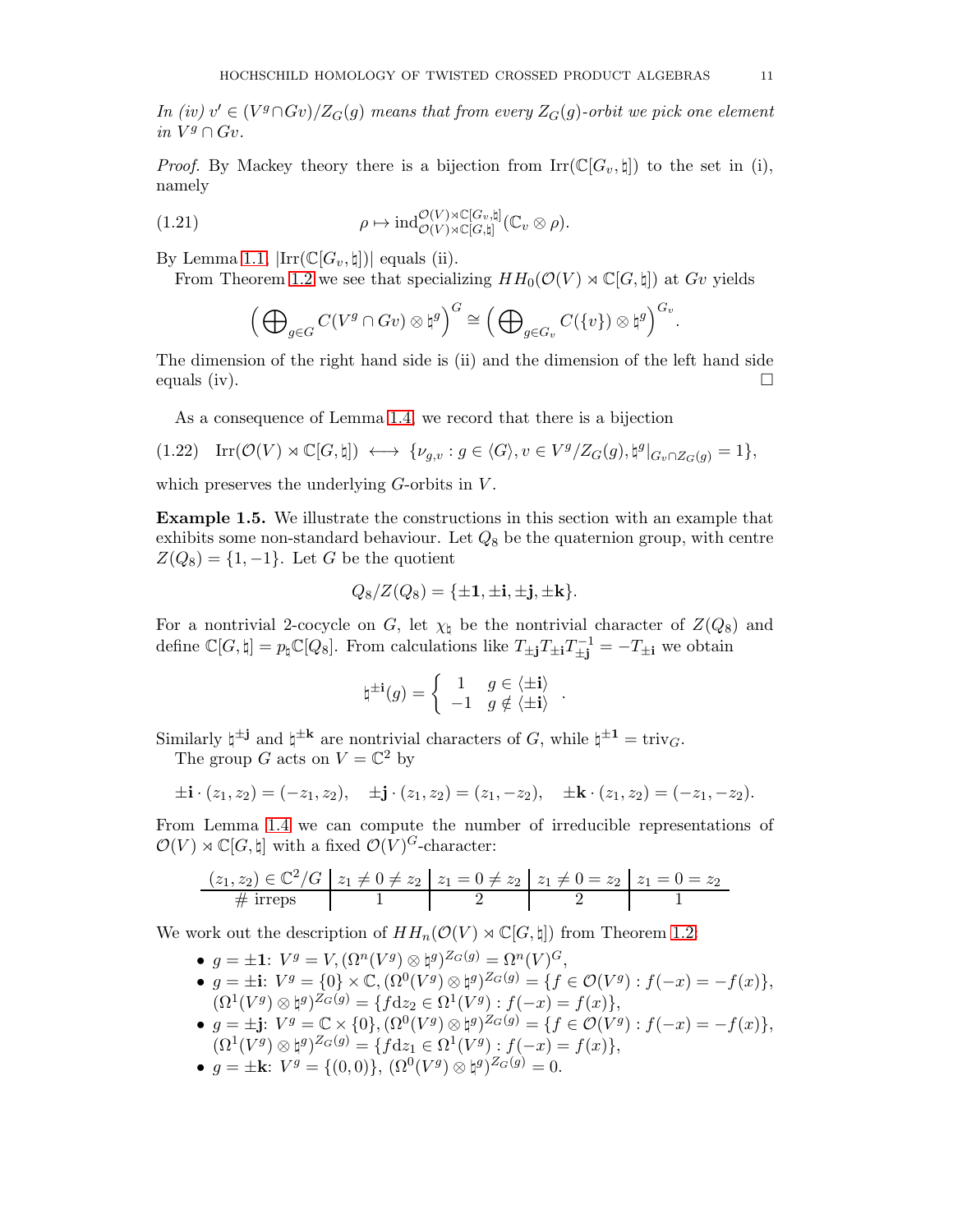## <span id="page-11-0"></span>1.2. Algebraic families of representations.

Let A be a C-algebra and let  $\text{Mod}_f(A)$  be the category of finite length A-modules. Let  $R(A)$  be the Grothendieck group of  $Mod_f(A)$ . Assume that, for every  $a \in A$ and every  $\pi \in \text{Mod}_f(A)$ ,  $\text{tr } \pi(a)$  is well-defined. This holds for instance if all finite length A-representations have finite dimension. That is the case for all algebras that we study in this paper, because they have finite rank as modules over their centre. Under this condition, there is a natural pairing

(1.23) 
$$
HH_0(A) \times \text{Mod}_f(A) \rightarrow \text{C}
$$

$$
(a, \pi) \mapsto \text{tr}\,\pi(a) ,
$$

which induces a C-bilinear map

<span id="page-11-4"></span>
$$
HH_0(A) \times \mathbb{C} \otimes_{\mathbb{Z}} R(A) \to \mathbb{C}.
$$

These can also be interpreted as natural linear maps

<span id="page-11-1"></span>(1.24) 
$$
R(A) \to \mathbb{C} \otimes_{\mathbb{Z}} R(A) \to HH_0(A)^*,
$$

<span id="page-11-2"></span> $HH_0(A) \to (\mathbb{C} \otimes_{\mathbb{Z}} R(A))^*.$ 

By the linear independence of irreducible characters [\(1.24\)](#page-11-1) is injective, so this identifies  $R(A)$  and  $\mathbb{C} \otimes_{\mathbb{Z}} R(A)$  with subgroups of  $HH_0(A)^*$ .

By an algebraic family  $\mathfrak F$  of A-representations over a complex affine variety Y we mean a family of A-representations  $\mathfrak{F}_y$   $(y \in Y)$ , all on the same finite dimensional vector space  $W$ , which together give an algebra homomorphism

$$
\mathcal{F}_Y: A \rightarrow \mathcal{O}(Y) \otimes \mathrm{End}_{\mathbb{C}}(W) \\ a \mapsto [y \mapsto \mathfrak{F}_y(a)]
$$

For any  $a \in A$ , the map

$$
Y \to \mathbb{C} : y \mapsto \operatorname{tr} \mathfrak{F}_y(a)
$$

is a regular function. We call a linear function f on  $\mathbb{C} \otimes_{\mathbb{Z}} R(A)$  regular if for every algebraic family of A-representations  $\mathfrak{F}_Y$ ,

<span id="page-11-3"></span>the function  $Y \to \mathbb{C} : y \mapsto f(\mathfrak{F}_y)$  is regular.

Then the image of  $HH_0(A)$  under [\(1.25\)](#page-11-2) is contained in

(1.26) 
$$
(\mathbb{C} \otimes_{\mathbb{Z}} R(A))_{reg}^* = \{f \in (\mathbb{C} \otimes_{\mathbb{Z}} R(A))^* : f \text{ is regular}\}.
$$

Assume that Y is nonsingular. By the Hochschild–Kostant–Rosenberg theorem and Morita invariance, the Hochschild homology of  $\mathcal{O}(Y) \otimes \text{End}_{\mathbb{C}}(W)$  is  $\Omega^*(Y)$ . We recall from [\[Lod,](#page-35-14) §1.2] that the isomorphism

$$
HH_n(\mathcal{O}(Y) \otimes \mathrm{End}_{\mathbb{C}}(W)) \to HH_n(\mathcal{O}(Y))
$$

can be implemented by the generalized trace map

$$
\text{gtr}: \quad C_n(\mathcal{O}(Y) \otimes \text{End}_{\mathbb{C}}(W)) \rightarrow C_n(\mathcal{O}(Y)) \n f_0 m_0 \otimes f_1 m_1 \otimes \cdots \otimes f_n m_n \rightarrow \text{tr}(m_0 m_1 \cdots m_n) f_0 \otimes f_1 \otimes \cdots \otimes f_n ,
$$

where  $f_i \in \mathcal{O}(Y)$  and  $m_i \in \text{End}_{\mathbb{C}}(W)$ .

**Lemma 1.6.** (a) For  $y \in Y$ , the map  $ev_y \circ \text{gtr} \circ C_*(\mathcal{F}_Y)$  depends only on the semisimplification of the A-representation  $\mathfrak{F}_y$ .

(b) The maps gtr  $\circ C_*(\mathcal{F}_Y)$  and

$$
HH_n(\mathcal{F}_Y) : HH_n(A) \to \Omega^n(Y)
$$

depend only on the image of the family  $\mathfrak F$  in  $R(A)$ .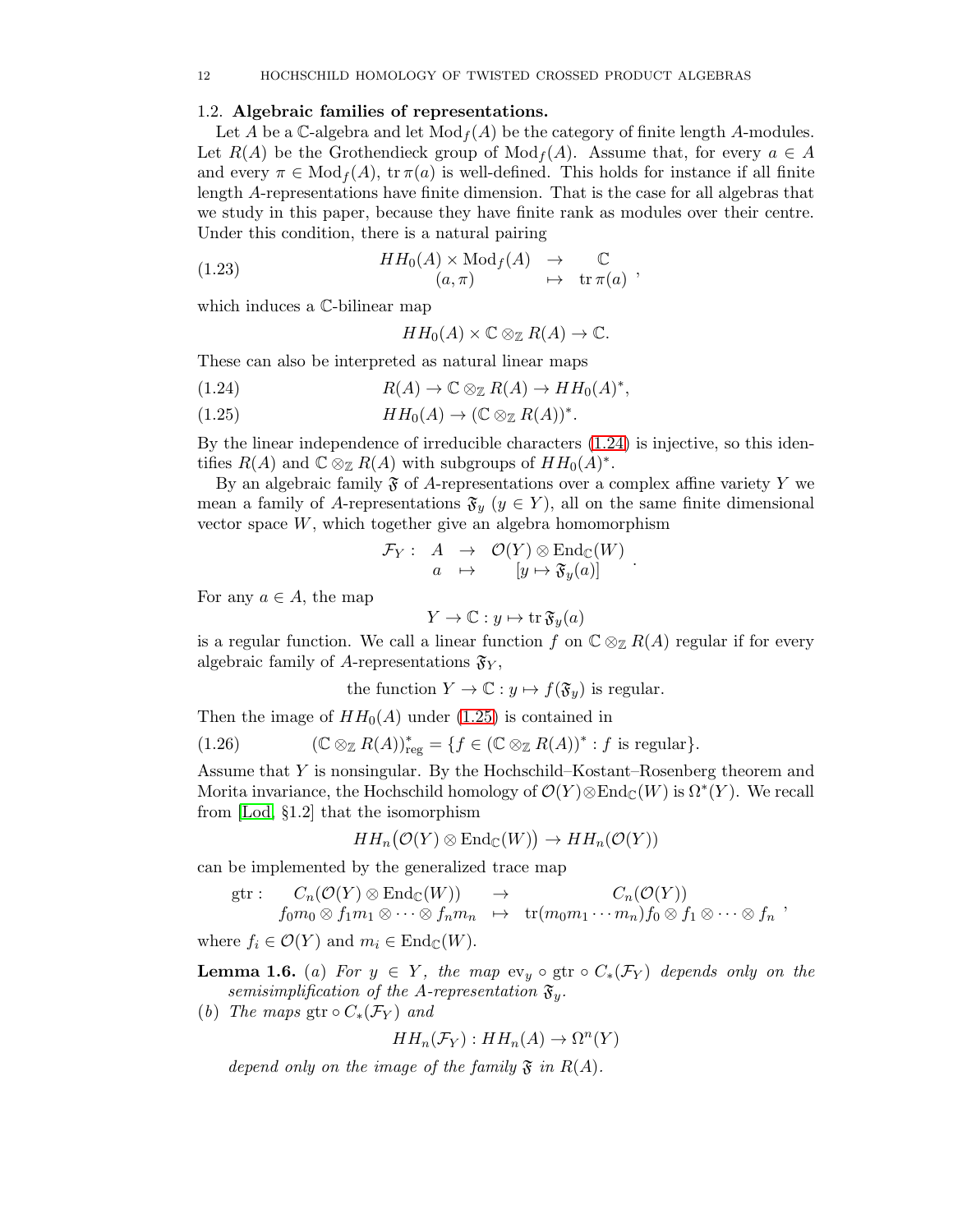*Proof.* (a) Let  $0 = W_0 \subset W_1 \subset \cdots \subset W_k = W$  be a composition series of the Arepresentation  $\mathfrak{F}_y$ . If  $m \in \mathfrak{F}_y(A)$  maps every  $W_j$  to  $W_{j-1}$ , then  $\text{tr}(mm_1 \cdots m_n) = 0$ for all  $m_i \in \mathfrak{F}_y(A)$ . Hence  $ev_y \circ \text{gtr} \circ C_*(\mathcal{F}_Y)$  factors through

$$
C_*\big(\bigoplus\nolimits_j\mathrm{End}_{\mathbb{C}}(W_j/W_{j-1})\big)\big),
$$

and can be computed from the semisimplification  $\bigoplus_j \text{End}_{\mathbb{C}}(W_j/W_{j-1})$  of  $(\mathfrak{F}_y, W)$ . (b) We recall that the HKR isomorphism is realized by the map  $\Omega$  from [\(1.5\)](#page-6-2). Hence  $HH_n(\mathcal{F}_Y)$  with target  $\Omega^n(Y)$  can be realized as  $\Omega \circ \text{gtr} \circ C_*(\mathcal{F}_Y)$ . Combine that with the first claim.  $\Box$ 

We will often use a generalization of of Lemma 1.6 to virtual representations:

<span id="page-12-0"></span>**Lemma 1.7.** Let  $\mathfrak{F}_i$  be a finite collection of algebraic families of A-representations over Y. For any  $\lambda_i \in \mathbb{C}$  there is a well-defined map

$$
\sum_{i} \lambda_i HH_n(\mathcal{F}_i) : HH_n(A) \to \Omega^n(Y).
$$

If  $\mathfrak{F}'_j, \lambda_j$  are data of the same kind and

$$
\sum_{i} \lambda_{i} \mathfrak{F}_{i,y} = \sum_{j} \lambda'_{j} \mathfrak{F}'_{j,y} \quad in \ \mathbb{C} \otimes_{\mathbb{Z}} R(A), \text{ for all } y \in Y,
$$
  
then  $\sum_{i} \lambda_{i} HH_{n}(\mathcal{F}_{i}) = \sum_{j} \lambda_{j} HH_{n}(\mathcal{F}'_{j}).$ 

*Proof.* All the  $\lambda_i$  and the  $\lambda'_j$  live in one finitely generated subgroup of  $\mathbb{C}$ , which we can express as  $\bigoplus_{b \in B} \mathbb{Z}b$ . Accordingly we write

<span id="page-12-2"></span>
$$
\lambda_i = \sum\nolimits_{b \in B} \lambda_{i,b} b, \; \lambda'_j = \sum\nolimits_{b \in B} \lambda'_{j,b} b \text{ with } \lambda_{i,b}, \lambda'_{j,b} \in \mathbb{Z}.
$$

Now we have to show that

(1.27) 
$$
\sum_{i} \lambda_{i,b} HH_n(\mathcal{F}_i) = \sum_{j} \lambda_{j,b} HH_n(\mathcal{F}'_j)
$$

for every  $b \in B$ . We note that, by the Z-linear independence of B:

(1.28) 
$$
\sum_{i} \lambda_{i,b} \mathfrak{F}_{i,y} = \sum_{j} \lambda'_{j,b} \mathfrak{F}'_{j,y} \in R(A).
$$

Bringing some indices to the other side in [\(1.28\)](#page-12-1), we can arrange that all the  $\lambda_{i,b}$ and all the  $\lambda'_{j,b}$  lie in  $\mathbb{Z}_{\geq 0}$ . Then  $(1.27)$  can be rewritten as

<span id="page-12-1"></span>
$$
HH_n\big(\bigoplus_i \mathfrak{F}_i^{\oplus \lambda_{i,b}}\big) = HH_n\big(\bigoplus_j \mathcal{F'}_j^{\oplus \lambda_{j,b}}\big)
$$

.

This is an instance of Lemma 1.6.b.  $\square$ 

One can interpret Lemma [1.7](#page-12-0) as: every algebraic family over Y in  $\mathbb{C} \otimes_{\mathbb{Z}} R(A)$ gives rise to a well-defined map on Hochschild homology.

We would like to realize the isomorphism from Theorem [1.2](#page-6-0) with families of representations. To define the desired families of representations, we specialize to a setup similar to root data. From now on  $V$  will be finite dimensional complex vector space on which  $G$  acts linearly. We assume that we are given a family of "parabolic" subgroups  $G_P$  of G, indexed by the subsets of some finite set  $\Delta$ , such that

- $G_{\emptyset} = \{1\}$  and  $G_{\Delta} = G$ ,
- for every  $P \subset \Delta$  there are  $G_P$ -stable algebraic subgroups  $V_P$  and  $V^P \subset V^{G_P}$ , such that  $V = V_P \oplus V^P$ ,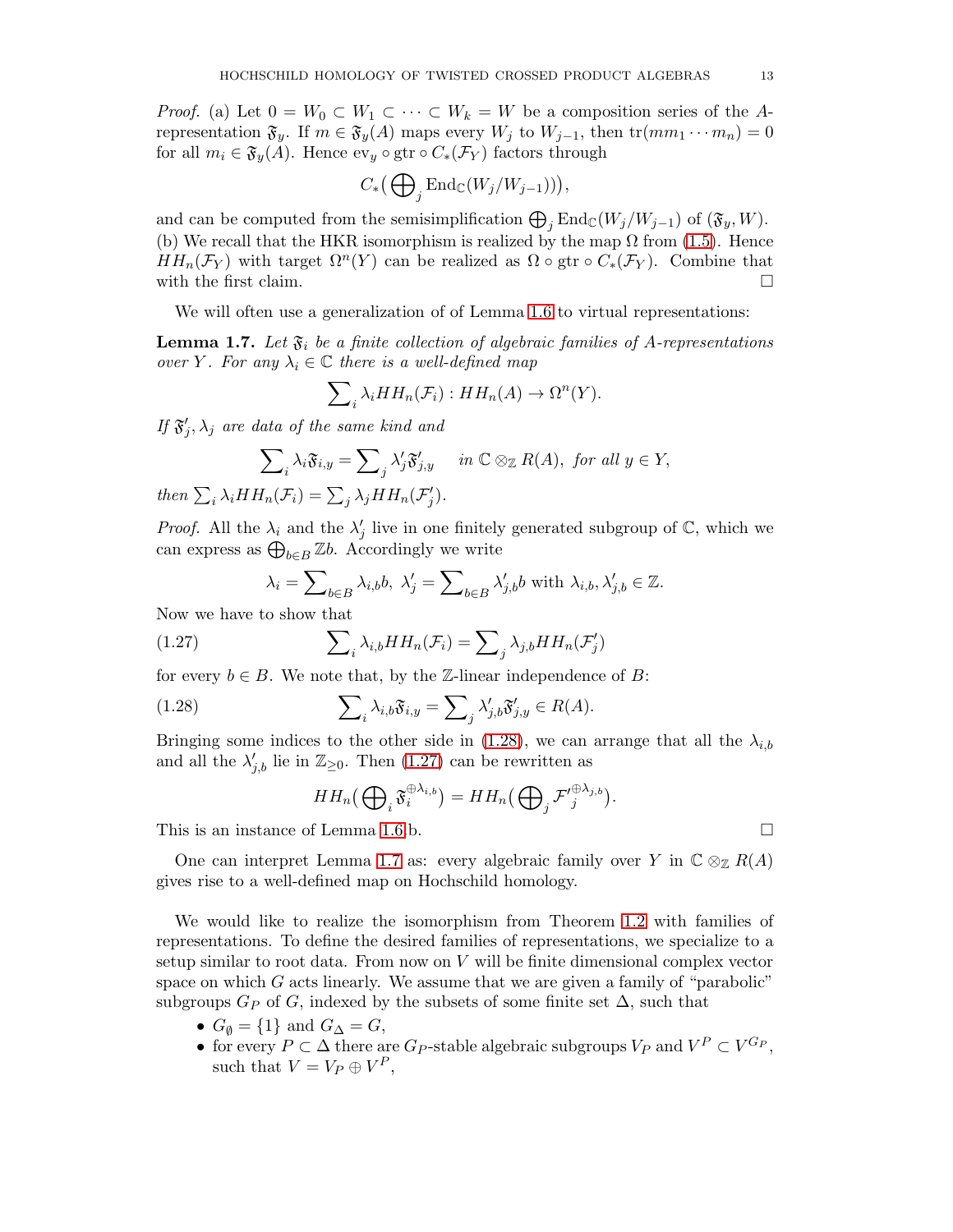## 14 HOCHSCHILD HOMOLOGY OF TWISTED CROSSED PRODUCT ALGEBRAS

• for  $P \supset Q$ :  $G_P \supset G_Q$ ,  $V_P \supset V_Q$  and  $V^P \subset V^Q$ 

• for any 
$$
P \subset \Delta
$$
,

(1.29) 
$$
\mathbb{Q} \otimes_{\mathbb{Z}} \sum_{Q \subsetneq P} \text{ind}_{\mathcal{O}(V_P) \rtimes \mathbb{C}[G_P, \natural]}^{\mathcal{O}(V_P) \rtimes \mathbb{C}[G_P, \natural]} R(\mathcal{O}(V_P) \rtimes \mathbb{C}[G_Q, \natural])
$$

<span id="page-13-0"></span>has finite codimension in  $\mathbb{Q} \otimes_{\mathbb{Z}} R(\mathcal{O}(V_P) \rtimes \mathbb{C}[G_P, \natural]).$ 

The second bullet entails that  $\mathcal{O}(V) \cong \mathcal{O}(V^P) \otimes \mathcal{O}(V_P)$ . For a representation  $\delta$  of  $\mathcal{O}(V_P) \rtimes \mathbb{C}[G_P, \natural]$  and  $v \in V^P$ , we define a representation  $\mathbb{C}_v \otimes \delta$  of

$$
\mathcal{O}(V^P) \otimes \mathcal{O}(V_P) \rtimes \mathbb{C}[G_P, \natural] = \mathcal{O}(V) \rtimes \mathbb{C}[G_P, \natural] \quad \text{by}
$$
  

$$
f_1 \otimes f_2 \otimes T_g \mapsto f_1(v)\delta(f_2 \otimes T_g) \qquad f_1 \in \mathcal{O}(V^P), f_2 \in \mathcal{O}(V_P), g \in G_P.
$$

<span id="page-13-3"></span>**Definition 1.8.** We call a finite dimensional representation  $\delta$  of  $\mathcal{O}(V_P) \rtimes \mathbb{C}[G_P, \natural]$ elliptic if it admits a  $\mathcal{O}(V_P)^{G_P}$ -character and does not belong to [\(1.29\)](#page-13-0). For such  $(P, \delta)$ , the family of representations

$$
\pi(P,\delta,v) := \mathrm{ind}_{\mathcal{O}(V)\rtimes\mathbb{C}[G_P,\natural]}^{\mathcal{O}(V)\rtimes\mathbb{C}[G,\natural]}(\mathbb{C}_v\otimes\delta) \qquad v\in V^P
$$

is called the algebraic family  $\mathfrak{F}(P,\delta)$ . Its dimension is the dimension of  $V^P$ .

The ellipticity condition implies that an algebraic family of this kind can not be extended to a larger parameter space  $V^{P'}$ . The construction of irreducible  $\mathcal{O}(V_P) \rtimes$  $\mathbb{C}[G_P,\natural]$ -representations in [\(1.21\)](#page-10-0) shows that the  $\mathcal{O}(V_P)^{G_P}$ -character of an elliptic  $\delta$  is just  $0 \in V_P / G_P$ . By the assumption on our parabolic subalgebras, there exist only finitely many such algebraic families with  $\delta$  irreducible. In the remainder of this paragraph we abbreviate

$$
A = \mathcal{O}(V) \rtimes \mathbb{C}[G, \natural].
$$

<span id="page-13-2"></span>**Lemma 1.9.** Let  $\{\mathfrak{F}(P_i, \delta_i)\}_{i=1}^{n_{\mathfrak{F}}}$  be a set of algebraic families of A-representations, such that

$$
\{\pi(P_i, \delta_i, v_i) : v_i \in V^{P_i}, i = 1, \dots, n_{\mathfrak{F}}\}
$$

spans  $\mathbb{C} \otimes_{\mathbb{Z}} R(A)$ . Let  $R^d(A) \subset R(A)$  be the  $\mathbb{Z}$ -span of the members of the families  $\mathfrak{F}(P_i, \delta_i)$  of dimension  $\geq d$ . Then

$$
\mathbb{C}\otimes_{\mathbb{Z}}R^d(A)\subset HH_0(A)^*
$$

has a C-basis

$$
\{\nu_{g,v}: g\in \langle G\rangle, \dim V^g\geq d, v\in V^g/Z_G(g), \natural^g|_{G_v\cap Z_G(g)}=1\}.
$$

*Proof.* By [\(1.22\)](#page-10-1) every  $\nu_{g,v}$  belongs to  $\mathbb{C} \otimes_{\mathbb{Z}} R^0(A)$ . Consider a family  $\mathfrak{F}(P_i, \delta_i)$  and an element

<span id="page-13-1"></span>
$$
\omega \in (\mathcal{O}(V^g) \otimes \natural^g)^{Z_G(g)} \subset HH_0(A),
$$

such that  $\dim V^{P_i} > \dim V^g$ . Then

(1.30) 
$$
v_i \mapsto \text{tr}(\omega, \pi(P_i, \delta_i, v_i))
$$

is a regular function on  $V^{P_i}$ , like for any element of  $HH_0(A)$ . But  $\omega$  is not defined outside  $V^g$ , so [\(1.30\)](#page-13-1) can only be zero there. Since  $V^{P_i} \setminus V^g$  is dense in  $V^{P_i}$ , (1.30) is zero everywhere.

Consequently every  $\nu_{g,v}$  lies in  $\mathbb{C} \otimes_{\mathbb{Z}} R^{\dim V^g}(A)$ , and the trace functions from  $R<sup>d</sup>(A)$  are determined by their restrictions to

$$
\bigoplus\nolimits_{g\in \langle G\rangle:\dim V^g\geq d}(\mathcal{O}(V^g)\otimes \natural^g)^{Z_G(g)}.
$$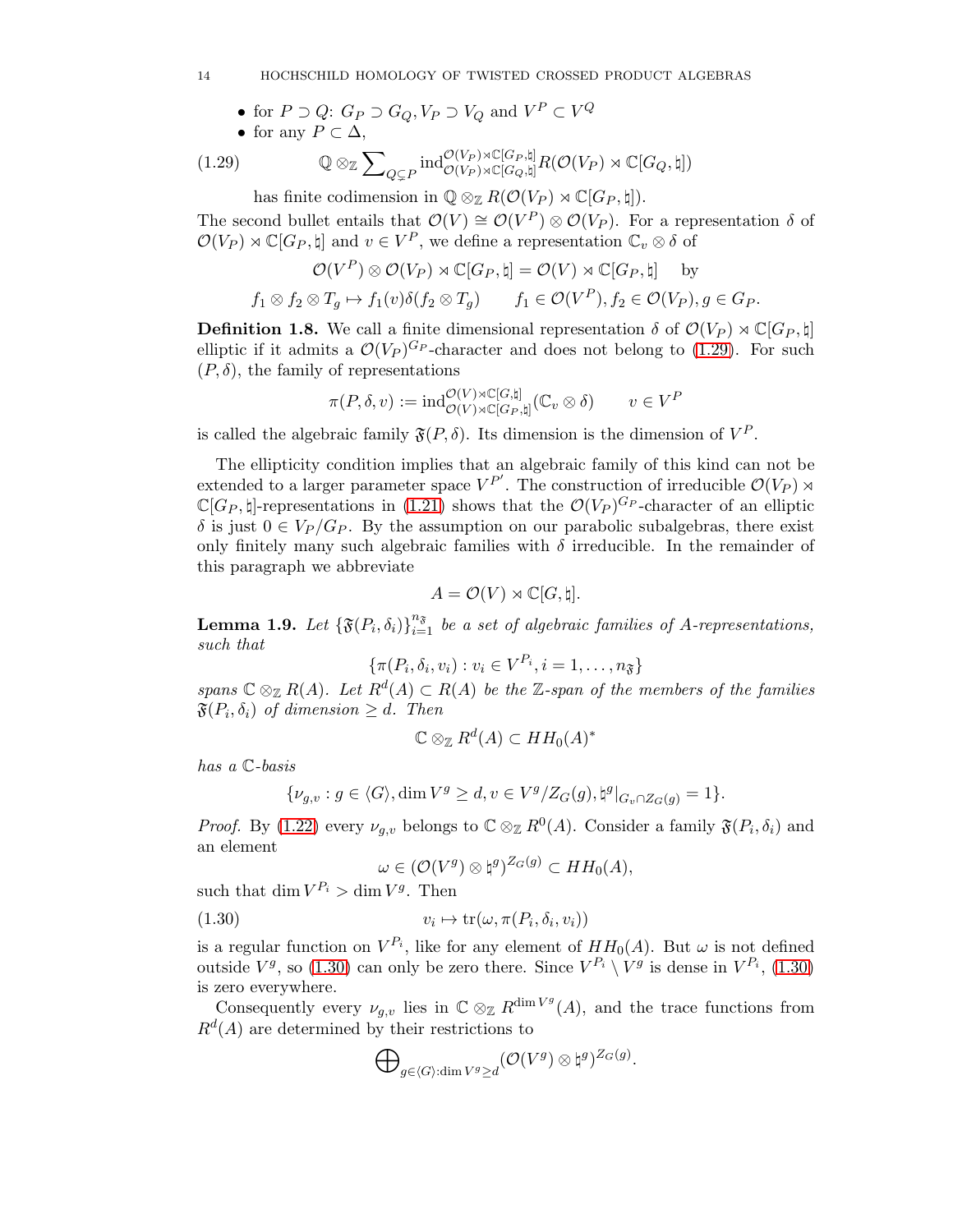From this we see that  $\mathbb{C} \otimes_{\mathbb{Z}} R^d(A)$  is exactly the  $\mathbb{C}$ -span of the  $\nu_{g,v}$  with dim  $V^g \geq d$ . By Lemma [1.4](#page-9-3) these  $\nu_{q,v}$  are linearly independent.

Next we describe an algorithm to choose a minimal set of algebraic families of A-representations. We start with the family  $\mathfrak{F}(\emptyset,\text{triv})$  and proceed recursively. Suppose that for every dimension  $D > d$  we have chosen a set of D-dimensional algebraic families  $\mathfrak{F}(P_i, \delta_i)$ , where i runs through some index set  $I_D$ , with the following property: for generic  $v_i \in V^{P_i}$  the set

$$
\left\{\pi(P_j,\delta_j,v_j):j\in I_D,D>d,cc(\pi(P_j,\delta_j,v_j))=cc(\pi(P_i,\delta_i,v_i))\right\}
$$

is linearly independent in  $\mathbb{Q} \otimes_{\mathbb{Z}} R(G)^{\mathfrak{s}}$ . Here cc denotes the  $\mathcal{O}(V)^G$ -character of an A-representation (if it exists). Moreover we regard  $\mathfrak{F}(P_i, \delta_i)$  here as a family in  $R(A)$ , which means that  $\pi(P_j, \delta_j, v_j)$  and  $\pi(P_j, \delta_j, v'_j)$  are considered as the same element if they have the same trace. This point of view is necessary for the linear independence criterion.

Next we consider the set of d-dimensional algebraic families  $\mathfrak{F}(P_i', \delta_i')$ . Suppose that for generic  $v'_i \in V^{P'_i}$ , the representation  $\pi(P'_i, \delta'_i, v'_i)$  is Q-linearly independent from

$$
\{\pi(P_j, \delta_j, v_j) : j \in I_D, D > d, cc(\pi(P_j, \delta_j, v_j)) = cc(\pi(P'_i, \delta'_i, v'_i))\},\
$$

were we still regard  $\mathfrak{F}(P_j, \delta_j)$  as a family in  $R(A)$ . Then we add  $\mathfrak{F}(P'_i, \delta'_i)$  to our collection of algebraic families.

Consider the remaining d-dimensional algebraic families. For  $\mathfrak{F}(P'_j, \delta'_j)$  we look at the same condition as for  $\mathfrak{F}(P_i', \delta_i')$ , but now with respect to the index set  $\cup_{D>d} I_D \cup$  $\{i'\}$  instead of  $\cup_{D>d} I_D$ . If that condition is fulfilled, we add  $\mathfrak{F}(P'_j, \delta'_j)$  to our set of algebraic families. We continue this process until none of the remaining  $d$ -dimensional algebraic families is (over generic points of that family) Q-linearly independent from the algebraic families that we chose already. At that point our set of d-dimensional algebraic families is complete, and we move on to families of dimension  $d-1$ .

In the end, this algorithm yields a collection

(1.31) 
$$
\{\mathfrak{F}(P_i,\delta_i) : i \in I_d, 0 \leq d \leq \dim V\}
$$

such that:

- <span id="page-14-0"></span>• the representations  $\{\pi(P_i, \delta_i, v_i), i \in \bigcup_d I_d, v_i \in V^{P_i}\}\$  span  $\mathbb{Q} \otimes_{\mathbb{Z}} R(A),$
- if we remove any index from  $\cup_d I_d$ , the previous bullet becomes false,
- for generic  $v_i \in V^{P_i}$ ,  $\pi(P_i, \delta_i, v_i)$  does not belong to the span in  $\mathbb{Q} \otimes_{\mathbb{Z}} R(A)$ of the other families  $\mathfrak{F}(P_i, \delta_i)$ .

Notice that each  $V<sup>g</sup>$  is a vector space, and in particular an irreducible variety. That entails that the  $g \in G$  underlie a dichotomy, based the behaviour of the group

$$
Z_G(g,V^g) = \{ h \in Z_G(g) : hv = v \,\forall v \in V^g \} :
$$

• Suppose that  $\natural^g(h) \neq 1$  for some  $h \in Z_G(g, V^g)$ . Then

$$
(\Omega^n(V^g)\otimes\natural^g)^{Z_G(g)}\subset \Omega^n(V^g)\otimes(\natural^g)^{Z_G(g,V^g)}=0
$$

and the summand of  $HH_n(A)$  indexed by g is zero.

• Suppose that  $Z_G(g, V^g) \subset \ker(\natural^g)$ . Notice that  $\dim(V^g)^k < \dim(V^g)$  for every  $k \in Z_G(g) \setminus Z_G(g, V^g)$ . Hence the set  $\tilde{V}^g$  of  $v \in V^g$  that are not fixed by any such k is Zariski open and dense in  $V<sup>g</sup>$ . The action of  $Z<sub>G</sub>(g)$  on  $\tilde{V}^g$  factors through a free action of  $Z_G(g)/Z_G(g, V^g)$ , so it is easy to attain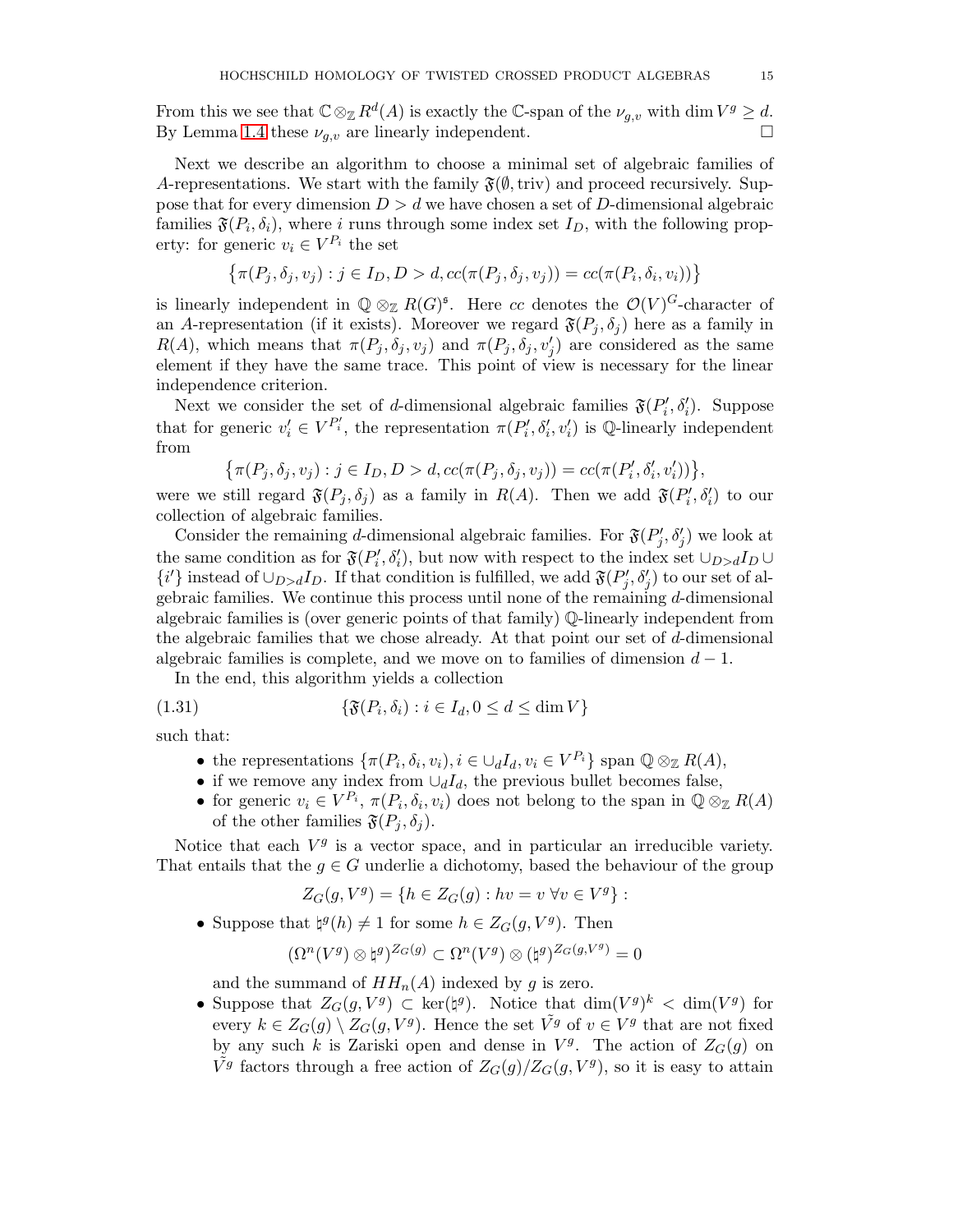$Z_G(g)$ -invariance on  $\tilde{V}^g$ . Therefore the summand of  $HH_n(A)$  indexed by g is nonzero.

To distinguish these cases, we say g is  $HH(A)$ -irrelevant or  $HH(A)$ -relevant. Recall from Lemma [1.9](#page-13-2) that the set of trace functions

$$
\{\nu_{g,v}:g\in \langle G\rangle, \dim V^g=d, v\in V^g/Z_G(g), G_v\cap Z_G(g)\subset\ker(\natural^g)\}
$$

forms a  $\mathbb{C}$ -basis of  $\mathbb{C} \otimes_{\mathbb{Z}} (R^d(A)/R^{d+1}(A))$ . For a fixed  $HH(A)$ -relevant g, this gives an algebraic family of trace functions on A, supported on the sum of the linear subspaces  $T_{g'}\mathcal{O}(V)$  with g' conjugate to g. Every member of this family factors through  $A/I_v^G$  for the appropriate maximal ideal  $I_v^G$  of  $\mathcal{O}(V)^G$ , so corresponds to a unique virtual A-representation with  $\mathcal{O}(V)^G$ -character  $Gv$ .

<span id="page-15-1"></span>**Lemma 1.10.** For  $i = 1, ..., n_{\mathfrak{F}}$  and  $g \in \langle G \rangle$  there exist  $\lambda_{g,i} \in \mathbb{C}$  and a map  $\phi_{g,i}: V^g \to V^{P_i}$ , given by some element of G, such that

$$
\nu_{g,v} = \sum_{i:\dim(V^{P_i}) \ge \dim V^g} \lambda_{g,i} \operatorname{tr} \pi(P_i, \delta_i, \phi_{g,i}(v))
$$

for all  $v \in V^g$  with  $G_v \cap Z_G(g) \subset \text{ker}(\natural^g)$ .

*Proof.* To make the construction easier, we may omit some of the families  $\mathfrak{F}(P_i, \delta_i)$ , so that the remaining families minimally span the part of  $\mathbb{C} \otimes_{\mathbb{Z}} R(A)$  with  $\mathcal{O}(V)^G$ characters in  $GV^g/G$ . Only families with  $\dim(V^{P_i}) \ge \dim V^g$  can remain. This can be compared with the construction of the families of representations in [\(1.31\)](#page-14-0).

Let us restrict to the generic part  $\tilde{V}^g$  of  $V^g$ . There exist  $\lambda_{g,i}(v) \in \mathbb{C}$  and  $\phi_{g,i}(v)$ such that the lemma holds for  $v \in V_g$ . Since  $\nu_{g,v}$  admits an  $\mathcal{O}(V)^G$  character and the remaining families are minimal in the above sense, every  $\phi_{q,i}(v)$  is unique up to applying some element of G that stabilizes  $\mathfrak{F}(P_i, \delta_i)$ . We fix a generic  $\tilde{v} \in V^g$  and we pick maps  $\phi_{g,i}$  such that the required property holds for  $\nu_{g,\tilde{v}}$ . By the uniqueness up to G and the genericity,  $\phi_{g,i}$  extends uniquely to continuous map  $\tilde{V}^g \to V^{P_i}$ .

Every  $\phi_{g,i}$  preserves the  $\mathcal{O}(V)^G$ -characters, so is given by some element of G. In particular it is an injective regular map  $V^g \to V^{P_i}$ . As a representation of  $\mathbb{C}[G,\natural],$  $\pi(P_i, \delta_i, \phi_{g,j}(v))$  does not depend on v. The numbers  $\lambda_{g,i}(v)$  are determined by the earlier choices, so they do not depend on  $v \in \tilde{V}^g$  either.

Now the definition of the  $\phi_{g,i}$  and the  $\lambda_{g,i}$  applies to all  $v \in V^g$ . For all  $i \in$  $\{1,\ldots,n_{\mathfrak{F}}\}$  that do not appear in this construction, we set  $\lambda_{q,i}=0$ . All items in the statement of the lemma depend algebraically on  $v$ , so the validity of the lemma extends from  $\tilde{V}^g$  to all  $v \in V^g$  for which  $\nu_{g,v}$  is defined.

# <span id="page-15-0"></span>1.3. Hochschild homology via families of representations.

Any algebraic family of representations  $\mathfrak{F}(P, \delta)$  gives rise to a homomorphism of  $\mathcal{O}(V)^G$ -algebras

$$
\mathcal{F}_{P,\delta}: A \rightarrow \mathcal{O}(V^P) \otimes \text{End}_{\mathbb{C}}(W_{P,\delta}) \nf \mapsto [v \mapsto \pi(P,\delta,v)(f)] ,
$$

where  $W_{P,\delta}$  is the vector space underlying  $\pi(P,\delta,v)$  for any  $v \in V^P$ . Consider a finite set of algebraic families  $\mathfrak{F}(P_i, \delta_i)$  whose members span  $\mathbb{Q} \otimes_{\mathbb{Z}} R(A)$ , like in Lemma [1.9.](#page-13-2) All the  $\mathcal{F}_{P_i,\delta_i}$  together induce a homomorphism of  $\mathcal{O}(V)^G$ -modules

$$
HH_n(\mathcal{F}_A) = HH_n\left(\bigoplus_{i=1}^{n_{\mathfrak{F}}} \mathcal{F}_{P_i,\delta_i}\right) : HH_n(A) \to \bigoplus_{i=1}^{n_{\mathfrak{F}}} \Omega^n(V^{P_i}).
$$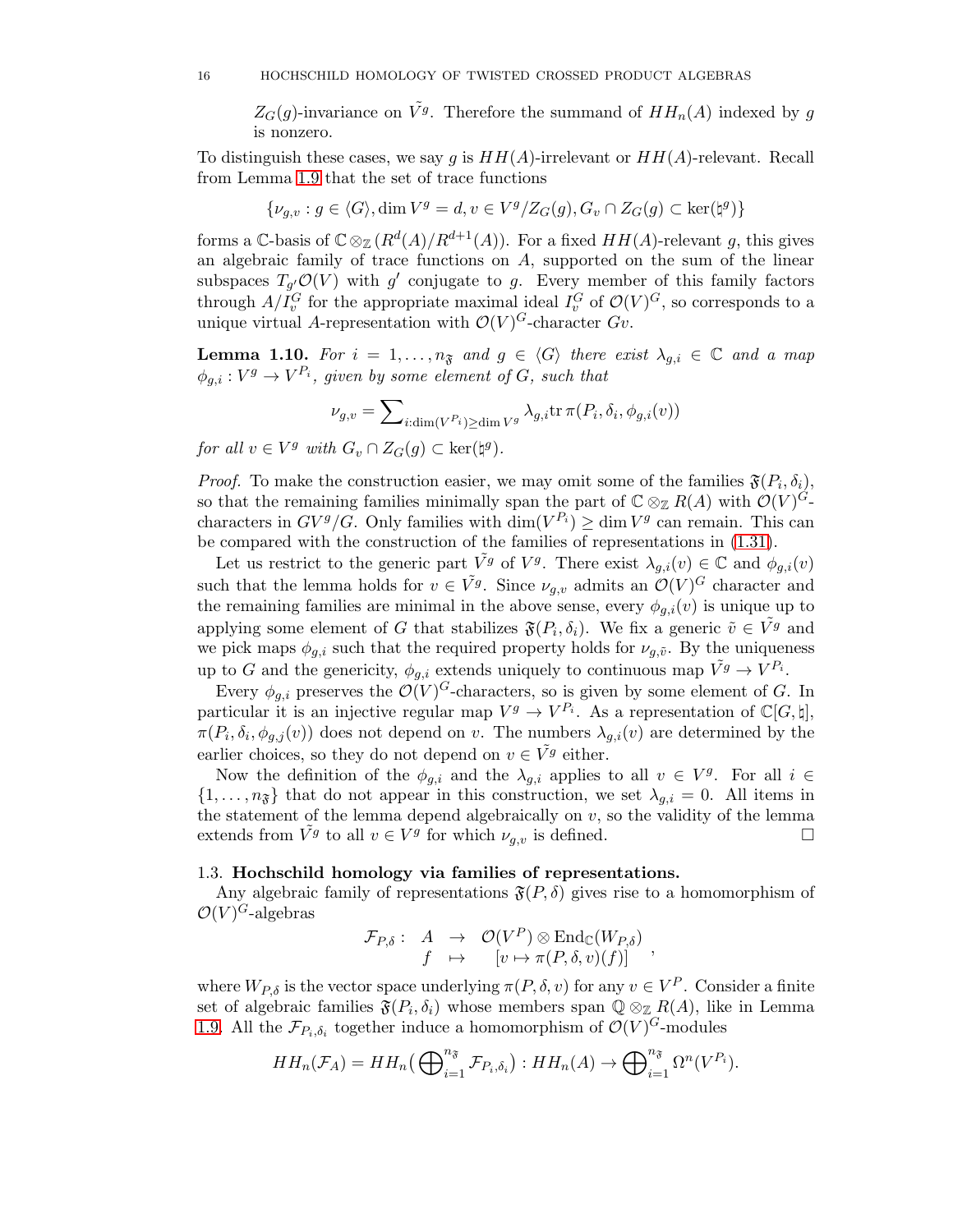We want to show that this map is injective and to describe its image. To that end, we set things up so that we can write down an inverse map. For each  $(g, i)$  as in Lemma [1.10,](#page-15-1)  $\phi_{q,i}$  yields an algebra homomorphism

<span id="page-16-4"></span>(1.32) 
$$
\phi_{g,i}^* : \mathcal{O}(V^{P_i}) \otimes \text{End}_{\mathbb{C}}(W_{P_i,\delta_i}) \rightarrow \mathcal{O}(V^g) \otimes \text{End}_{\mathbb{C}}(W_{P_i,\delta_i})
$$

$$
f \otimes A \rightarrow f \circ \phi_{g,i} \otimes A
$$

and an induced map on Hochschild homology

$$
HH_n(\phi_{g,i}^*) : \Omega^n(V^{P_i}) \to \Omega^n(V^g).
$$

Summing over all  $g, i$  we obtain a homomorphism of  $\mathcal{O}(V)^G$ -modules

<span id="page-16-3"></span>(1.33) 
$$
HH_n(\phi^*) = \bigoplus_{g \in \langle G \rangle} \sum_{i=1}^{n_{\mathfrak{F}}} \lambda_{g,i} HH_n(\phi_{g,i}^*) : \bigoplus_{i=1}^{n_{\mathfrak{F}}} \Omega^n(V^{P_i}) \to \bigoplus_{g \in \langle G \rangle} \Omega^n(V^g),
$$

where  $\lambda_{g,i} = 0$  if g is  $HH(A)$ -irrelevant or  $\dim(V^g) > \dim(V^{P_i})$ .

<span id="page-16-2"></span>**Proposition 1.11.** Fix a HH(A)-relevant  $g \in \langle G \rangle$ . The map

$$
\sum_{i=1}^{n_{\mathfrak{F}}}\lambda_{g,i}HH_n(\phi_{g,i}^*)\circ HH_n(\mathcal{F}_A) : HH_n(A) \longrightarrow \Omega^n(V^g)
$$

- (a) annihilates the summands  $(\Omega^n(V^{g'})\otimes \natural^{g'})^{Z_G(g')}$  of  $HH_n(A)$  with  $g' \in \langle G \rangle \setminus \{g\},$
- (b) is the identity on the summand  $(\Omega^n(V^g) \otimes \natural^g)^{Z_G(g)}$  of  $HH_n(A)$ .

Proof. We can express the map as

$$
\sum_{i=1}^{n_{\mathfrak{F}}}\lambda_{g,i}HH_{n}(\phi_{g,i}^{*}\circ\mathcal{F}_{P_{i},\delta_{i}}),
$$

where  $\phi_{g,i}^* \circ \mathcal{F}_{P_i,\delta_i}$  is an algebraic family of representations. By Lemma [1.10](#page-15-1) the members of these families satisfy

(1.34) 
$$
\nu_{g,v} = \sum_{i=1}^{n_{\mathfrak{F}}} \lambda_{g,i} \text{tr} \,\pi(P_i, \delta_i, \phi(g, i)(v))
$$

whenever  $\nu_{g,v}$  is defined. For  $g' \in \langle G \rangle$  we consider the commutative algebra

$$
A_{g'} := \mathbb{C}[\{T_{g^n} : n \in \mathbb{Z}\}] \otimes \mathcal{O}(V/(g'-1)V)
$$

As each  $\pi(P_i, \delta_i, v_i)$  is obtained by induction from an  $\mathcal{O}(V_{P_i}) \rtimes \mathbb{C}[G_{P_i}, \natural]$ -representation on which  $\mathcal{O}(V_{P_i})$  acts via evaluation at 0, it is a semisimple A-representation and  $\mathcal{O}(V)$  acts on  $T_w V_{\delta_i}$  via evaluation at  $w^{-1}v_i$ . It follows that  $\phi_{g,i}^* \circ \mathcal{F}_{P_i,\delta_i}$  consists of semisimple representations and can be decomposed as a direct sum of families of  $\mathcal{O}(V/(g'-1)V)$ -representations of the form  $f \mapsto f \circ w^{-1}$  for some  $w \in G$ . Not all  $w \in G$  appear here and some w' may give the same family. We record this as an "isotypic" decomposition of  $\mathcal{O}(V/(g'-1)V)$ -representations

<span id="page-16-0"></span>(1.35) 
$$
\phi_{g,i}^* \circ \mathcal{F}_{P_i,\delta_i} = \bigoplus_{w/\sim} (\phi_{g,i}^* \circ \mathcal{F}_{P_i,\delta_i})_w
$$

As  $T_{g'}$  commutes with  $\mathcal{O}(V/(g'-1)V)$ , it stabilizes this decomposition. (a) For  $g' \neq g$  and  $f \in \mathcal{O}(V/(g'-1)V)$  we have  $\nu_{g,v}(T_{g'}f) = 0$ . In terms of [\(1.35\)](#page-16-0) that becomes

<span id="page-16-1"></span>(1.36) 
$$
\sum_{i=1}^{n_{\mathfrak{F}}}\lambda_{g,i}\sum_{w/\sim}\text{tr}\big(f(w^{-1}v)T_{g'},(\pi(P_i,\delta_i,\phi_{g,i}(v))_w\big)=0.
$$

The subalgebra  $\mathbb{C}[\{T_{q^n} : n \in \mathbb{Z}\}]$  has finite dimension and is semisimple, so the restriction of the above representations to this subalgebra do not depend on  $v \in V^{g'}$ .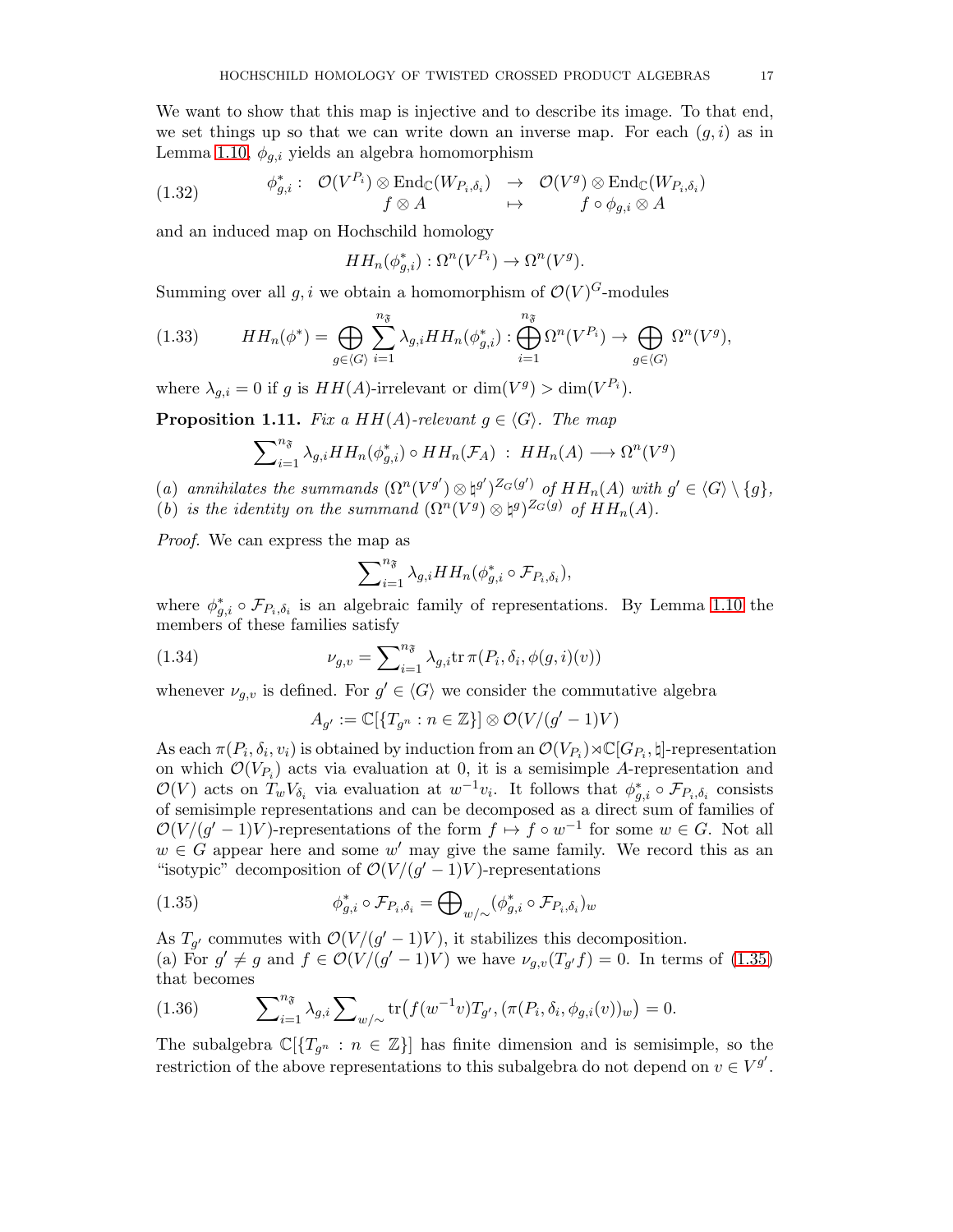For  $v \in V^g$  in generic position, we can separate the various  $w/\sim$  in [\(1.36\)](#page-16-1), which leads to

(1.37) 
$$
\sum_{i=1}^{n_{\tilde{\delta}}} \lambda_{g,i} \text{tr}(T_{g'}, (\pi(P_i, \delta_i, \phi_{g,i}(v))_w) = 0
$$

for all  $w/\sim$ . By continuity that extends from generic v to all  $v \in V^{g'}$ . From [\(1.37\)](#page-17-0) we see that

<span id="page-17-0"></span>
$$
\sum_{i=1}^{n_{\mathfrak{F}}}\lambda_{g,i}\text{gtr}\circ C_{*}(\phi_{g,i}^{*}\circ\mathcal{F}_{P_{i},\delta_{i}})\quad\text{annihilates}\quad T_{g'}C_{*}\big(\mathcal{O}(V/(g'-1))\big).
$$

Combine that with [\(1.15\)](#page-8-4).

(b) For  $g' = g$ , [\(1.36\)](#page-16-1) becomes

<span id="page-17-1"></span>(1.38) 
$$
\sum_{i=1}^{n_{\mathfrak{F}}}\lambda_{g,i}\sum_{w/\sim}\text{tr}\big(f(w^{-1}v)T_g,(\pi(P_i,\delta_i,\phi_{g,i}(v))_w\big)=\nu_{g,v}(T_gf).
$$

From  $(1.15)$  and the  $HH(A)$ -relevance of q we see that

<span id="page-17-2"></span>
$$
(1.39) \t\nu_{g,v}(T_g f) = [Z_G(g) : Z_G(g, V^g)]^{-1} \sum_{h \in Z_G(g)/Z_G(g, V^g)} \natural^g(h) f(h^{-1}v).
$$

Comparing [\(1.38\)](#page-17-1) and [\(1.39\)](#page-17-2), we deduce that every  $w/\sim$  can be rewritten as a unique  $h \in Z_G(g)/Z_G(g,V^g)$ . Then [\(1.38\)](#page-17-1) becomes

$$
\sum_{i=1}^{n_{\mathfrak{F}}}\lambda_{g,i}\sum_{h\in Z_{G}(g)/Z_{G}(g,V^{g})}\text{tr}\big(f(h^{-1}v)T_{g},(\pi(P_{i},\delta_{i},\phi_{g,i}(v))_{h}\big)=\nu_{g,v}(T_{g}f).
$$

Like in part (a) we can separate the various  $h$ , leading to

$$
\sum_{i=1}^{n_{\mathfrak{F}}}\lambda_{g,i}(T_g,(\pi(P_i,\delta_i,\phi_{g,i}(v))_h)=[Z_G(g):Z_G(g,V^g)]^{-1}\natural^g(h).
$$

Initially this holds only for generic v, but by continuity it extends to all  $v \in V<sup>g</sup>$ . We deduce  $n_{\tilde{z}}$ 

$$
\sum_{i=1}^{N_s} \lambda_{g,i} \text{gtr} \circ C_n(\phi_{g,i}^* \circ \mathcal{F}_{P_i,\delta_i})(T_g \omega) = [Z_G(g) : Z_G(g,V^g)]^{-1} \sum_{h \in Z_G(g)/Z_G(g,V^g)} \natural^g(h)h \cdot \omega
$$

for all  $\omega \in C_n(\mathcal{O}(V/(g-1)V))$ . In view of [\(1.15\)](#page-8-4), this says exactly that the map of the lemma is the identity on  $T_oC_*(\mathcal{O}(V/(g-1)V))$ . the lemma is the identity on  $T<sub>g</sub>C<sub>*</sub>(\mathcal{O}(V/(g-1)V)).$ 

From [\(1.31\)](#page-14-0) and Lemmas 1.6 and [1.7](#page-12-0) we see that

(1.40) 
$$
HH_n(\phi^*) \circ HH_n(\mathcal{F}_A) : HH_n(A) \to \bigoplus_{g \in \langle G \rangle} \Omega^n(V^g)
$$

can be considered as evaluation at the families of virtual A-representations  $\nu_{a,v}$ (extended naturally to all  $v \in V^g$ ).

From now on we assume that our collection of algebraic families  $\mathfrak{F}(P_i, \delta_i)$  has been chosen in a minimal way, as in [\(1.31\)](#page-14-0).

<span id="page-17-3"></span>Lemma 1.12. Under the above assumption, the map

$$
HH_n(\phi^*) \; : \; \bigoplus_{i=1}^{n_{\mathfrak{F}}} \Omega^n(V^{P_i}) \to \bigoplus_{g \in \langle G \rangle} \Omega^n(V^g)
$$

is injective.

*Proof.* Consider a nonzero  $\sum_{i=1}^{n_{\mathfrak{F}}} \omega_i \in \bigoplus_{i=1}^{n_{\mathfrak{F}}} \Omega^n(V^{P_i})$ . We select an index j and a small open set U (for the analytic topology) in  $V^{P_j}$  such that  $\omega_j(u) \neq 0$  for all  $u \in U$ . Since the set of generic points in  $V^{P_j}$  is open and dense, we may assume that  $\{\pi(P_j, \delta_j, u) : u \in U\}$  does not share any  $\mathcal{O}(V)^G$ -characters with any family  $\mathfrak{F}(P_i, \delta_i)$  of lower dimension, and that  $wU \cap U$  is empty unless  $w \in Z_G(g, V^g)$ .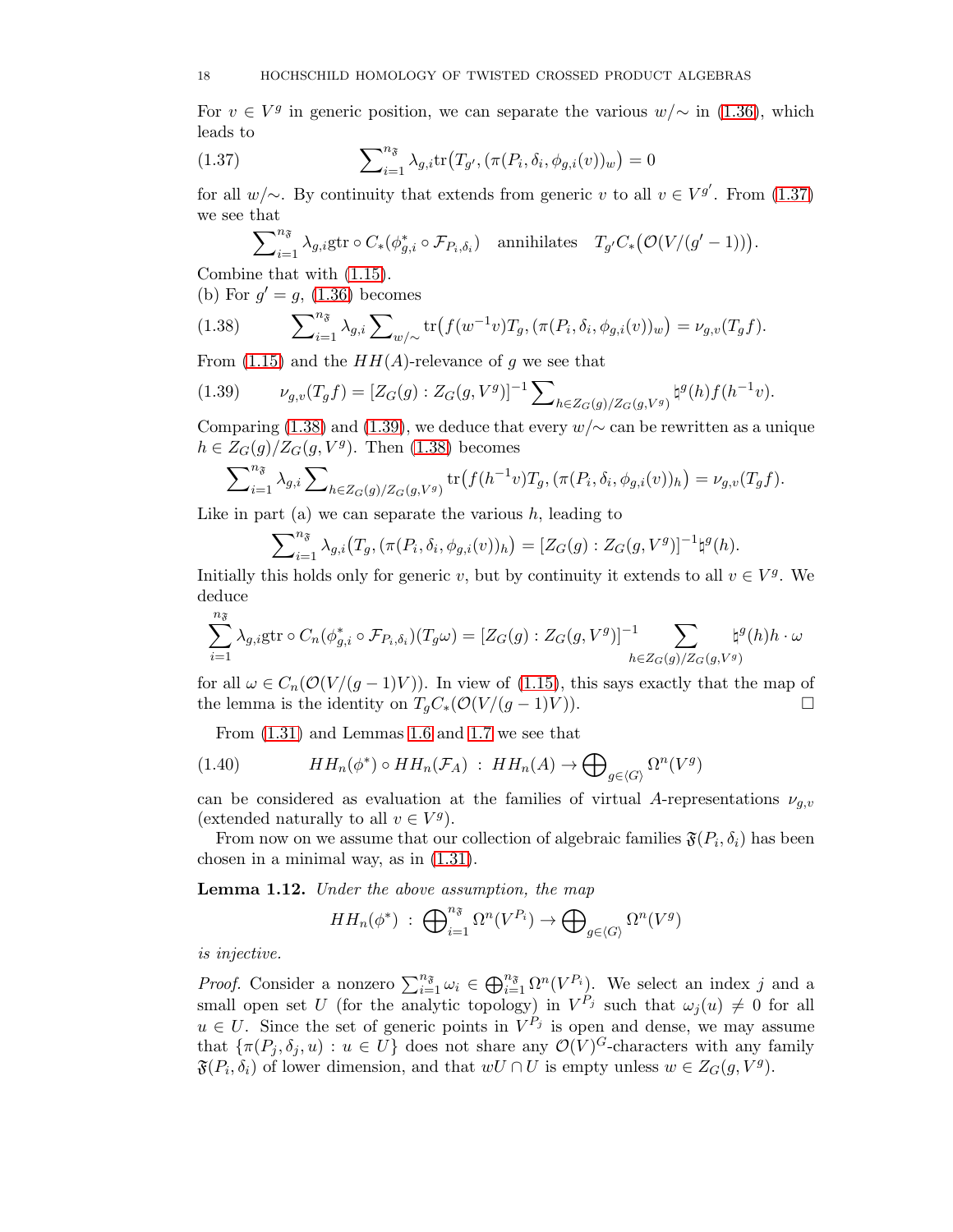The construction of a minimal set of algebraic families of A-representations entails that none of the representations  $\{\pi(P_j, \delta_j, u) : u \in U\}$  belongs to the span in  $\mathbb{Q} \otimes_{\mathbb{Z}}$  $R(A)$  of the other families  $\mathfrak{F}(P_i, \delta_i)$ . The same holds for any linear combination of these representations, because U does not contain two points from any  $Z_G(g)$ -orbit.

Now Lemma [1.4](#page-9-3) shows there must exist a  $g \in \langle G \rangle$  with  $\lambda_{g,j} \neq 0$ . The component of  $HH_n(\phi^*)$  indexed by g is  $\sum_{i=1}^{n_{\mathfrak{F}}}\lambda_{g,i}HH_n(\phi_{g,i}^*)$ , so

$$
(HH_n(\phi^*)\omega)\big|_{\phi_{g,j}(U)} = \sum_{i=1}^{n_{\mathfrak{F}}}\lambda_{g,i}HH_n(\phi_{g,i}^*)\omega\big|_{\phi_{g,i}^{-1}\phi_{g,j}U}
$$

This is nonzero by the above linear independence property of the set  $\{\pi(P_j, \delta_j, u): u \in U\}$ .  $u \in U$ .

With Proposition [1.11](#page-16-2) and Lemma [1.12](#page-17-3) we can provide a description of  $HH_n(A)$ in the style of  $[BDK]$ . Recall that V is a finite dimensional G-representation, that  $A = \mathcal{O}(V) \rtimes \mathbb{C}[G,\natural]$  and that  $\mathfrak{F}(P_i,\delta_i)$   $(i = 1,\ldots,n_{\mathfrak{F}})$  are algebraic families of A-representations whose members span  $\mathbb{C} \otimes_{\mathbb{Z}} R(A)$  in a minimal way.

**Theorem 1.13.** (a) The homomorphism of  $\mathcal{O}(V)^G$ -modules

$$
HH_n(\mathcal{F}_A) = \bigoplus_{i=1}^{n_{\mathfrak{F}}} HH_n(\mathcal{F}_{P_i,\delta_i}) \; : \; HH_n(A) \to \bigoplus_{i=1}^{n_{\mathfrak{F}}} \Omega^n(V^{P_i})
$$

is injective. The homomorphism of  $\mathcal{O}(V)^G$ -modules

$$
HH_n(\phi^*)\;:\; HH_n(\mathcal{F}_A)HH_n(A)\to \bigoplus_{g\in \langle G\rangle} \left(\Omega^n(V^g)\otimes \natural^g\right)^{Z_G(g)}
$$

is bijective.

(b) In degree  $n = 0$ , the condition on  $\omega = \sum_{i=1}^{n_{\mathfrak{F}}} \omega_i \in \bigoplus_{i=1}^{n_{\mathfrak{F}}} \mathcal{O}(V^{P_i})$  that describes the image is: whenever  $\lambda_j \in \mathbb{C}$ ,  $i_j \in \{1, ..., n_{\mathfrak{F}}\}$ ,  $v_{i_j} \in V^{P_{i_j}}$  and  $\sum_j \lambda_j \pi(P_{i_j}, \delta_{i_j}, v_{i_j}) =$  $0$  in  $\mathbb{C}\otimes_{\mathbb{Z}} R(A)$ , also  $\sum_{j}\lambda_j\omega_{i_j}(v_{i_j})=0$ . This determines an isomorphism of  $Z(A)$ -modules

$$
HH_0(A) \cong (\mathbb{C} \otimes_{\mathbb{Z}} R(A))_{\text{reg}}^*.
$$

*Proof.* (a) Proposition [1.11](#page-16-2) entails that  $HH_n(\phi^*) \circ HH_n(\mathcal{F}_A)$  is the identity on

<span id="page-18-1"></span>
$$
\bigoplus\nolimits_{g\in\langle G\rangle}(\Omega^n(V^g)\otimes\natural^g)^{Z_G(g)}
$$

.

Hence  $HH_n(\mathcal{F}_A)$  is injective, and from Lemma [1.12](#page-17-3) we obtain the desired bijectivity of  $HH_n(\phi^*)$ .

(b) The image of  $HH_0(\phi^*) \circ HH_0(\mathcal{F}_A)$  is

(1.41) 
$$
\bigoplus_{g \in \langle G \rangle} (\mathcal{O}(V^g) \otimes \natural^g)^{Z_G(g)}.
$$

The map associated to  $\omega \in \bigoplus_{i=1}^{n_{\mathfrak{F}}} \mathcal{O}(V^{P_i})$  in the statement sends

<span id="page-18-0"></span>(1.42) 
$$
\nu_{g,v} \text{ to } \sum_{i=1}^{n_{\mathcal{F}}} \omega_i(\phi_{g,i}(v)) = (HH_0(\phi^*)\omega)(g,v).
$$

The  $\nu_{g,v}$  satisfy the relations [\(1.20\)](#page-9-4), so  $\omega$  must respect these in order to descend to a function on  $\mathbb{C} \otimes_{\mathbb{Z}} R(A)$ . In view of [\(1.42\)](#page-18-0), that means that  $HH_0(\phi^*)\omega$  must be  $Z_G(g)$ invariant. By construction the image of  $HH_0(\phi^*)$  consists of regular functions, so  $\omega$ must belong to [\(1.41\)](#page-18-1).

On the other hand, from Lemma 1.1 we know that the maximal ideal spectrum of  $(1.41)$  is in bijection with the set of all  $\nu_{q,v}$ , modulo the relations  $(1.20)$ . By  $(1.22)$ the resulting quotient set forms a basis of  $\mathbb{C} \otimes_{\mathbb{Z}} R(A)$ . Hence [\(1.41\)](#page-18-1) can be considered

.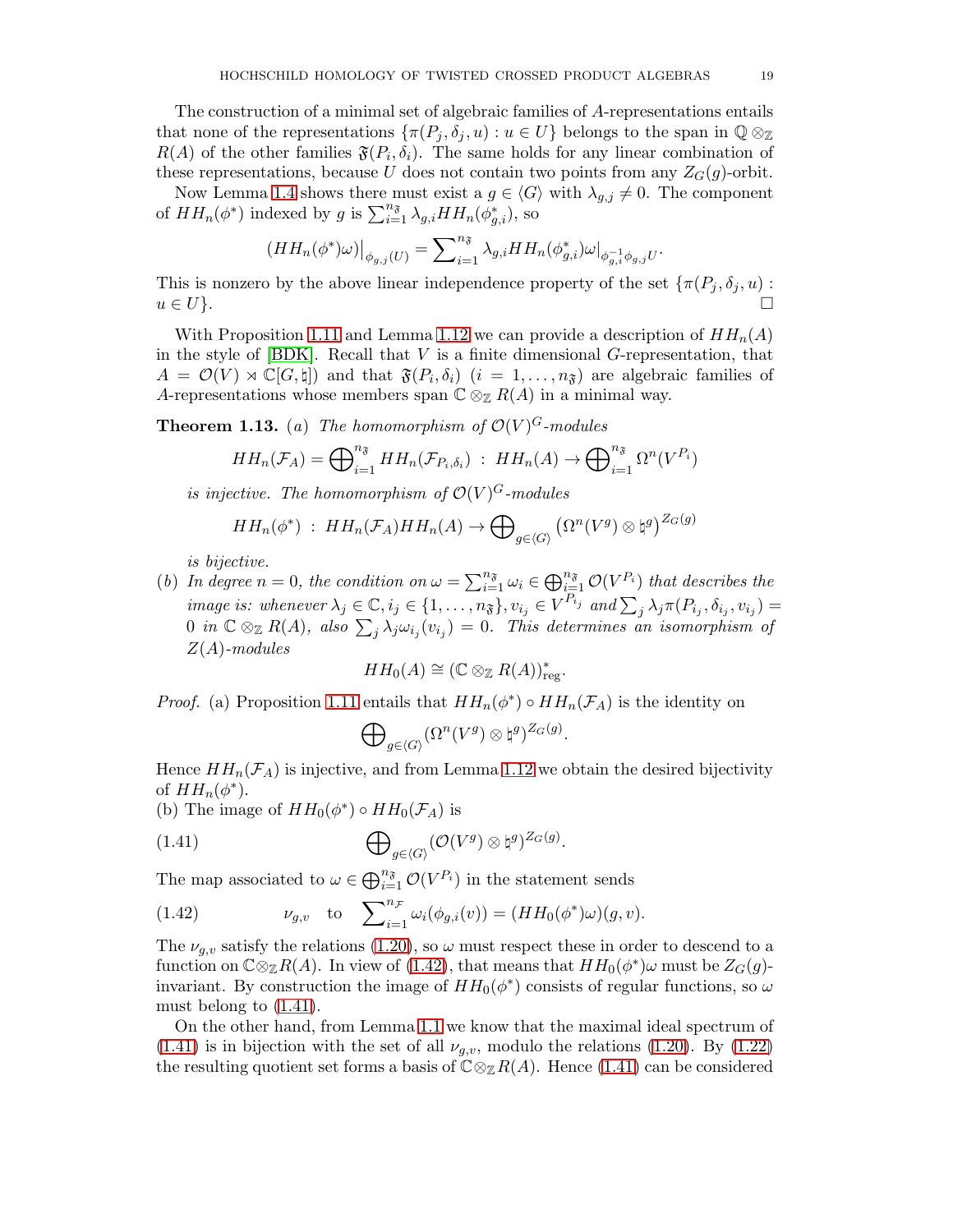as a subset of the linear dual space  $(\mathbb{C} \otimes_{\mathbb{Z}} R(A))^*$  and  $HH_0(\phi^*)^{-1}$  of  $(1.41)$  is the set of all elements that satisfy the conditions stated in the theorem.

For  $a \in A$  and  $\omega = HH_0(\mathcal{F}_A)(a)$ , the definition of the generalized trace map gtr shows that

(1.43) 
$$
\omega(\pi(P_i, \delta_i, v_i)) = \text{tr}(\pi(P_i, \delta_i, v_i)a).
$$

Hence the map

<span id="page-19-1"></span>
$$
HH_0(A) \to HH_0(\mathcal{F}_A)HH_0(A) \to (\mathbb{C} \otimes_{\mathbb{Z}} R(A))^*
$$

constructed above is just the  $Z(A)$ -linear map [\(1.25\)](#page-11-2). It is injective because  $HH_0(\mathcal{F}_A)$ is injective and the values [\(1.43\)](#page-19-1) can be recovered from the image of  $\omega$  in ( $\mathbb{C} \otimes_{\mathbb{Z}}$  $R(A))^*$ . We know from [\(1.26\)](#page-11-3) that the image of [\(1.25\)](#page-11-2) is contained in  $(\mathbb{C} \otimes_{\mathbb{Z}} R(A))_{reg}^*$ . Conversely every element  $f \in (\mathbb{C} \otimes_{\mathbb{Z}} R(A))^*_{reg}$  yields a regular function on  $V^{P_i}$  via pairing with  $\mathfrak{F}_{P_i,\delta_i}$ , so f comes from an element of  $\bigoplus_{i=1}^{n_{\mathfrak{F}}}\Omega^n(V)$  $P_i$ ).

With the equality  $\nu_{hgh^{-1},hv} = \frac{1}{2}(h)\nu_{g,v}$  from [\(1.20\)](#page-9-4) we can extend Lemma [1.10](#page-15-1) from  $g \in \langle G \rangle$  to all  $g \in G$ . Namely, for  $g \in \langle G \rangle$  and  $h \in G$  we define

<span id="page-19-2"></span>(1.44) 
$$
\lambda_{hgh^{-1},i} = \natural^g(h)\lambda_{g,i} \quad \text{and} \quad \phi_{hgh^{-1},i} = \phi_{g,i} \circ h^{-1}.
$$

That yields a variation on [\(1.33\)](#page-16-3):

<span id="page-19-3"></span>(1.45) 
$$
HH_n(\tilde{\phi}^*) := \bigoplus_{g \in G} \sum_{i=1}^{n_{\mathfrak{F}}} \lambda_{g,i} HH_n(\phi_{g,i}^*) \; : \; \bigoplus_{i=1}^{n_{\mathfrak{F}}} \Omega^n(V^{P_i}) \to \bigoplus_{g \in G} \Omega^n(V^g),
$$

We note that this map hardly differs from  $HH_n(\phi^*)$ , because it is entirely determined by the components indexed by  $g \in \langle G \rangle$  via the actions from [\(1.16\)](#page-9-1). From Theorem 1.13 and [\(1.17\)](#page-9-0) we conclude:

<span id="page-19-4"></span>**Corollary 1.14.** There is a  $\mathcal{O}(V)^G$ -linear bijection

$$
HH_n(\tilde{\phi}^*) \circ HH_n(\mathcal{F}_A) \; : \; HH_n(A) \to \left(\bigoplus\nolimits_{g \in G} \Omega^n(V^g) \otimes \natural^g\right)^G.
$$

This realizes the isomorphism Theorem [1.2](#page-6-0) in terms of algebra homomorphisms.

<span id="page-19-0"></span>**Example 1.15.** We continue Example [1.5,](#page-10-2) so  $G = Q_8/Z(Q_8)$  acts on  $V = \mathbb{C}^2$  by reflections. We note that  $V^{\pm \mathbf{k}} = \{(0,0)\}, Z_G(\pm \mathbf{k}, V^{\pm \mathbf{k}}) = G$  and  $\sharp^{\pm \mathbf{k}}$  is nontrivial. Hence  $\pm \mathbf{k}$  is  $HH(A)$ -irrelevant, where  $A = \mathcal{O}(V) \rtimes \mathbb{C}[G, \natural]$ .

As parabolic subgroups we take

$$
G_{\emptyset} = {\pm 1}, G_{i} = {\pm 1, \pm i}, G_{j} = {\pm 1, \pm j}, G_{i,j} = G.
$$

In each case  $V^P = V^{G_P}$  and  $V_P$  is the orthogonal complement to  $V^P$ . To span  $\mathbb{Q} \otimes_{\mathbb{Z}} R(A)$  we need three algebraic families of representations, for instance:

- $\mathfrak{F}(\emptyset, \text{triv}) = {\text{ind}_{\mathcal{O}(V)}^A} \mathbb{C}_v : v \in V$ .
- Define  $\delta_i \in \text{Irr}(\mathcal{O}(V_i) \rtimes \mathbb{C}[G_i, \natural]$  by  $\delta_i(T_{\pm i}) = i$  and  $\delta_i(f) = f(0)$  for  $f \in \mathcal{O}(V_i)$ . Take

 $\mathfrak{F}(\mathbf{i},\delta_{\mathbf{i}})=\{\mathrm{ind}_{\mathcal{O}(V)\rtimes\mathbb{C}[G_{\mathbf{i}},\natural]}^{A}(\mathbb{C}_{v}\otimes\delta_{\mathbf{i}}):v\in V^{\mathbf{i}}=\{0\}\times\mathbb{C}\}$ 

• Define  $\delta_j \in \text{Irr}(\mathcal{O}(V_j) \rtimes \mathbb{C}[G_j, \natural]$  by  $\delta_j(T_{\pm i}) = -i$  and  $\delta_j(f) = f(0)$  for  $f \in \mathcal{O}(\mathbb{C}[G_j, \natural])$  $\mathcal{O}(V_i)$ . Take

$$
\mathfrak{F}(\mathbf{j},\delta_{\mathbf{j}}) = {\rm ind}_{\mathcal{O}(V)\rtimes\mathbb{C}[G_{\mathbf{j}},\natural]}^A(\mathbb{C}_v\otimes\delta_{\mathbf{j}}): v\in V^{\mathbf{j}} = \{0\}\times\mathbb{C}\}
$$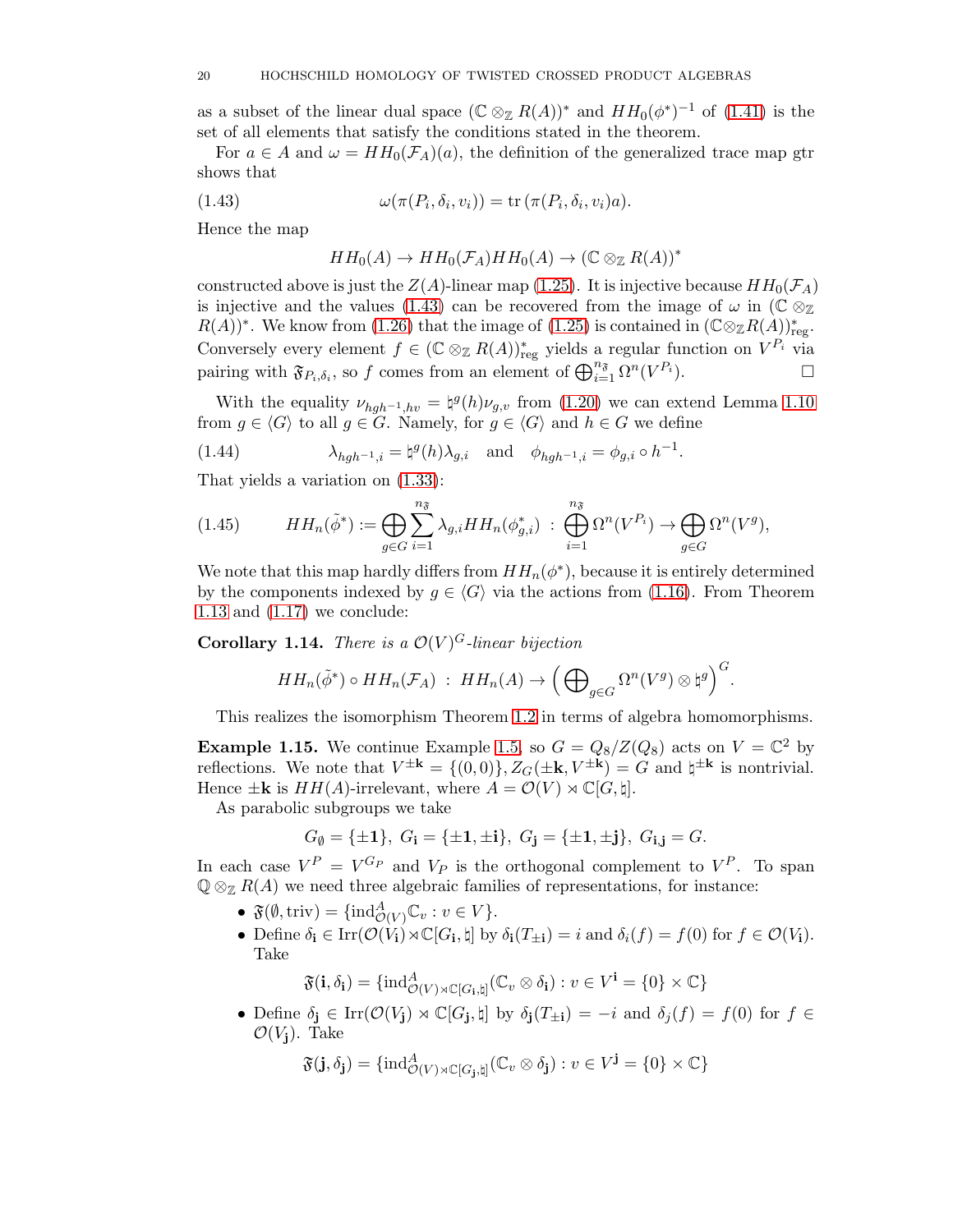Composing  $\mathbb{C}_v \otimes \delta_i$  with conjugation by  $T_{\pm i}$  gives

$$
\mathbb{C}_{-v}\otimes \delta_{-\mathbf{i}} : f\otimes T_{\pm\mathbf{i}} \mapsto -if(-v).
$$

Hence  $\mathfrak{F}(\mathbf{i}, \delta_{\mathbf{i}})$  is not stable under elements of  $G \setminus G_{\mathbf{i}}$ , and similarly for  $\mathfrak{F}(\mathbf{j}, \delta_{\mathbf{j}})$ . The only relations in  $\mathbb{Q} \otimes_{\mathbb{Z}} R(A)$  between the members of these families are:

$$
\pi(\emptyset, \text{triv}, v_i) = \pi(\mathbf{i}, \delta_{\mathbf{i}}, v_i) + \pi(\mathbf{i}, \delta_{-\mathbf{i}}, v_i) = \pi(\mathbf{i}, \delta_{\mathbf{i}}, v_i) + \pi(\mathbf{i}, \delta_{\mathbf{i}}, -v_i) \qquad v_i \in V^{\mathbf{i}},
$$
  
\n
$$
\pi(\emptyset, \text{triv}, v_j) = \pi(\mathbf{j}, \delta_{\mathbf{j}}, v_j) + \pi(\mathbf{j}, \delta_{-\mathbf{j}}, v_j) = \pi(\mathbf{j}, \delta_{\mathbf{j}}, v_j) + \pi(\mathbf{j}, \delta_{\mathbf{j}}, -v_j) \qquad v_j \in V^{\mathbf{j}},
$$
  
\n
$$
\pi(\emptyset, \text{triv}, 0) = 2\pi(\mathbf{i}, \delta_{\mathbf{i}}, 0) = 2\pi(\mathbf{j}, \delta_{\mathbf{j}}, 0).
$$

Comparing traces of representations we find

$$
4\nu_{\pm 1,v} = \pi(\emptyset, \text{triv}, v) \qquad v \in V,
$$
  
\n
$$
4\nu_{\pm i, v_i} = -2i\pi(i, \delta_i, v_i) + i\pi(\emptyset, \text{triv}, v_i) \qquad v_i \in V^i,
$$
  
\n
$$
4\nu_{\pm j, v_j} = -2i\pi(j, \delta_j, v_j) + i\pi(\emptyset, \text{triv}, v_j) \qquad v_j \in V^j.
$$

Notice that  $\nu_{\pm i,0} = \nu_{\pm j,0} = 0 \neq \nu_{\pm 1,0}$ . In case  $V^g \subset V^j$ ,  $\phi_{g,j}$  equals

$$
\mathrm{Res}^{V^{\mathbf{j}}}_{V^g}: \mathcal{O}(V^{\mathbf{j}}) \otimes \mathrm{End}_{\mathbb{C}}(\mathbb{C}[G,\natural] \underset{\mathbb{C}[G_{\mathbf{j}},\natural]}{\otimes} \mathbb{C}) \to \mathcal{O}(V^g) \otimes \mathrm{End}_{\mathbb{C}}(\mathbb{C}[G,\natural] \underset{\mathbb{C}[G_{\mathbf{j}},\natural]}{\otimes} \mathbb{C}).
$$

The maps  $\phi_{g,\emptyset}$  and  $\phi_{g,i}$  admit similar descriptions (for the latter provided that  $V^g \subset V^{\mathbf{i}}$ . Thus  $HH_n(\phi^*)$  equals

$$
\sum_{g \in G} \frac{1}{4} H H_n(\phi_{g,\emptyset}) + \frac{i}{4} H H_n(\phi_{\pm 1,i}) - \frac{i}{2} H H_n(\phi_{\pm i,i}) - \frac{i}{4} H H_n(\phi_{\pm 1,j}) + \frac{i}{2} H H_n(\phi_{\pm j,j}).
$$

Theorem 1.13 provides an injection

$$
HH_n(\mathcal{O}(V) \rtimes \mathbb{C}[G,\natural]) \to \Omega^n(V) \oplus \Omega^n(V^{\mathbf{i}}) \oplus \Omega^n(V^{\mathbf{j}})
$$

whose image is precisely

$$
HH_n(\phi^*)^{-1}\Big(\Omega^n(V)^G\oplus (\Omega^n(V^{\mathbf{i}})\otimes \natural^{\pm \mathbf{i}})^G\oplus (\Omega^n(V^{\mathbf{j}})\otimes \natural^{\pm \mathbf{j}})^G\Big).
$$

We note that in degree  $n = 1$  the specialization of  $HH_1(A)$  at  $Gv = (0,0)$  is  $0 \oplus \mathbb{C} \mathrm{d}z_2 \oplus \mathbb{C} \mathrm{d}z_1$ . Remarkably, the dimension of this space is larger than the number of irreducible A-representations with  $\mathcal{O}(V)^G$ -character  $(0,0)$ .

Almost all results in Section [1](#page-5-0) are also valid in a smooth setting. Let V be a smooth manifold on which G acts by diffeomorphisms, so that G also acts on  $C^{\infty}(G)$ . We compute the Hochschild homology of  $C^{\infty}(V) \rtimes \mathbb{C}[G, \natural]$ , with respect to the completed bornological tensor product or equivalently the completed projective tensor product. Recall that the smooth version of the HKR theorem was proved by Connes:

$$
HH_n(C^{\infty}(V)) \cong \Omega_{sm}^n(V),
$$

where  $\Omega_{sm}^n$  stands for smooth differential forms of degree n. The results of Paragraph [1.1](#page-5-1) hold in that setting, for Paragraphs [1.2–](#page-11-0)[1.3](#page-15-0) our results remain valid in a smooth setting with  $V$  a real vector space.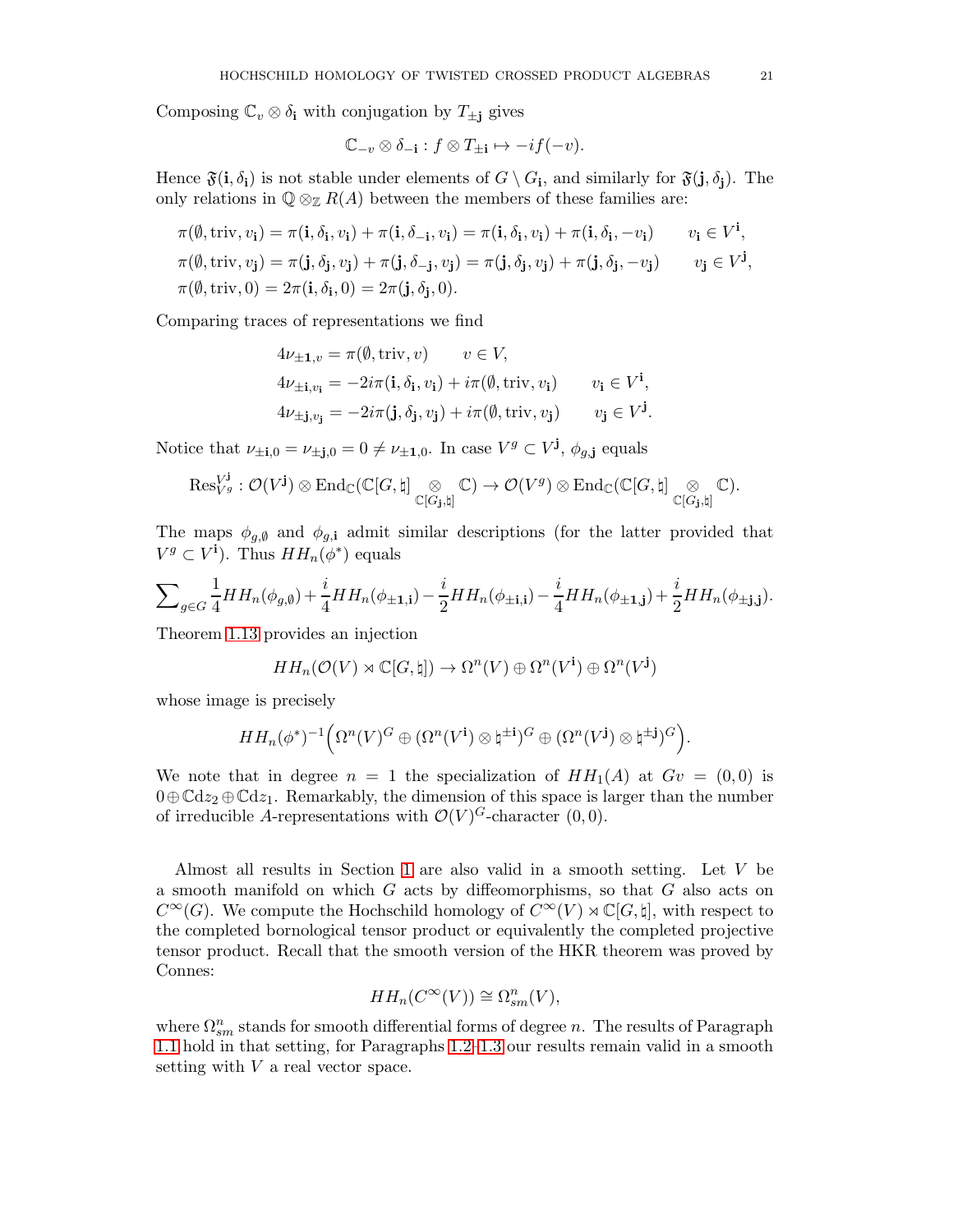## 2. Twisted graded Hecke algebras

<span id="page-21-0"></span>We will adapt the computations from Paragraph [1.1](#page-5-1) to graded Hecke algebras extended with a twisted group algebra. Let  $(X, \Phi, Y, \Phi^{\vee}, \Delta)$  be a based root datum with Weyl group  $W = W(\Phi)$ . We write

$$
\mathfrak{t}_{\mathbb{R}}=\mathbb{R}\otimes_ZY, \mathfrak{t}=\mathbb{C}\otimes_{\mathbb{Z}}Y, \qquad \mathfrak{t}^*=\mathbb{C}\otimes_{\mathbb{Z}}X.
$$

Let  $\Gamma$  be a finite group acting on the root datum and let  $\natural : \Gamma \times \Gamma \to \mathbb{C}^\times$  be a 2-cocycle. We regard it also as a 2-cocycle of the group  $W\Gamma = W \rtimes \Gamma$ . Let  $k : \Delta \to \mathbb{C}$  be a WΓ-invariant parameter function. The twisted graded Hecke algebra  $\mathbb{H}(\mathfrak{t}, W\Gamma, k, \mathfrak{h})$ associated to these data is the vector space  $\mathcal{O}(\mathfrak{t}) \otimes \mathbb{C}[W\Gamma, \natural]$  with multiplication defined by

- $\mathcal{O}(t)$  and  $\mathbb{C}[W\Gamma, \natural]$  are embedded as unital subalgebras,
- for  $\alpha \in \Delta$  and  $f \in \mathcal{O}(\mathfrak{t})$ :

$$
fT_{s_{\alpha}} - T_{s_{\alpha}} s_{\alpha}(f) = k_{\alpha}(f - s_{\alpha}(f))\alpha^{-1},
$$

• for  $\gamma \in \Gamma$  and  $f \in \mathcal{O}(\mathfrak{t})$ :

$$
T_{\gamma} f T_{\gamma}^{-1} = \gamma(f) = [\lambda \mapsto f(\gamma^{-1} \lambda)] \qquad \lambda \in \mathfrak{t}.
$$

When ♮ is trivial, we omit it from the notation and we speak of a graded Hecke algebra (or an extended grade Hecke algebra if  $\Gamma$  is nontrivial). This relates to the notation in the introduction by

$$
\mathbb{H}(\mathfrak{t},W\Gamma,k,\natural)=\mathbb{H}(\mathfrak{t},W,k)\rtimes\mathbb{C}[\Gamma,\natural].
$$

Notice that for  $k = 0$  we recover the twisted crossed product  $\mathcal{O}(\mathfrak{t}) \rtimes \mathbb{C}[W\Gamma, \sharp].$ Multiplication with  $\epsilon \in \mathbb{C}^\times$  defines a bijection  $m_{\epsilon} : \mathfrak{t}^* \to \mathfrak{t}^*$ , which extends to an algebra automorphism of  $\mathcal{O}(t)$ . From the above multiplication rules we see that it extends even further, to an algebra isomorphism

(2.1) 
$$
m_{\epsilon} : \mathbb{H}(\mathfrak{t}, W\Gamma, \epsilon k, \natural) \to \mathbb{H}(\mathfrak{t}, W\Gamma, k, \natural)
$$

which is the identity on  $\mathbb{C}[W\Gamma, \natural]$ . For  $\epsilon = 0$  the homomorphism  $m_0$  is well-defined, but not bijective. Like in [\(1.1\)](#page-5-3), let

<span id="page-21-2"></span>
$$
1 \to Z \to \tilde{\Gamma} \to \Gamma \to 1
$$

be a finite central extension such that  $\natural$  becomes trivial in  $H^2(\tilde{\Gamma}, \mathbb{C}^\times)$ , and let  $p_\natural \in \mathbb{C}$  $\mathbb{C}[Z]$  be the associated minimal central idempotent. Then

<span id="page-21-1"></span>
$$
\mathbb{H}(\mathfrak{t},W\Gamma,k,\natural)\cong p_{\natural}\mathbb{H}(\mathfrak{t},W\tilde{\Gamma},k),
$$

a direct summand of the extended graded Hecke algebra

(2.2) 
$$
\mathbb{H}(\mathfrak{t}, W\tilde{\Gamma}, k) = \mathbb{H}(\mathfrak{t}, W, k) \rtimes \tilde{\Gamma}.
$$

The Hochschild homology of [\(2.2\)](#page-21-1) was computed in [\[Sol2,](#page-35-6) Theorem 3.4]. It is isomorphic to  $HH_*(\mathcal{O}(\mathfrak{t}) \rtimes W\Gamma)$ , which we already know from [\(1.8\)](#page-7-0). The arguments in [\[Sol2\]](#page-35-6) make use of the subcomplexes

(2.3) 
$$
wC_*(\mathcal{O}(\mathfrak{t}/(w-1)\mathfrak{t})) \quad \text{of} \quad C_*(\mathbb{H}(\mathfrak{t}, W\tilde{\Gamma}, k)).
$$

For each  $w \in \langle W\tilde{\Gamma} \rangle$ , this subcomplex contributes precisely  $\Omega^n(\mathfrak{t}^w)^{Z_{W\tilde{\Gamma}}(w)}$  to  $HH_n(\mathbb{H}(\mathfrak{t}, W\Gamma, k))$ , and  $HH_n(\mathbb{H}(\mathfrak{t}, W\Gamma, k))$  is the direct sum of these contributions.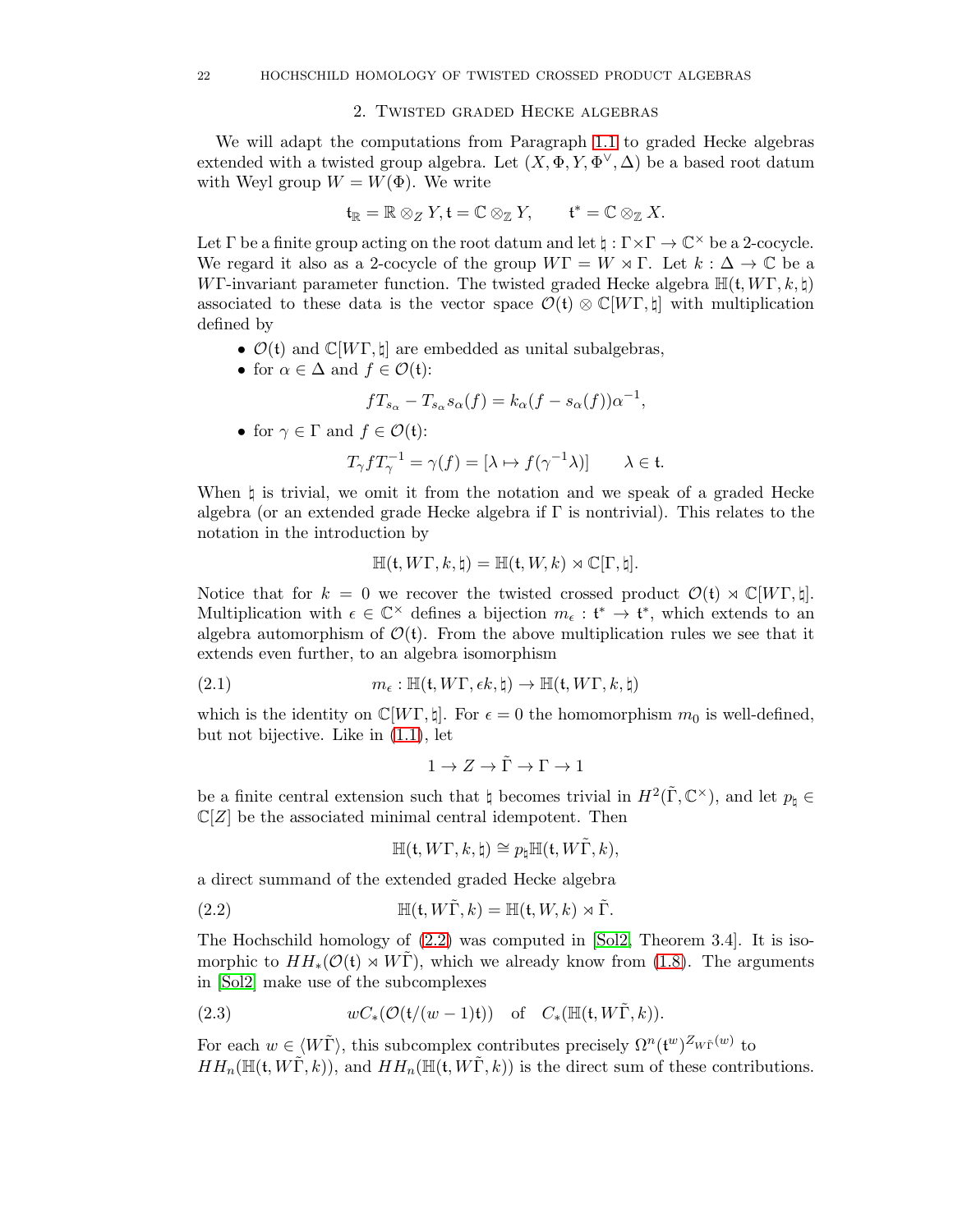This works for every parameter function  $k$ , and in particular yields a canonical C-linear bijection

<span id="page-22-2"></span>(2.4) 
$$
HH_n(\mathbb{H}(\mathfrak{t}, W\tilde{\Gamma}, k)) \to HH_n(\mathcal{O}(\mathfrak{t}) \rtimes W\tilde{\Gamma}).
$$

The constructions involved in [\(2.4\)](#page-22-2) affect neither  $\mathbb{C}[Z]$  nor the central idempotent  $p_{\natural}$ . Hence

<span id="page-22-3"></span>
$$
(2.5) \quad HH_n(\mathbb{H}(\mathfrak{t}, W\Gamma, k, \natural)) \cong HH_n(p_\natural \mathbb{H}(\mathfrak{t}, W\tilde{\Gamma}, k)) = p_\natural HH_n(\mathbb{H}(\mathfrak{t}, W\tilde{\Gamma}, k)) \cong
$$

$$
p_\natural HH_n(\mathcal{O}(\mathfrak{t}) \rtimes W\tilde{\Gamma}) = HH_n(p_\natural \mathcal{O}(\mathfrak{t}) \rtimes W\tilde{\Gamma}) \cong HH_n(\mathcal{O}(\mathfrak{t}) \rtimes \mathbb{C}[W\tilde{\Gamma}, \natural]).
$$

The second line of [\(2.5\)](#page-22-3) is an instance of Theorem [1.2.](#page-6-0) We conclude that there is an isomorphism of vector spaces

<span id="page-22-1"></span>(2.6) 
$$
HH_n(\mathbb{H}(\mathfrak{t}, W\Gamma, k, \natural)) \cong \bigoplus_{w \in \langle W\Gamma \rangle} \left(\Omega^n(\mathfrak{t}^w) \otimes \natural^w\right)^{Z_{W\Gamma}(w)},
$$

where the summand indexed by  $w$  arises from the differential complex  $T_wC_*(t/(w-1)t)$ , which does not depend on k.

Although the isomorphism [\(2.6\)](#page-22-1) is in general not canonical, we see from the proofs of [\[Sol2,](#page-35-6) Theorem 3.4] and Theorem [1.2](#page-6-0) that it depends only on some choices in  $\mathbb{C}[W\Gamma,\natural]$ . These choices can be made independently of k, so [\(2.6\)](#page-22-1) provides an identification with  $HH_n(\mathbb{H}(\mathfrak{t}, W\Gamma, k', \natural))$  for any parameter function  $k' : \Delta \to \mathbb{C}$ . Unfortunately this isomorphism does not come from an algebra homomorphism, which makes it difficult to handle.

We warn that usually [\(2.6\)](#page-22-1) is not an isomorphism of  $\mathcal{O}(\mathfrak{t})^{W\Gamma}$ -modules, for the  $\mathcal{O}(\mathfrak{t})^{W\Gamma}$ -module structure on  $HH_n(\mathbb{H}(\mathfrak{t}, W\Gamma, k, \natural))$  is a bit more complicated than suggested by  $(2.6)$ .

## <span id="page-22-0"></span>2.1. Representation theory.

Like in Theorem 1.13 we want to obtain an expression for  $HH_n(\mathbb{H}(\mathfrak{t}, W\Gamma, k, \natural))$  in terms of algebraic families of representations. For  $\mathbb{H}(\mathfrak{t}, W, \mathfrak{h}) \rtimes \tilde{\Gamma}$  that was achieved in [\[Sol4,](#page-35-7) Theorem 3.1]. However, the families of (virtual) representations used in [\[Sol4\]](#page-35-7) do not seem to be available in our more general setting with a nontrivial 2-cocycle. To overcome that we will modify some arguments from [\[Sol4\]](#page-35-7), so that they become available in larger generality.

Firstly, we need to specify our parabolic subalgebras. For every  $P \subset \Delta$  there is a standard parabolic subalgebra  $\mathbb{H}(\mathfrak{t}, W_P, k)$  of  $\mathbb{H}(\mathfrak{t}, W, k)$ . But that does not yet mimic the situation for reductive groups well enough. To that end we need to allow several parabolic subalgebras with underlying root datum  $(X, \Phi_P, Y, \Phi_P^{\vee}, P)$ , namely of the form  $\mathbb{H}(\mathfrak{t}, W_P \rtimes \Gamma')$  where  $\Gamma' \subset \Gamma$  stabilizes P. More precisely, we assume that we are given a finite set  $\Delta'$  with a surjection to  $\Delta$  (written as  $Q \mapsto \Delta_Q$ ) and for each  $Q \subset \Delta'$  a subgroup  $\Gamma_Q \subset \Gamma$  stabilizing  $\Delta_Q$ . We abbreviate the group  $W_{\Delta_Q} \rtimes \Gamma_Q$  to  $(W\Gamma)_{\mathcal{Q}}$ . Furthermore, we assume that the collection of parabolic subalgebras

$$
\mathbb{H}^Q=\mathbb{H}(\mathfrak{t},(W\Gamma)_Q,k,\natural) \quad \text{of}\quad \mathbb{H}=\mathbb{H}(\mathfrak{t},W\Gamma,k,\natural)
$$

satisfies the conditions on page  $14$ . Here the role of V is played by the vector space t and

 $\mathfrak{t}^Q \subset \mathfrak{t}^{(W\Gamma)Q}, \qquad \mathbb{C}\Delta_Q \subset \mathfrak{t}_Q, \qquad \mathfrak{t}^Q \oplus \mathfrak{t}_Q = \mathfrak{t}.$ 

Let us abbreviate  $\mathbb{H}_Q = \mathbb{H}(\mathfrak{t}_Q,(W\Gamma)_Q,k,\natural)$ , so that

 $\mathbb{H}^Q = \mathcal{O}(\mathfrak{t}^Q) \otimes_{\mathbb{C}} \mathbb{H}_Q$  as algebras.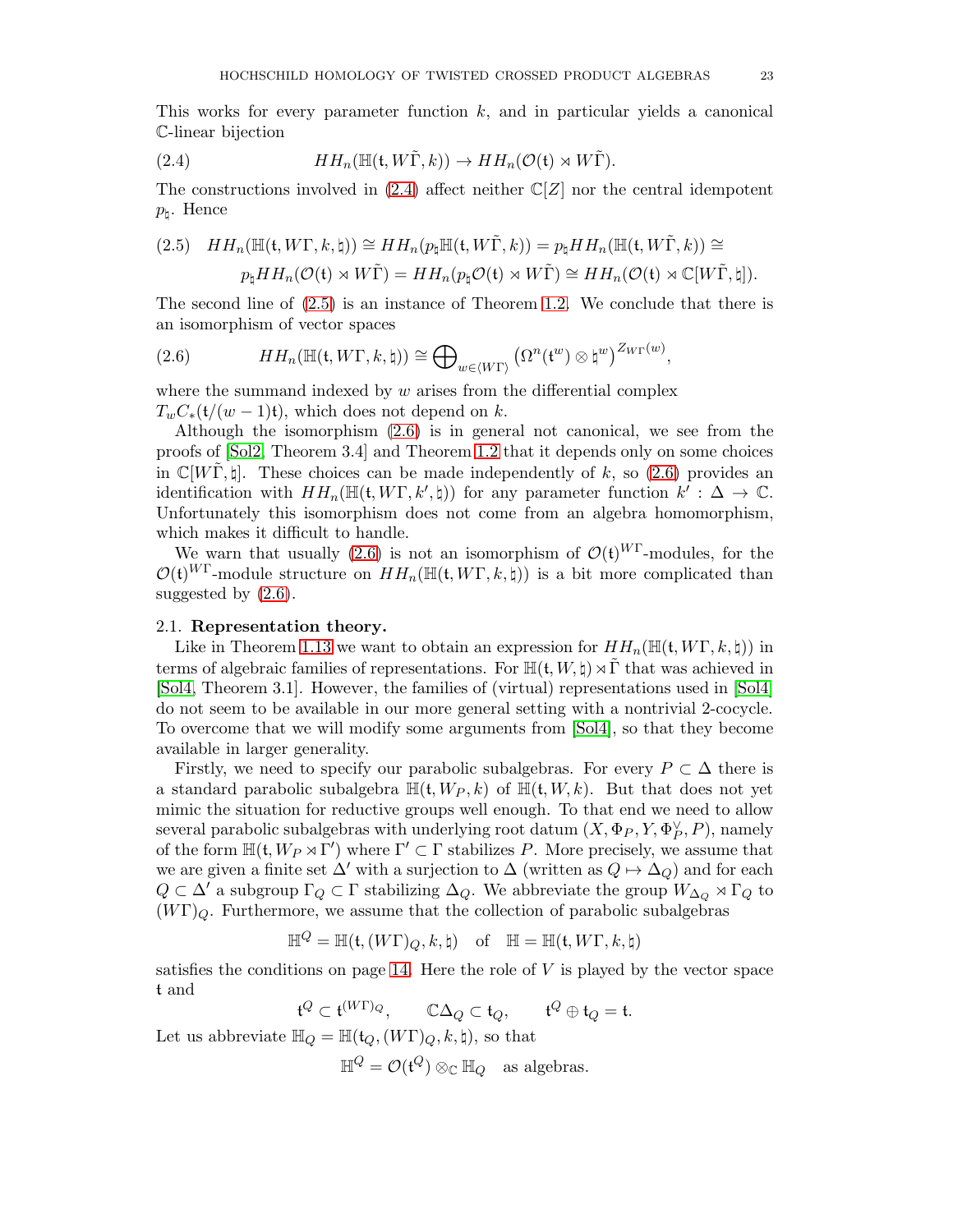With the following result we will reduce several issues for  $\mathbb H$  to the simpler algebra

$$
\mathbb{H}(\mathfrak{t},W\Gamma,0,\natural)=\mathcal{O}(\mathfrak{t})\rtimes\mathbb{C}[W\Gamma,\natural].
$$

<span id="page-23-1"></span>**Theorem 2.1.** Assume that  $k_{\alpha} \in \mathbb{R}$  for every  $\alpha \in \Delta$ , and let  $\epsilon \in \mathbb{R}_{\geq 0}$ . There exists a natural bijection

$$
\zeta_{\epsilon} : \mathbb{Q} \otimes_{\mathbb{Z}} R(\mathbb{H}(\mathfrak{t}, W\Gamma, k, \natural)) \to \mathbb{Q} \otimes_{\mathbb{Z}} R(\mathbb{H}(\mathfrak{t}, W\Gamma, \epsilon k, \natural)),
$$

and similarly for all its parabolic subalgebras, with the following properties:

- (i)  $\zeta_{\epsilon}(\pi)$  is a tempered virtual  $\mathbb{H}(\mathfrak{t}, W\Gamma, \epsilon k, \mathfrak{t})$ -representation if and only if  $\pi$  is a tempered virtual H-representation;
- (ii)  $\zeta_{\epsilon}$  commutes with parabolic induction, in the sense that

$$
\zeta_{\epsilon}\big( \mathrm{ind}_{\mathbb{H}^Q}^{\mathbb{H}}(\mathbb{C}_{\lambda} \otimes \sigma) \big) = \mathrm{ind}_{\mathbb{H}(\mathfrak{t}, (W\Gamma), \epsilon k, \natural)}^{\mathbb{H}(\mathfrak{t}, (W\Gamma), \epsilon k, \natural)}(\mathbb{C}_{\lambda} \otimes \zeta_{\epsilon}(\sigma))
$$

for a tempered  $\sigma \in R(\mathbb{H}_Q)$  and  $\lambda \in \mathfrak{t}^Q$ ;

- (iii) if  $\lambda \in \sqrt{-1}$ t<sub>R</sub> and  $\pi$  is a virtual representation with  $\mathcal{O}(t)^{W\Gamma}$ -character in  $W\Gamma\lambda + \mathfrak{t}_{\mathbb{R}}$ , then so is  $\zeta_{\epsilon}(\pi)$ ;
- (iv) if  $\pi$  is tempered and admits a  $\mathcal{O}(\mathfrak{t})^{W\Gamma}$ -character in  $\mathfrak{t}_{\mathbb{R}}$ , then  $\zeta_{\epsilon}(\pi) = \pi \circ m_{\epsilon}$ , with  $m_{\epsilon}$  as in [\(2.1\)](#page-21-2);
- (v)  $\zeta_{\epsilon}$  preserves the underlying  $\mathbb{C}[W\Gamma,\natural]$ -representations.

*Proof.* In [\[Sol3,](#page-35-15) §2.3] and [\[Sol4,](#page-35-7) Theorem 2.4] this was proven for  $\mathbb{H}(\mathfrak{t}, W\Gamma, k)$ , with  $\epsilon = 0$ . Item (v) is not mentioned explicitly there, but it is a direct consequence of the properties (ii) and (iv). With that at hand, we can restrict

$$
\zeta_0 : \mathbb{Q} \otimes_{\mathbb{Z}} R(\mathbb{H}(\mathfrak{t}, W\Gamma, k)) \to \mathbb{Q} \otimes_{\mathbb{Z}} R(\mathbb{H}(\mathfrak{t}, W\Gamma, 0))
$$

to the image of  $p_1$  on both sides. That yields the desired map  $\zeta_0$ .

Now we consider  $\epsilon \in \mathbb{R}_{>0}$ , which is actually easier, because the two involved algebras are isomorphic via  $m_{\epsilon}$ . This case is not mentioned in [\[Sol3\]](#page-35-15) or [\[Sol4\]](#page-35-7), but it can be derived from related results for affine Hecke algebras [\[Sol3,](#page-35-15) §4] similarly to the case  $\epsilon = 0$ . Alternatively one can obtain  $\zeta_{\epsilon}$  as  $(\zeta'_{0})^{-1}\zeta_{0}$ , where  $\zeta'_{0}$  means  $\zeta_{0}$  for the algebra  $\mathbb{H}(\mathfrak{t}, W\Gamma, \epsilon k, \natural).$ 

To make full use of Theorem [2.1,](#page-23-1) we assume from now on that  $k_{\alpha} \in \mathbb{R}$  for all  $\alpha \in \Delta$ . We note that the maps  $\zeta_{\epsilon}$  in Theorem [2.1](#page-23-1) are well-defined and bijective for any  $\epsilon \in \mathbb{C}$ . Only for  $\epsilon \notin \mathbb{R}_{\geq 0}$  they have fewer nice properties with respect to temperedness, see [\[Sol4,](#page-35-7) §2.2].

Let  $\text{Rep}_{f}(\mathbb{H})$  be the category of finite dimensional tempered  $\mathbb{H}$ -modules. For a discrete series representation  $\delta$  (see [\[Sol2,](#page-35-6) §5]) of a parabolic subalgebra  $\mathbb{H}_Q$ , let  $Rep_{f,t}^{[Q, \delta]}(\mathbb{H})$  be the full subcategory of  $Rep_f(\mathbb{H})$  generated by the subquotients of the representations

$$
\pi(Q,\delta,\lambda)=\mathrm{ind}_{{\mathbb{H}^Q}}^{{\mathbb{H}}}(\mathbb{C}_\lambda\otimes\delta)\ \mathrm{with}\ \lambda\in\sqrt{-1}\mathfrak{t}^Q_{\mathbb{R}}.
$$

Choose a set  $\Delta_{\mathbb{H}}$  of representatives  $\mathfrak{d} = [Q, \delta]$  for such pairs up to WF-equivalence. Define

 $(W\Gamma)_{\mathfrak{d}}$  as the stabilizer of  $(Q, \delta)$ .

<span id="page-23-0"></span>**Theorem 2.2.** The Grothendieck group  $R_t(\mathbb{H})$  of  $\text{Rep}_{t,t}(\mathbb{H})$  decomposes a direct  $sum \bigoplus_{\mathfrak{d} \in \Delta_{\mathbb{H}}} R_t(\mathbb{H})^{\mathfrak{d}}.$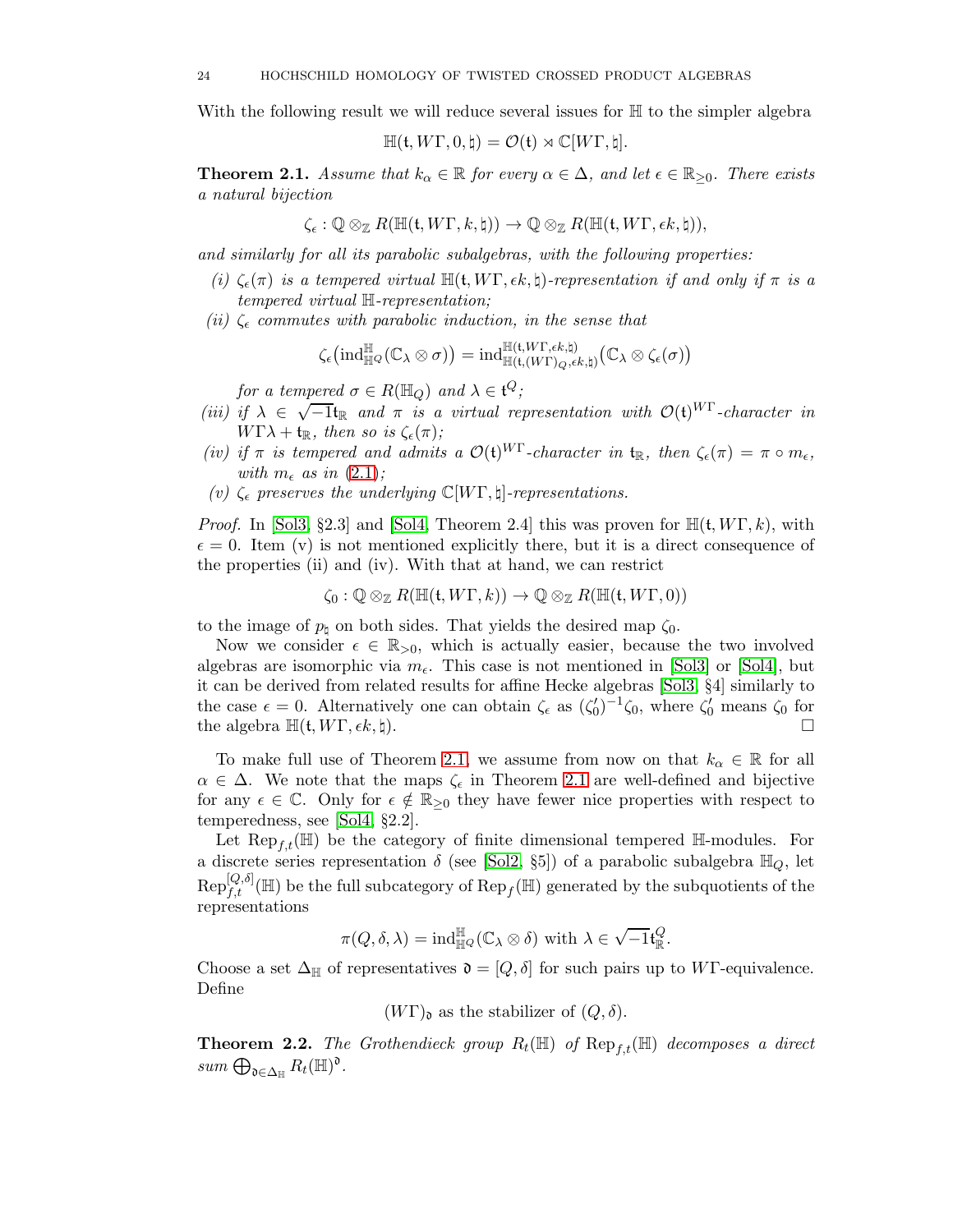Proof. By the main result of [\[DeOp\]](#page-35-16), an analogue of the Plancherel isomorphism [\[Wal\]](#page-35-17) for affine Hecke algebras, our theorem holds for affine Hecke algebras with positive parameters. That extends to twisted affine Hecke algebras  $H$  with positive parameters [\[Sol3,](#page-35-15) Theorem 3.2.2]. Choose such an algebra  $H$ , whose associated graded Hecke algebra, via the localization process from [\[Sol3,](#page-35-15) §2.1], is H. This is possible because  $\mathbb H$  has real parameters. Then [\[Sol3,](#page-35-15) Theorem 2.1.3] provides an equivalence between the subcategory of  $\text{Rep}_f(\mathbb{H})$  formed by the representations with all their  $\mathcal{O}(t)$ -weights in a certain analytically open neighborhood U of  $t_{\mathbb{R}}$  in t, and an analogous category of  $H$ -modules. This equivalence preserves temperedness [\[Slo,](#page-35-18) (2.11)], so the subcategory of  $\text{Rep}_f(\mathbb{H})$  determined by  $U \subset \mathfrak{t}$  decomposes in the required way. In particular the Grothendieck group of that subcategory has the desired property.

Let  $\eta \in \mathbb{R}_{>0}$  and  $\lambda_1, \lambda_2 \in \mathfrak{t}_{\mathbb{R}}$  so that  $\lambda_1 + \sqrt{-1} \lambda_2 \in U$ . Rep $_{f,t}^{[Q, \delta]}$ ( $\mathbb{H}$ ) only has nonzero objects with  $\mathcal{O}(\mathfrak{t})$ -weights of this form if the central character of  $\delta$  is  $(W\Gamma)_{\mathcal{O}}\lambda_1$ .

By [\[Sol1,](#page-35-19) Proposition 10.1] and the complete decomposability of  $\pi(Q, \delta, \lambda)$  for  $\lambda \in \sqrt{-1} \mathfrak{t}_{\mathbb{R}}^{Q}$  $\frac{\infty}{\infty}$  [\[Sol1,](#page-35-19) Proposition 7.2], there is a natural bijection between the set of irreducible objects of Rep<sup>[Q,δ]</sup>( $\mathbb{H}$ ) with central character  $\lambda_1 + \sqrt{-1}\lambda_2$  and the analogous set for  $\lambda_1 + \sqrt{-1}\eta \lambda_2$ . Hence the proven property of the part of  $R_t(\mathbb{H})$ over U extends to the whole of  $R_t(\mathbb{H})$ .

The decomposition from Theorem [2.2](#page-23-0) is available for  $\mathbb{H}(\mathfrak{t}, W\Gamma, \epsilon k, \sharp)$  for any  $\epsilon \in$ R. It is compatible with  $\zeta_{\epsilon}$  for  $\epsilon > 0$ , but not for  $\epsilon < 0$  (because  $\zeta_{-1}$  does not preserve temperedness). Theorem [2.2](#page-23-0) is hardly helpful in the case  $\epsilon = 0$ , because the parabolic subalgebras  $\mathbb{H}(\mathfrak{t},(W\Gamma)_{Q},0,\natural)$  with  $Q \neq \emptyset$  do not have any discrete series representations. (The map  $\zeta_0$  does not preserve the discrete series property.)

Let us consider a finite set of algebraic families of  $\mathbb{H}$ -representations  $\mathfrak{F}(Q_i, \sigma_i)$  as in Definition [1.8.](#page-13-3) We assume that  $\sigma_i$  is irreducible elliptic and that the representations

(2.7) 
$$
\pi(Q_i, \sigma_i, \lambda_i) = \mathrm{ind}_{\mathbb{H}^Q}^{\mathbb{H}}(\mathbb{C}_{\lambda_i} \otimes \sigma_i) \quad \lambda_i \in \mathfrak{t}^{Q_i}, i = 1, \dots, n_{\mathfrak{F}}
$$

span  $\mathbb{Q} \otimes_{\mathbb{Z}} R(\mathbb{H})$ . It follows from the Langlands classification for graded Hecke algebras [\[Eve\]](#page-35-20) (which can be generalized to  $\mathbb{H}$  with the method from [\[Sol3,](#page-35-15) §2.2]) that every irreducible elliptic H-representation is tempered and admits a  $\mathcal{O}(\mathfrak{t})^{W\Gamma}$ character in

$$
(\mathbb{R} \otimes_{\mathbb{Z}} \mathbb{Z} \Phi) \oplus \mathbb{C} \otimes_{\mathbb{R}} (\mathbb{R} \Phi^{\vee})^{\perp}.
$$

In particular every  $\sigma_i \in \text{Irr}(\mathbb{H}_{Q_i})$  is tempered and admits a  $\mathcal{O}(\mathfrak{t}_{Q_i})^{(W\Gamma)_{Q_i}}$ -character in  $\mathbb{R}\Delta_Q$ . Then  $\pi(Q_i, \sigma, \lambda_i)$  is tempered if and only if  $\lambda_i \in \sqrt{-1}$  $\frac{Q_i}{\mathbb{R}}$ , see [\[Sol1,](#page-35-19) Lemma 2.2. Every tempered family  $\mathfrak{F}^t(Q_i, \sigma_i)$  belongs to  $R_t(\mathbb{H})^{\mathfrak{d}}$  for a unique  $\mathfrak{d} = [Q, \delta] \in$  $\Delta_{\mathbb{H}}$ . We denote that as  $i \prec \mathfrak{d}$ . In this situation we may and will assume that  $Q_i \supset Q$ and that  $\sigma_i$  is a subquotient of ind $\mathbb{H}^{\mathbb{Q}_i}_{\mathbb{H}}\delta$ .

By Theorem [2.1,](#page-23-1)  $\zeta_{\epsilon}(\sigma_i) = \sigma_i \circ m_{\epsilon}$  is a finite dimensional elliptic representation of  $\mathbb{H}(\mathfrak{t}_{Q_i}, (W\Gamma)_{Q_i}, \epsilon k, \natural)$ . Further,

$$
\zeta_{\epsilon}(\pi(Q_i,\sigma_i,\lambda_i)) = \pi(Q_i,\zeta_{\epsilon}(\sigma_i),\lambda_i) \quad \text{for } \lambda_i \in \mathfrak{t}^{Q_i},
$$

so  $\zeta_\epsilon$  sends  $\mathfrak{F}(Q_i,\sigma_i)$  to the algebraic family  $\mathfrak{F}(Q_i,\zeta_\epsilon(\sigma_i))$ . The bijectivity of  $\zeta_\epsilon$  implies that the members of the algebraic families  $\{\mathfrak{F}(Q_i, \sigma_{\epsilon}(\sigma_i))\}_{i=1}^{n_{\mathfrak{F}}}$  span  $\mathbb{Q} \otimes_{\mathbb{Z}} R(\mathbb{H}(\mathfrak{t}, W\Gamma, \epsilon k, \natural))$ . Thus Lemma [1.9](#page-13-2) and Theorem 1.13 apply to the families  $\mathfrak{F}(Q_i,\zeta_0(\sigma_i)).$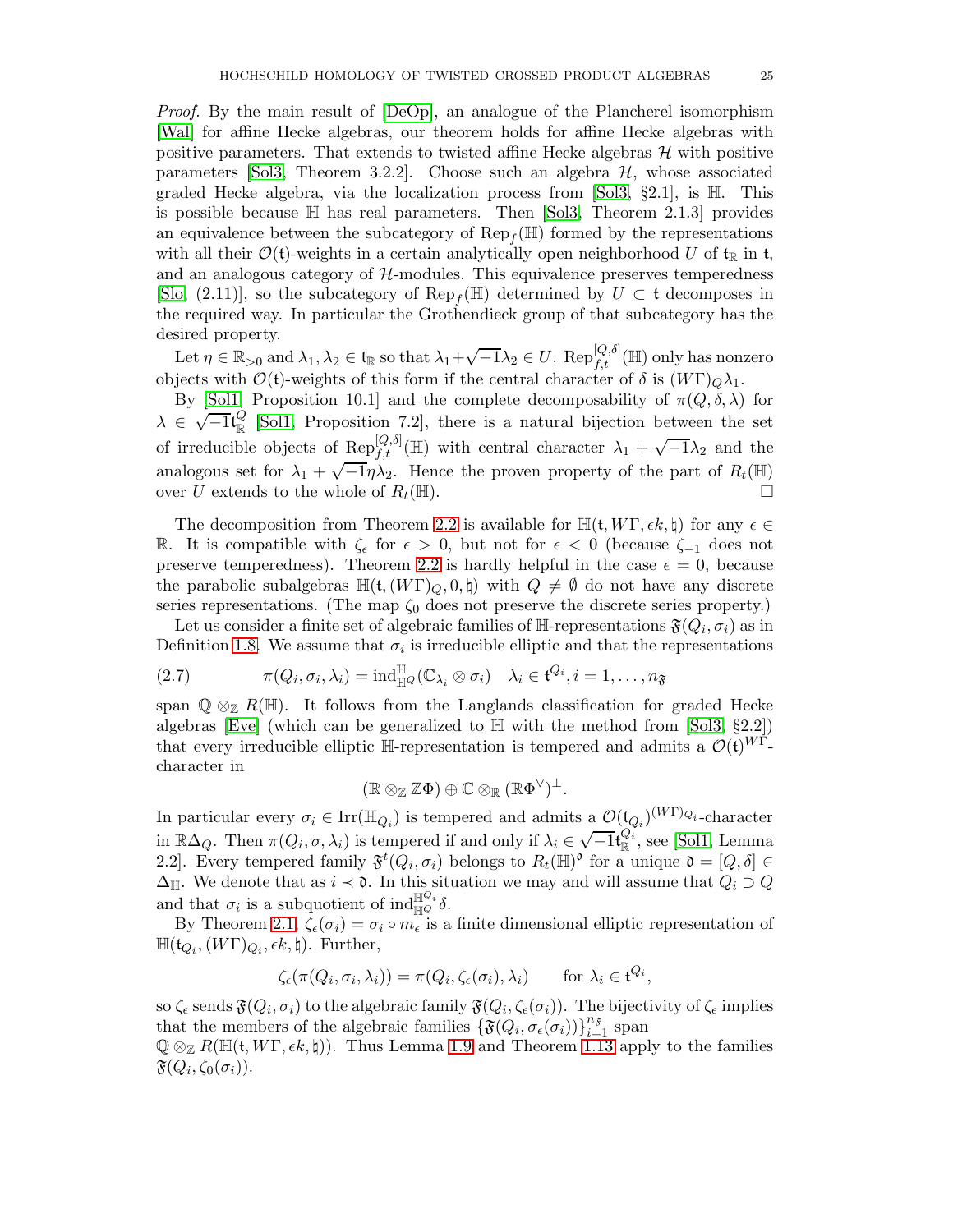Recall from [\(2.6\)](#page-22-1) that we can identify the  $HH_n(\mathbb{H}(\mathfrak{t}, W\Gamma, \epsilon k, \natural))$  for all  $\epsilon \in \mathbb{C}$  with one fixed vector space. For each  $\epsilon \in \mathbb{C}$  we have the algebra homomorphisms

.

<span id="page-25-0"></span>
$$
(2.8) \qquad \mathcal{F}_{Q_i,\zeta_{\epsilon}(\sigma_i)} : \mathbb{H}(\mathfrak{t},W\Gamma,\epsilon k,\natural) \to \mathcal{O}(\mathfrak{t}^{Q_i}) \otimes \mathrm{End}_{\mathbb{C}}(\mathbb{C}[W\Gamma,\natural] \underset{\mathbb{C}[(W\Gamma)_{Q},\natural]}{\otimes} V_{\sigma_i})
$$

<span id="page-25-3"></span>**Lemma 2.3.** The map  $\mathcal{F}_{Q_i,\zeta_{\epsilon}(\sigma_i)}$  is a homomorphism of  $\mathcal{O}(\mathfrak{t})^{W\Gamma}$ -algebras, for a module structure that depends on  $\epsilon$ . In particular the induced map on Hochschild homology is  $\mathcal{O}(\mathfrak{t})^{W\Gamma}$ -linear.

Proof. As  $\mathcal{O}(\mathfrak{t})^{W\Gamma} \subset Z(\mathbb{H}(\mathfrak{t}, W\Gamma, \epsilon k, \natural)),$  it acts naturally on  $HH_n(\mathbb{H}(\mathfrak{t}, W\Gamma, \epsilon k, \natural)).$ By the irreducibility of  $\sigma_i$ , every  $\zeta_{\epsilon}(\sigma_i)$  admits a  $\mathcal{O}(t_{Q_i})^{(WT)_{Q_i}}$ -character. It depends linearly on  $\epsilon$ . By [\[BaMo,](#page-35-21) Theorem 6.4], every  $\pi(Q_i, \zeta_{\epsilon}(\sigma_i), \lambda_i)$  admits a  $\mathcal{O}(\mathfrak{t})^{WT}$ character, which implies that the image of  $\mathcal{O}(\mathfrak{t})^{W\Gamma}$  under  $\mathcal{F}_{Q_i,\zeta_{\epsilon}(\sigma_i)}$  is central. That turns

$$
\mathcal{O}(\mathfrak{t}^{Q_i}) \otimes \mathrm{End}_{\mathbb{C}}\big(\mathbb{C}[W\Gamma,\natural] \underset{\mathbb{C}[(W\Gamma)_Q,\natural]}{\otimes} V_{\sigma_i}\big)
$$

into a  $\mathcal{O}(t)^{W\Gamma}$ -algebra and makes  $\mathcal{F}_{Q_i,\zeta_{\epsilon}(\sigma_i)} \mathcal{O}(\epsilon)^{W\Gamma}$ -linear. The final claim is one of the functorial properties of Hochschild homology [Lod. 81.1]. the functorial properties of Hochschild homology [\[Lod,](#page-35-14) §1.1].

The algebra homomorphisms [\(2.8\)](#page-25-0) and [\(2.6\)](#page-22-1) give rise to a family of maps

$$
HH_n(\mathcal{F}_{\epsilon}) \; : \; \bigoplus\nolimits_{w \in \langle W\Gamma \rangle} \left( \Omega^n(\mathfrak{t}^w) \otimes \mathfrak{t}^w \right)^{Z_{W\Gamma}(w)} \to \bigoplus\nolimits_{i=1}^{n_{\mathfrak{F}}} \Omega^n(\mathfrak{t}^{Q_i}) \qquad \epsilon \in \mathbb{C}.
$$

The discussion after [\(2.6\)](#page-22-1) and the construction of  $\zeta_{\epsilon}$  entail that these maps depend algebraically on  $\epsilon$ .

<span id="page-25-4"></span>**Lemma 2.4.** The map  $HH_n(\mathcal{F}_{\epsilon})$  is injective, for every  $\epsilon \in \mathbb{C}$ .

*Proof.* Consider a nonzero element x of the domain of  $HH_n(\mathcal{F}_{\epsilon})$ . From Theorem 1.13 we know that  $HH_n(\mathcal{F}_0)$  is injective, so  $HH_n(\mathcal{F}_0)x \neq 0$ . As  $HH_n(\mathcal{F}_\epsilon)x$  depends algebraically on  $\epsilon \in \mathbb{C}$ , it is nonzero when  $|\epsilon|$  is sufficiently small.

For any  $\eta \in \mathbb{C}^{\times}$  we have the algebra isomorphism

$$
m_{\eta} : \mathbb{H}(t, W\Gamma, \epsilon k, \natural) \to \mathbb{H}(t, W\Gamma, \eta^{-1}\epsilon k, \natural),
$$

which sends a family  $\mathfrak{F}(Q_i,\zeta_{\epsilon}(\sigma_i))$  to  $\mathfrak{F}(Q_i,\zeta_{\eta^{-1}\epsilon}(\sigma_i))$ , with an additional scaling by  $\eta$  on  $\mathfrak{t}^{Q_i}$ . The latter respect the entire structure, so we can conclude that  $HH_n(\mathcal{F}_{\eta^{-1}\epsilon})x \neq 0$  for all  $\eta \in \mathbb{C}$  $\times$ .

We want to analyse the maps  $HH_n(\mathcal{F}_{\epsilon})$  like in Proposition [1.11.](#page-16-2) For  $g \in \langle W\Gamma \rangle$ we choose  $\lambda_{g,i} \in \mathbb{C}$  and  $\phi_{g,i} : \mathfrak{t}^g \to \mathfrak{t}^{Q_i}$  as in Lemma [1.10,](#page-15-1) so that

<span id="page-25-1"></span>(2.9) 
$$
\nu_{g,v} = \sum_{i=1}^{n_{\mathfrak{F}}} \lambda_{g,i} \operatorname{tr} \pi(Q_i, \zeta_0(\sigma_i), \phi_{g,i}(v)) \quad \text{in } \mathbb{C} \otimes_{\mathbb{Z}} R(\mathbb{H}(\mathfrak{t}, W\Gamma, 0, \natural)).
$$

Although  $\nu_{g,v}$  has only been defined when  $(W\Gamma)_v \cap Z_G(g) \subset \ker(\natural^g)$ , the right hand side of [\(2.9\)](#page-25-1) makes sense for any  $v \in \mathfrak{t}^g$ . For  $\epsilon \in \mathbb{C}$ , and  $\mathfrak{d} \in \Delta_{\mathbb{H}}$  we define the algebraic families of virtual  $\mathbb{H}(\mathfrak{t}, W\Gamma, \epsilon k, \mathfrak{h})$ -representations

<span id="page-25-2"></span>(2.10) 
$$
\nu_{g,v}^{\epsilon,0} = \sum_{i=1, i \prec 0}^{n_{\mathfrak{F}}} \lambda_{g,i} \operatorname{tr} \pi(Q_i, \zeta_{\epsilon}(\sigma_i), \phi_{g,i}(v)) \qquad v \in \mathfrak{t}^g,
$$

$$
\nu_{g,v}^{\epsilon} = \sum_{\mathfrak{d} \in \Delta_{\mathbb{H}}} \nu_{g,v}^{\epsilon,0}.
$$

For all  $v \in \sqrt{-1} \mathfrak{t}_{\mathbb{R}}^g$  $\mathcal{L}_\mathbb{R}^g, v_i \in \sqrt{-1} \mathfrak{t}_\mathbb{R}^{Q_i}$  we have  $\nu_{g,v}^{0,0}, \pi(Q_i, \zeta_0(\sigma_i), v_i) \in \zeta_0(R_t(\mathbb{H})^0).$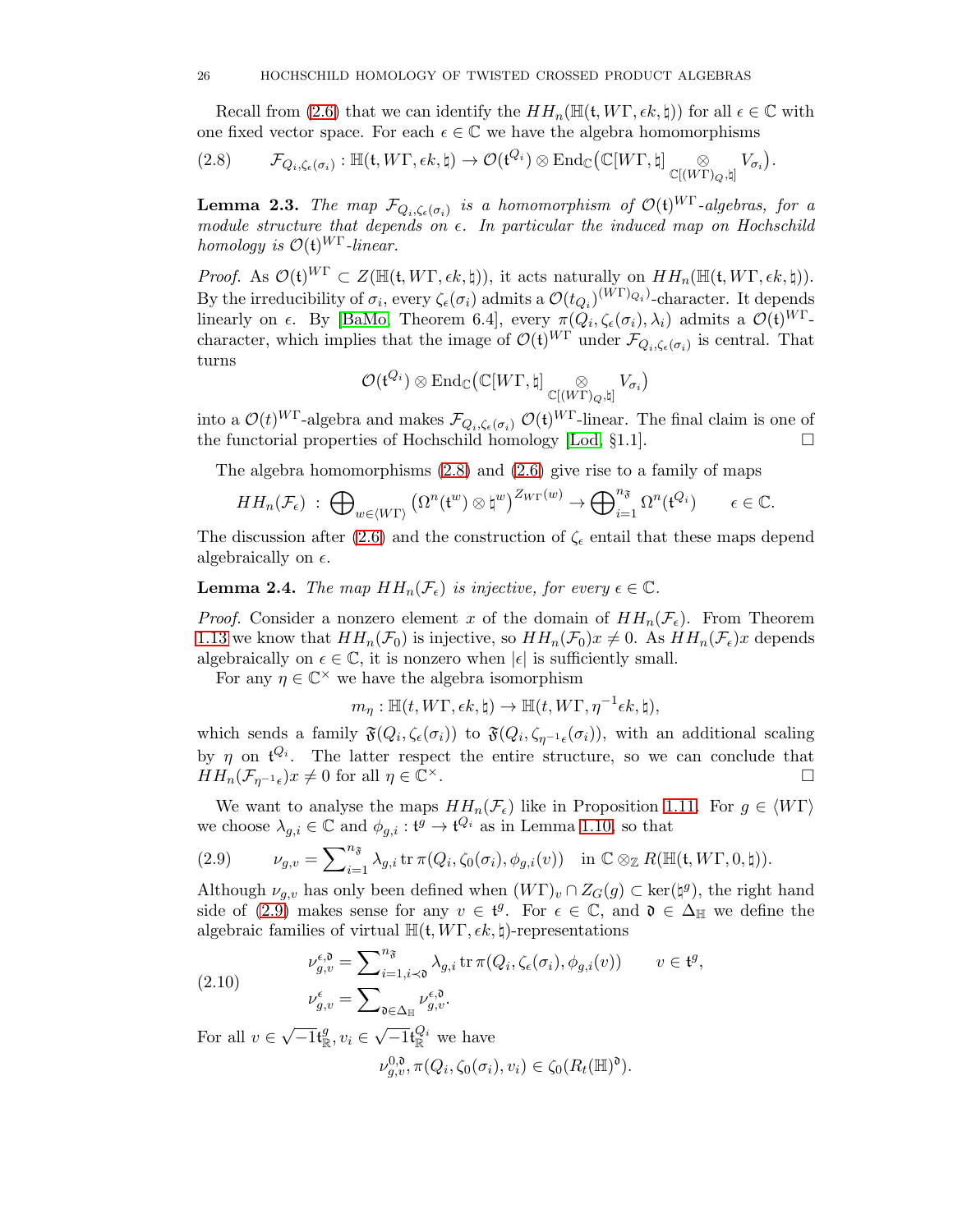Hence the proof of Lemma [1.10](#page-15-1) can played entirely in  $\mathbb{Q} \otimes_{\mathbb{Z}} \zeta_0(R_t(\mathbb{H})^{\mathfrak{d}})$ , which means that we do not need all elements of WΓ for the  $\phi_{q,i}$ , only those of  $(W\Gamma)_{\mathfrak{d}}$ .

Like in [\(1.44\)](#page-19-2), for  $g \in \langle W\Gamma \rangle, h \in W\Gamma$  we define

$$
\lambda_{hgh^{-1},i} = \natural^g(h)\lambda_{g,i} \quad \text{and} \quad \phi_{hgh^{-1},i} = \phi_{g,i} \circ h^{-1}.
$$

This is consistent with the equality  $\nu_{hgh^{-1},hv} = \frac{1}{2} \mathcal{L}(h) \nu_{g,v}$  from [\(1.20\)](#page-9-4). Then we define  $\nu_{hgh^{-1},v'}$  as in [\(2.9\)](#page-25-1) and  $\nu_{hgh^{-1},v'}^{\epsilon}$  as in [\(2.10\)](#page-25-2). The bijectivity in Theorem [2.1](#page-23-1) implies that the  $\nu_{hgh^{-1},v'}^{\epsilon}$  satisfy the same consistency relations.

<span id="page-26-1"></span>**Lemma 2.5.** Let  $g, h \in W\Gamma$  and  $v \in \mathfrak{t}^g$ .

(a) There is an equality

$$
\nu^\epsilon_{hgh^{-1},hv}=\natural^g(h)\nu^\epsilon_{g,v}\quad in\quad\mathbb{C}\otimes_\mathbb{Z} R(\mathbb{H}(\mathfrak{t},W\Gamma,\epsilon k,\natural)).
$$

(b) For  $\mathfrak{d} \in \Delta_{\mathbb{H}}$  we have

$$
\nu_{hgh^{-1},hv}^{\epsilon,\mathfrak{d}}=\natural^g(h)\nu_{g,v}^{\epsilon,\mathfrak{d}}.
$$

*Proof.* (a) By [\(1.20\)](#page-9-4) and the above conventions this holds when  $q \in \langle W\Gamma \rangle$  and  $(W\Gamma)_v \cap Z_{W\Gamma}(g) \subset \ker(\natural^g)$ . That extends to all  $v \in V^g$  by continuity.

For an arbitrary element  $g' = wgw^{-1}$  of G, we get

$$
\nu^{\epsilon}_{hg'h^{-1},hv'}=\nu^{\epsilon}_{hwgw^{-1}h^{-1},hv'}=\natural^g(hw)\nu^{\epsilon}_{g,w^{-1}v'}=\natural^g(hw)\natural^g(w)^{-1}\nu^{\epsilon}_{wgw^{-1},v'}.
$$

By Lemma [1.3.](#page-8-3)b the right hand side equals  $\sharp^{g'}(h)\nu_{g',v'}^{\epsilon}$ .

(b) Since every  $\phi_{g,i}$  stabilizes  $\sqrt{-1}$ <sub>k</sub>, it makes sense to restrict our attention to the  $\nu_{g,v}^{\epsilon,\mathfrak{d}}$  with  $v \in \sqrt{-1} \mathfrak{t}_{\mathbb{R}}^g$  $\mathbb{R}$ . These are precisely the v for which the associated representations  $\pi(Q_i, \sigma_i, \phi_{g,i}(v))$  are tempered.

Theorem [2.2](#page-23-0) says that for various  $\mathfrak d$  the components  $\nu_{g,v}^{\epsilon,\mathfrak d}$  of  $\nu_{g,v}^1$  live in linearly independent parts of  $\mathbb{Q} \otimes_{\mathbb{Z}} R(\mathbb{H})$ . Then the property of  $\nu_{g,v}^{\epsilon}$  from Lemma [2.5.](#page-26-1)a must also hold for all of its  $\mathfrak{d}$ -components, so

$$
\nu_{hgh^{-1},hv}^{\epsilon,0} = \natural^g(h)\nu_{g,v}^{\epsilon,0} \qquad v \in \mathfrak{t}_\mathbb{R}^g.
$$

Both sides of this equality extend algebraically to  $v \in \mathfrak{t}^g$ , so the equality as well.  $\Box$ 

By Lemma [1.9](#page-13-2) and Theorem [2.1,](#page-23-1) the  $\nu_{g,v}^{\epsilon}$  with  $g \in \langle W\Gamma \rangle$  and  $(W\Gamma)_v \cap Z_{W\Gamma}(g) \subset$  $\ker(\sharp^g)$  span  $\mathbb{C} \otimes_{\mathbb{Z}} R(\mathbb{H}(\mathfrak{t}, W\Gamma, \epsilon k, \sharp)),$  and a basis is obtained by dividing out the WΓ-equivariance relations from Lemma [2.5.](#page-26-1)a.

In general the virtual representations  $\nu_{g,v}^{\epsilon}$  do not admit a central character, but their summands  $\nu_{g,v}^{\epsilon,\mathfrak{d}}$  do:

<span id="page-26-0"></span>**Lemma 2.6.** Let  $cc(\delta) \in \mathfrak{t}_{\mathbb{R},Q}$  be an  $\mathcal{O}(\mathfrak{t}_Q)$ -weight of  $\delta$ , in other words, a representative of the central character of  $\delta$ . Let  $g \in W\Gamma$ ,  $v \in \mathfrak{t}^g$ . Then the virtual  $\mathbb{H}(\mathfrak{t},W\Gamma,\epsilon k,\natural)$ -representation  $\nu_{g,v}^{\epsilon,\mathfrak{d}}$  admits the central character

$$
W\Gamma(\epsilon\,cc(\delta)+v)=W\Gamma((W\Gamma)_{Q}e\,cc(\delta)+v).
$$

*Proof.* For  $\epsilon = 0$ , by construction  $\nu_{g,v}^0 = \nu_{g,v}$  has central character  $W\Gamma v$ . Hence all the  $\pi(Q_i, \zeta_0(\sigma_i), \phi_{g,i}(v))$  with  $\lambda_{g,i} \neq 0$  have central character  $W\Gamma v$ .

Consider  $i \prec \mathfrak{d}$ . Since  $\sigma_i$  is a subquotient of  $\text{ind}_{\mathbb{H}^Q}^{\mathbb{H}^Q_i}(\delta)$ ,  $(W\Gamma)_{Q_i}cc(\delta)$  is the central character of  $\sigma_i$ . By the invertibility of intertwining operators for tempered parabolically induced representations and the theory of R-groups for graded Hecke algebras [\[Sol6,](#page-35-11) §3.5 and 4.1],  $\text{ind}_{\mathbb{H}^Q}^{\mathbb{H}^Q}(\delta)$  is a direct sum of irreducible representations with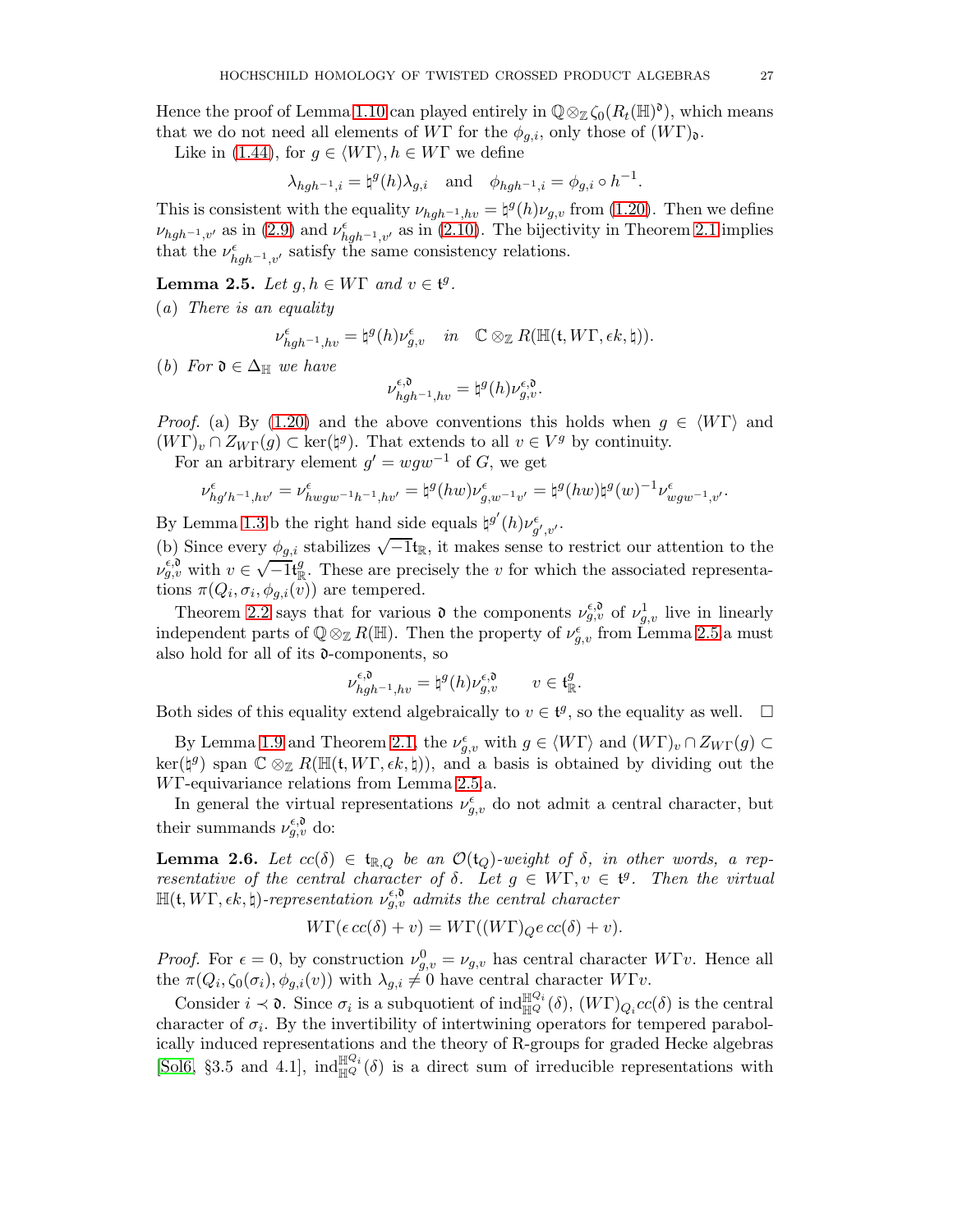exactly the same  $\mathcal{O}(\mathfrak{t})$ -weights. Thus every  $\mathcal{O}(\mathfrak{t})$ -weight of  $\delta$ , and in particular  $cc(\delta)$ , is also a  $\mathcal{O}(t)$ -weight of  $\sigma_i$ .

By Theorem [2.1.](#page-23-1)iv,  $\epsilon c c(\delta) + \phi_{g,i}(v)$  is an  $\mathcal{O}(\mathfrak{t})$ -weight of  $\zeta_{\epsilon}(\sigma_i) \otimes \phi_{g,i}(v)$ . Then the central character of  $\pi(Q_i, \zeta_{\epsilon}(\sigma_i), \phi_{g,i}(v))$  is

<span id="page-27-1"></span>(2.11) 
$$
W\Gamma(\epsilon c c(\delta) + \phi_{g,i}(v)) = W\Gamma(\epsilon \phi_{g,i}^{-1} c c(\delta) + v).
$$

Here  $\phi_{g,i} \in (W\Gamma)_{\mathfrak{d}},$  so  $\phi_{g,i}^{-1}cc(\delta)$  is still a  $\mathcal{O}(\mathfrak{t})$ -weight of  $\delta$ . Thus all  $\pi(Q_i, \zeta_{\epsilon}(\sigma_i), \phi_{g,i}(v))$  with  $\lambda_{g,i} \neq 0$  and  $i \prec \mathfrak{d}$  have the same central character  $(2.11)$ , and so does their linear combination  $\nu_{g,v}^{\epsilon,0}$  $\epsilon,\mathfrak{d}$ <br>g,v.

## <span id="page-27-0"></span>2.2. Hochschild homology.

As  $\phi_{q,i}$  is given by an element of WΓ, it extends naturally to a linear bijection  $\phi_{g,i}: \mathfrak{t} \to \mathfrak{t}$ . Thus  $\phi_{g,i}: \mathfrak{t}^g \to \mathfrak{t}^{Q_i}$  admits a one-sided inverse

<span id="page-27-2"></span>(2.12) 
$$
\mathfrak{t}^{Q_i} \xrightarrow{\text{(id,0)}} \mathfrak{t}^{Q_i} \oplus \mathfrak{t}_{Q_i} = \mathfrak{t} \xrightarrow{\phi_{g,i}^{-1}} \mathfrak{t} \to \mathfrak{t}/(g-1)\mathfrak{t} \cong \mathfrak{t}^g.
$$

The algebra homomorphism  $\phi_{g,i}^* : \mathcal{O}(\mathfrak{t}^{Q_i}) \to \mathcal{O}(\mathfrak{t}^g)$  also has a one-sided inverse, namely composing functions with  $(2.12)$ . Like in  $(1.32)$ , for each pair  $(g, i)$  the map  $\phi_{g_i}^*$  induces an algebra homomorphism (2.13)

$$
\phi_{g,i}^* : \mathcal{O}(\mathfrak{t}^{Q_i}) \otimes \mathrm{End}_{\mathbb{C}}\big( \mathbb{C}[W\Gamma, \natural] \underset{\mathbb{C}[(W\Gamma)_Q, \natural]}{\otimes} V_{\sigma_i} \big) \rightarrow \mathcal{O}(V^g) \otimes \mathrm{End}_{\mathbb{C}}\big( \mathbb{C}[W\Gamma, \natural] \underset{\mathbb{C}[(W\Gamma)_Q, \natural]}{\otimes} V_{\sigma_i} \big).
$$

The map  $\phi_{g,i}^*$  is  $\mathcal{O}(\mathfrak{t}^g)$ -linear if we let  $\mathcal{O}(\mathfrak{t}^g)$  act on its domain via composition with [\(2.12\)](#page-27-2). On the other hand,  $\phi_{g,i}^*$  is  $\mathcal{O}(\mathfrak{t})^{W\Gamma}$ -linear if we endow both sides with the  $\mathcal{O}(t)^{W\Gamma}$ -module structure coming from the central characters of the involved  $\mathbb{H}(\mathfrak{t}, W\Gamma, \epsilon k, \mathfrak{t})$ -representations. That works for any  $\epsilon \in \mathbb{C}$ , but the resulting module structures depend on  $\epsilon$ .

The maps on Hochschild homology induced by the  $\phi_{g,i}^*$  can be summed with coefficients  $\lambda_{g,i}$ , and that yields a map

<span id="page-27-3"></span>
$$
(2.14) \quad HH_n(\phi_0^*) = \bigoplus_{g \in \langle W\Gamma \rangle} \sum_{i=1, i \prec 0}^{n_{\mathfrak{F}}} \lambda_{g,i} HH_n(\phi_{g,i}^*) \; : \bigoplus_{i=1, i \prec 0}^{n_{\mathfrak{F}}} \Omega^n(\mathfrak{t}^{Q_i}) \to \bigoplus_{g \in \langle W\Gamma \rangle} \Omega^n(\mathfrak{t}^g).
$$

By Lemma [2.6](#page-26-0) it is  $\mathcal{O}(\mathfrak{t})^{W\Gamma}$ -linear if we let  $\mathcal{O}(\mathfrak{t})^{W\Gamma}$  act on  $\Omega^n(\mathfrak{t}^g)$  via the central character of the underlying virtual representation  $\nu_{g,v}^{\epsilon,\mathfrak{d}}$ . On the other hand, the map

$$
HH_n(\phi^*) = \bigoplus_{\mathfrak{d} \in \Delta_{\mathbb{H}}} HH_n(\phi_{\mathfrak{d}}^*) \; : \; \bigoplus_{i=1}^{n_{\mathfrak{F}}} \Omega^n(\mathfrak{t}^{Q_i}) \to \bigoplus_{g \in \langle W\Gamma \rangle} \Omega^n(\mathfrak{t}^g)
$$

is in general not  $\mathcal{O}(\mathfrak{t})^{W\Gamma}$ -linear for these module structures.

<span id="page-27-4"></span>**Lemma 2.7.** The map  $HH_n(\phi^*)$  is injective. For each  $\epsilon \in \mathbb{C}$ , the image of  $HH_n(\phi_0^*) \circ HH_n(\mathcal{F}_{\epsilon})$  is contained in  $\bigoplus_{g \in \langle W\Gamma \rangle} (\Omega^n(\mathfrak{t}^g) \otimes \mathfrak{t}^g)^{Z_{W\Gamma}(g)}$ .

Proof. The injectivity can be shown in the same way as in Lemma [1.12.](#page-17-3) Note that

$$
HH_n(\phi_\mathfrak{d}^*) \circ HH_n(\mathcal{F}_\epsilon) = \bigoplus\nolimits_{g \in \langle W\Gamma \rangle} \sum\nolimits_{i=1, i \prec \mathfrak{d}}^{n_{\mathfrak{F}}} \lambda_{g,i} HH_n(\phi_{g,i}^* \circ \mathcal{F}_{Q_i, \zeta_{\epsilon}(\sigma_i)}).
$$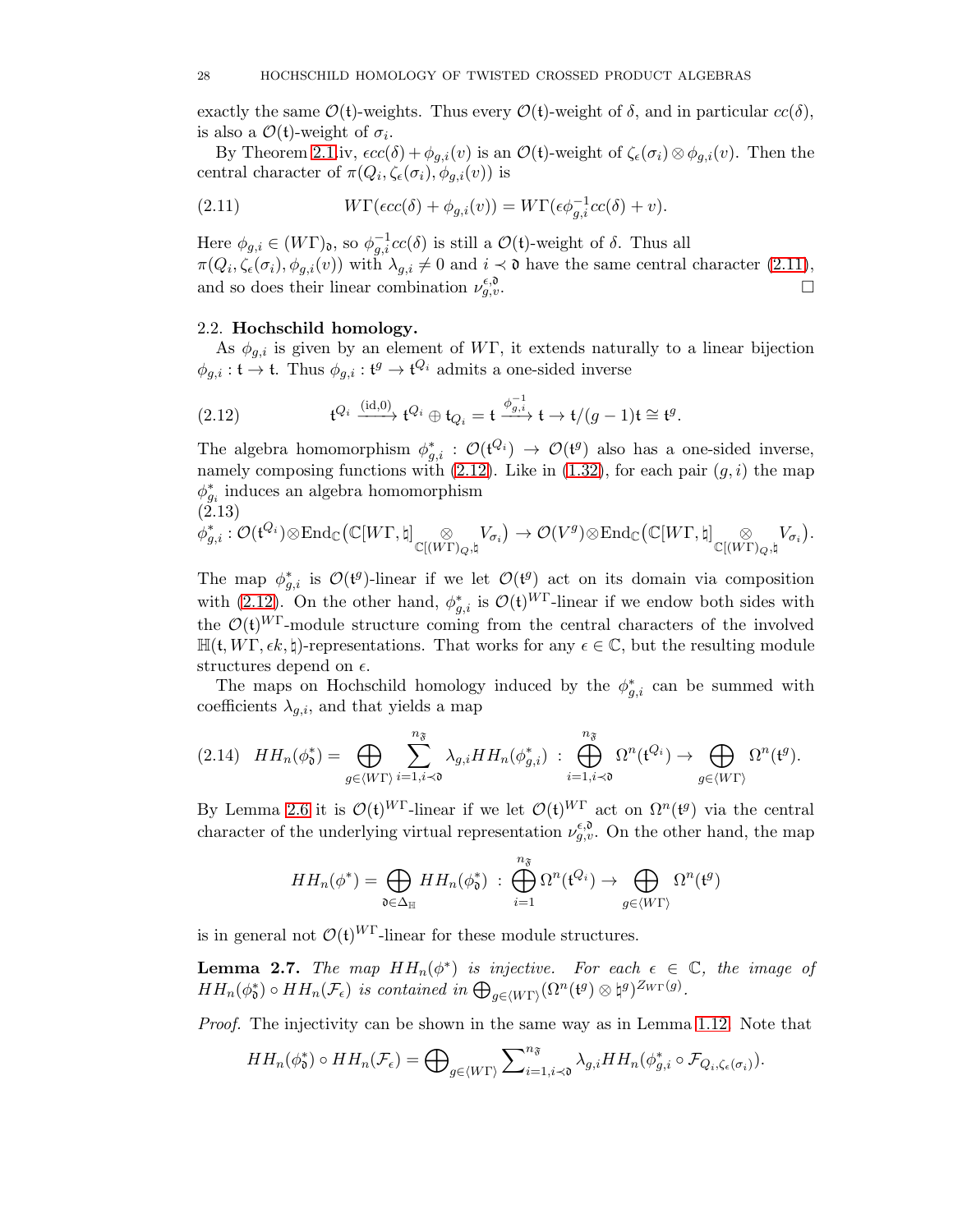The specialization of this expression at  $(g, v)$  comes from the virtual representation  $\nu_{g,v}^{\epsilon, \mathfrak{d}}$  of  $\mathbb{H}(\mathfrak{t}, W\Gamma, \epsilon k, \natural)$ . By Lemma [1.7](#page-12-0) the map

$$
\operatorname{ev}_v\circ\operatorname{gtr}\circ\sum\nolimits_{i=1}^{n_{\mathfrak{F}}}\lambda_{g,i}C_*\big(\phi_{g,i}^*\circ\mathcal{F}_{Q_i,\zeta_{\epsilon}(\sigma_i)}\big)
$$

cannot distinguish equivalent virtual representations. In combination with Lemma [2.5.](#page-26-1)b we find that the image of  $\sum_{i=1}^{n_{\mathfrak{F}}}\lambda_{g,i}HH_n(\phi_{g,i}^*\circ\mathcal{F}_{Q_i,\zeta_{\epsilon}(\sigma_i)})$  consists of differential forms that transform as  $(\natural^g)^{-1}$  under the action of  $Z_{W\Gamma}(g)$ .

With the procedure from page [15](#page-14-0) we can achieve that our set of algebraic families of H-representations  $\mathfrak{F}(Q_i, \sigma_i)$  minimally spans  $\mathbb{Q} \otimes_{\mathbb{Z}} R(\mathbb{H})$ . Thus our new, reduced collection of algebraic families satisfies the three properties listed on page [15.](#page-14-0)

We are ready to prove the description of the Hochschild homology of  $H$  in the style of the trace Paley–Wiener theorem for reductive p-adic groups [\[BDK\]](#page-35-12). Recall that still all parameters  $k_{\alpha}$  are real.

<span id="page-28-0"></span>**Theorem 2.8.** In the above setting we fix  $\epsilon \in \mathbb{C}$ .

(a) The map

$$
HH_n(\mathcal{F}_{\epsilon}): HH_n(\mathbb{H}(\mathfrak{t}, W\Gamma, \epsilon k, \natural)) \to \bigoplus_{i=1}^{n_{\mathfrak{F}}} \Omega^n(\mathfrak{t}^{Q_i})
$$

is a  $\mathcal{O}(\mathfrak{t})^{W\Gamma}$ -linear injection, for the module structure from Lemma [2.3.](#page-25-3) (b)  $HH_n(\phi^*)$  is a bijection

$$
HH_n(\mathcal{F}_{\epsilon})HH_n(\mathbb{H}(\mathfrak{t},W\Gamma,\epsilon k,\natural))\to \bigoplus_{g\in \langle W\Gamma\rangle}(\Omega^n(\mathfrak{t}^g)\otimes \natural^g)^{Z_{W\Gamma}(g)},
$$

and it is  $\mathcal{O}(\mathfrak{t})^{WT}$ -linear with respect to the natural module structures.

(c) In degree  $n = 0$  the condition on an element  $\omega$  of  $\bigoplus_{i=1}^{n_{\mathfrak{F}}} \mathcal{O}(\mathfrak{t}^{Q_i})$  to belong to the image of  $HH_0(\mathcal{F}_{\epsilon})$  is:

$$
if \mu_j \in \mathbb{C}, 1 \le i_j \le n_{\mathfrak{F}}, \lambda_{i_j} \in \mathfrak{t}^{Q_{i_j}} \text{ and } \sum_j \mu_j \pi(Q_{i_j}, \zeta_{\epsilon}(\sigma_{i_j}), \lambda_{i_j}) = 0
$$

$$
in \mathbb{C} \otimes_{\mathbb{Z}} R(\mathbb{H}(\mathfrak{t}, W\Gamma, \epsilon k, \natural)), \text{ then } \sum_j \mu_j \omega(\lambda_{i_j}) = 0.
$$

Equivalently,  $\omega$  must determine a linear function on  $\mathbb{C} \otimes_{\mathbb{Z}} R(\mathbb{H}(\mathfrak{t}, W\Gamma, \epsilon k, \natural)),$ via the natural pairing [\(1.23\)](#page-11-4). This yields an isomorphism of  $\mathcal{O}(\mathfrak{t})^{W\Gamma}$ -modules

$$
HH_0(\mathbb{H}(\mathfrak{t},W\Gamma,\epsilon k,\natural))\cong \left(\mathbb{C}\otimes_\mathbb{Z} R(\mathbb{H}(\mathfrak{t},W\Gamma,\epsilon k,\natural))\right)_{\mathrm{reg}}^*.
$$

Proof. (a) is just a restatement of Lemmas [2.3](#page-25-3) and [2.4.](#page-25-4)

(b) By Lemma [1.12](#page-17-3) and the third property (from page [19\)](#page-18-0) of our set of algebraic families  $\mathfrak{F}(Q_i, \sigma_i)$ ,  $HH_n(\phi^*)$  is injective.

Consider a finite subset S of  $\bigcup_{i=1}^{n_{\mathfrak{F}}} \mathfrak{t}^{Q_i}$  and let  $I_S \subset \bigoplus_{i=1}^{n_{\mathfrak{F}}} \mathcal{O}(\mathfrak{t}^{Q_i})$  be the ideal of functions that vanish on S. For  $m \in \mathbb{N}$  let  $J_n^m$  (resp.  $\tilde{J}_{m,\epsilon}^n$ ) be the image of

<span id="page-28-1"></span>(2.15) 
$$
HH_n(\phi^*)^{-1}\Big(\bigoplus_{g\in\langle W\Gamma\rangle}(\Omega^n(\mathfrak{t}^g)\otimes\mathfrak{t}^g)^{Z_{W\Gamma}(g)}\Big)
$$

(resp.  $HH_n(\mathcal{F}_{\epsilon})$ ) in

(2.16) 
$$
\bigoplus_{i=1}^{n_{\mathfrak{F}}} \Omega^n(\mathfrak{t}^{Q_i})/I_S^m \Omega^n(\mathfrak{t}^{Q_i}).
$$

By Theorem 1.13  $\tilde{J}_{m,0}^n = J_m^n$ . As  $HH_n(\mathcal{F}_{\epsilon})$  depends algebraically on  $\epsilon \in \mathbb{C}$  and  $J_m^n$ has finite dimension,  $\tilde{J}_{m,\epsilon}^n = J_m^n$  when  $|\epsilon|$  is sufficiently small. The argument with  $m_{\eta}$  in the proof of Lemma [2.4](#page-25-4) then shows that  $\tilde{J}^n_{m,\epsilon} = J^n_m$  for all  $\epsilon \in \mathbb{C}$ .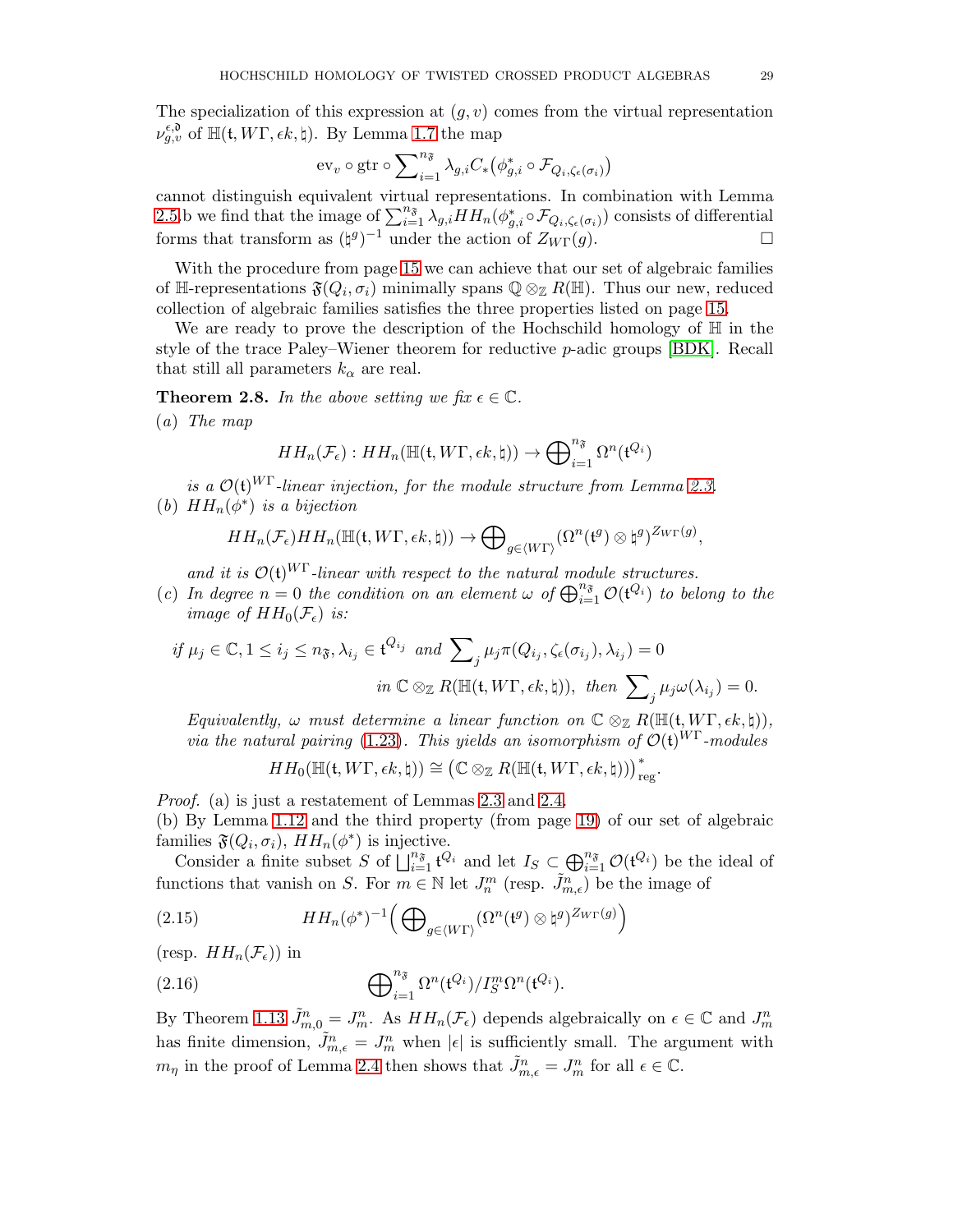Fix a  $\mathcal{O}(\mathfrak{t})^{WT}$ -character WΓλ. Choose S so that it contains all  $\lambda_i \in \mathfrak{t}^{Q_i}$  for which  $W\Gamma\lambda$  is the central character of  $\pi(Q_i,\zeta_{\epsilon}(\sigma_i),\lambda_i)$ . With Lemma [2.3](#page-25-3) it follows from the above that the map  $HH_n(\mathcal{F}_{\epsilon})$  induces a surjection between the formal completions at WΓλ of the  $\mathcal{O}(\mathfrak{t})^{W\Gamma}$ -modules  $HH_n(\mathbb{H}(\mathfrak{t}, W\Gamma, \epsilon k, \natural))$  and [\(2.15\)](#page-28-1). Thus the quotient of [\(2.15\)](#page-28-1) by the image of  $HH_n(\mathcal{F}_{\epsilon})$  is a  $\mathcal{O}(\mathfrak{t})^{WT}$ -module M all whose formal completions are 0. It is finitely generated because  $\Omega^n(\mathfrak{t}^{Q_i})$  is finitely generated as  $\mathcal{O}(\mathfrak{t})^{WT}$ -module. A general argument, which we formulate as Lemma [2.9](#page-29-1) below, says that  $M = 0$ . Hence the image of  $HH_n(\mathcal{F}_{\epsilon})$  is as claimed.

(c) The description of the image of  $HH_0(\mathcal{F}_{\epsilon})$  was proven in the case  $\epsilon = 0$  in Theorem 1.13. In combination with Theorem [2.1,](#page-23-1) the same argument applies when  $\epsilon \in \mathbb{C}^{\times}$ . ×.<br>∴ □

Let  $\mathcal{O}(V)$  be the ring of regular functions on a complex affine variety V. For each  $v \in V$ , let  $I_v \subset \mathcal{O}(V)$  be the maximal ideal of functions vanishing at v. For any  $\mathcal{O}(V)$ -module M, we can form the completion

$$
\hat{M}_v = \varprojlim_n M/I_v^n M.
$$

<span id="page-29-1"></span>**Lemma 2.9.** Let M be a finitely generated  $\mathcal{O}(V)$ -module, such that  $\hat{M}_v = 0$  for all  $v \in V$ . Then  $M = 0$ .

*Proof.* For any  $m \in M$ , the image of m in  $\hat{M}_v$  is zero, so  $m \in I_v^nM$  for all  $n \in \mathbb{N}$ . Hence  $M = I_v^n M$  for all  $v \in V$  and all  $n \in \mathbb{N}$ .

As M is finitely generated, we can write  $M = \mathcal{O}(V)^r/N$  for some  $\mathcal{O}(V)$ -submodule N of  $\mathcal{O}(V)^r$ . In combination with the above we find

$$
\mathcal{O}(V)^r/N = I_v^n(\mathcal{O}(V)^r/N) = (I_v^n \mathcal{O}(V)^r + N)/N
$$

Therefore  $\mathcal{O}(V)^r = I_v^n \mathcal{O}(V)^r + N$  for all  $v \in V$  and all  $n \in \mathbb{N}$ . This is only possible when  $N = \mathcal{O}(V)^r$ , so  $M = 0$ .

<span id="page-29-3"></span>Like in [\(1.45\)](#page-19-3), we can vary on [\(2.14\)](#page-27-3) and define the  $\mathcal{O}(\mathfrak{t})^{W\Gamma}$ -linear map

(2.17) 
$$
HH_n(\tilde{\phi}^*) = \bigoplus_{g \in W\Gamma} \sum_{i=1}^{n_{\mathfrak{F}}} \lambda_{g,i} HH_n(\phi_{g,i}^*) : \bigoplus_{i=1}^{n_{\mathfrak{F}}} \Omega^n(\mathfrak{t}^{Q_i}) \to \bigoplus_{g \in W\Gamma} \Omega^n(\mathfrak{t}^g).
$$

The same arguments as for Corollary [1.14](#page-19-4) show that:

<span id="page-29-2"></span>**Corollary 2.10.** There is a  $\mathbb{C}\text{-linear bijection}$ 

$$
HH_n(\tilde{\phi}^*) \circ HH_n(\mathcal{F}_{\epsilon}) \; : \; HH_n(\mathbb{H}(\mathfrak{t}, W\Gamma, \epsilon k, \natural)) \to \left(\bigoplus\nolimits_{g\in W\Gamma} \Omega^n(\mathfrak{t}^g) \otimes \natural^g\right)^{W\Gamma}.
$$

We note that in Corollary [2.10](#page-29-2) the target does not depend on  $\epsilon$ . In fact, in Theorem [2.8](#page-28-0) the map  $HH_n(\phi^*)$  does not depend on  $\epsilon$  either, and the same goes for the subspace

$$
HH_n(\mathcal{F}_{\epsilon})HH_n(\mathbb{H}(\mathfrak{t},W\Gamma,\epsilon k,\natural)) \subset \bigoplus_{i=1}^{n_{\mathfrak{F}}}\Omega^n(\mathfrak{t}^{Q_i}),
$$

Hence we can define a C-linear bijection

$$
HH_n(\zeta_0) := HH_n(\mathcal{F}_1)^{-1}HH_n(\mathcal{F}_0) \; : \; HH_n(\mathbb{H}(\mathfrak{t}, W\Gamma, 0, \natural)) \to HH_n(\mathbb{H}(\mathfrak{t}, W\Gamma, k, \natural)).
$$

<span id="page-29-0"></span>**Proposition 2.11.**  $HH_n(\zeta_0)$  is the unique  $\mathbb{C}\text{-linear bijection}$ 

 $HH_n(\mathbb{H}(\mathfrak{t}, W\Gamma, 0, \natural)) \to HH_n(\mathbb{H}(\mathfrak{t}, W\Gamma, k, \natural))$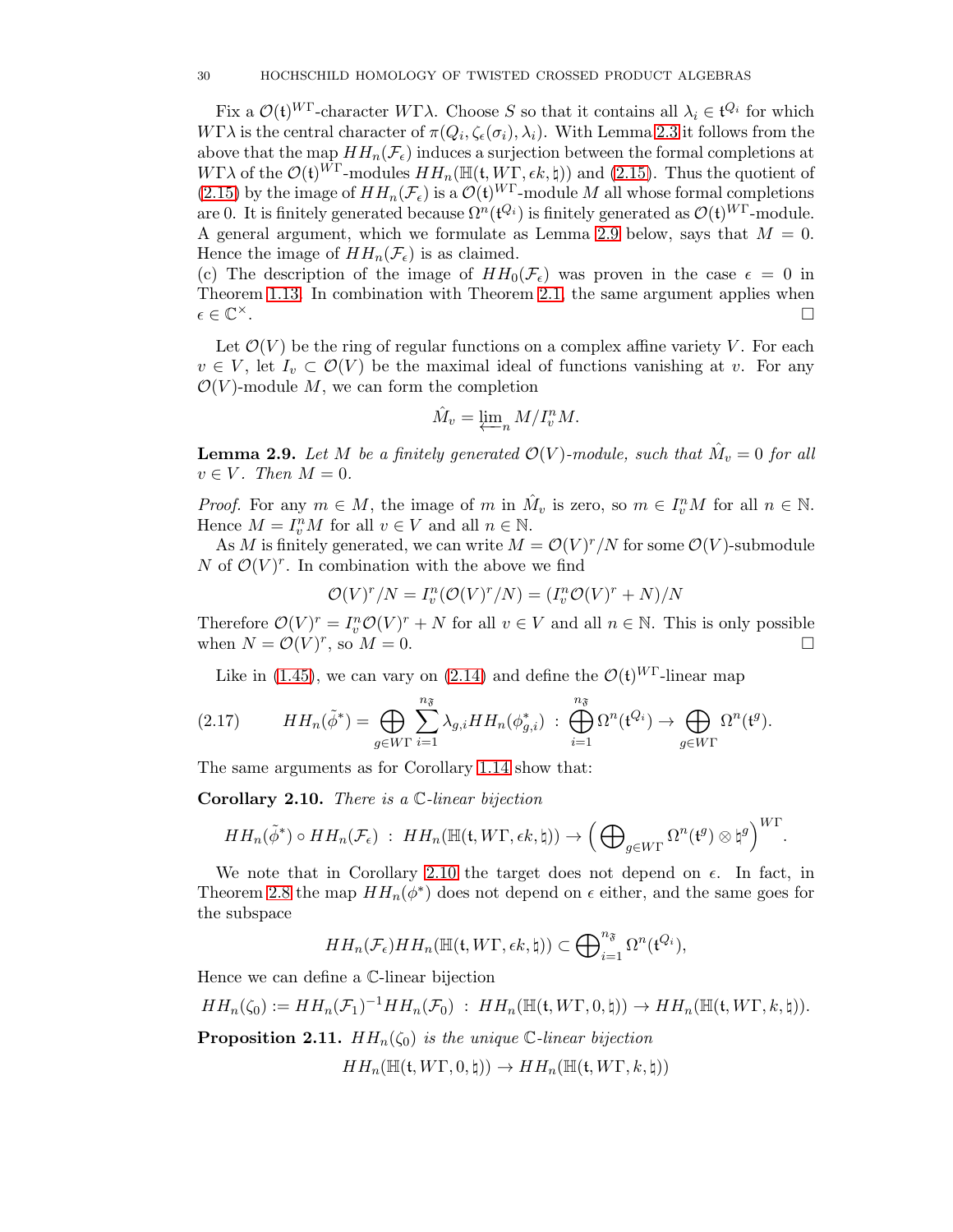such that

<span id="page-30-0"></span>
$$
HH_n(\mathcal{F}_{Q,\sigma}) \circ HH_n(\zeta_0) = HH_n(\mathcal{F}_{Q,\zeta_0(\sigma)})
$$

for all algebraic families of  $\mathbb{H}$ -representations  $\mathfrak{F}(Q, \sigma)$ .

Proof. By construction

(2.18) 
$$
HH_n(\mathcal{F}_{Q_i,\sigma_i}) \circ HH_n(\zeta_0) = HH_n(\mathcal{F}_{Q_i,\zeta_0(\sigma_i)}) \qquad i=1,\ldots,n_{\mathfrak{F}}.
$$

As  $\mathcal{F}_1$  is built from the  $\mathcal{F}_{Q_i,\sigma_i}$  and  $\mathcal{F}_0$  from the  $\mathcal{F}_{Q_i,\zeta_0(\sigma_i)}$ , the property [\(2.18\)](#page-30-0) already determines  $HH_n(\zeta_0)$  uniquely.

It remains to check the condition for an arbitrary algebraic family  $\mathfrak{F}(Q, \sigma)$ . Recall that in Lemma [1.9](#page-13-2) we exhibited a basis of  $\mathbb{C} \otimes_{\mathbb{Z}} R(\mathcal{O}(\mathfrak{t}) \rtimes \mathbb{C}[W\Gamma, \natural])$ , consisting of some virtual representations  $\nu_{g,v}$ . The virtual representations  $\nu_{g,v}^1 = \zeta_0^{-1}(\nu_{g,v})$  form a basis of  $\mathbb{C} \otimes_{\mathbb{Z}} R(\mathbb{H})$ . In [\(2.9\)](#page-25-1) we expressed  $\nu_{g,v}$  as linear combination of members of the families  $\mathfrak{F}(Q_i, \zeta_0(\sigma_i))$ , and by definition  $\nu_{g,v}^1$  is almost the same linear combination, only with  $\mathfrak{F}(Q_i, \sigma_i)$  instead. Write

$$
\operatorname{tr} \pi (Q,\sigma,\lambda) = \sum\nolimits_{g,v} c(g,v,\lambda) \nu^1_{g,v},
$$

then Theorem [2.1](#page-23-1) implies

$$
\operatorname{tr} \pi (Q,\zeta_0(\sigma),\lambda)=\sum\nolimits_{g,v} c(g,v,\lambda) \nu_{g,v}.
$$

Hence there exist  $c'(i, \lambda, v_i) \in \mathbb{C}$  such that

(2.19) 
$$
\pi(Q, \sigma, \lambda) = \sum_{i, v_i} c'(i, \lambda, v_i) \pi(Q_i, \sigma_i, v_i),
$$

$$
\pi(Q, \zeta_0(\sigma), \lambda) = \sum_{i, v_i} c'(i, \lambda, v_i) \pi(Q_i, \zeta_0(\sigma_i), v_i),
$$

in  $\mathbb{C} \otimes_{\mathbb{Z}} R(\mathbb{H})$  and  $\mathbb{C} \otimes_{\mathbb{Z}} R(\mathcal{O}(\mathfrak{t}) \rtimes \mathbb{C}[W\Gamma,\natural])$ , respectively. With [\(2.18\)](#page-30-0) we find that

<span id="page-30-1"></span>
$$
HH_n(\pi(Q, \sigma, \lambda)) \circ HH_n(\zeta) = HH_n(\pi(Q, \zeta_0(\sigma), \lambda)).
$$

The same reasoning for all  $\lambda \in \mathfrak{t}^Q$  simultaneously yields the required property of  $HH_n(\zeta_0).$ 

It turns out that the description of  $HH_n(\mathbb{H})$  in Theorem [2.8](#page-28-0) decomposes further, such that the decomposition reveals the structure as module over the centre. For  $\mathfrak{d} \in \Delta_{\mathbb{H}}$  we define  $\mathcal{F}_{\mathfrak{d}} = \bigoplus_{i \prec \mathfrak{d}} \mathcal{F}_{Q_i, \sigma_i}$ .

**Lemma 2.12.** (a)  $HH_n(\mathcal{F}_1)HH_n(\mathbb{H}) = \bigoplus_{\mathfrak{d} = [Q, \delta] \in \Delta_{\mathbb{H}}} HH_n(\mathcal{F}_{\mathfrak{d}})HH_n(\mathbb{H}).$ 

(b) The subspace

$$
HH_n(\mathbb{H})^{\mathfrak{d}} := HH_n(\mathcal{F}_1)^{-1}HH_n(\mathcal{F}_{\mathfrak{d}})HH_n(\mathbb{H})
$$

of  $HH_n(\mathbb{H})$  can be defined canonically, without choosing any algebraic families of representations.

Proof. (a) By definition the left hand side is contained in the right hand side. From Theorem [2.8](#page-28-0) we know the conditions that describe the left hand side: upon applying  $HH_n(\phi^*)$  one lands in  $\bigoplus_{g\in \langle W\Gamma\rangle} (\Omega^n(V^g) \otimes \natural^g)^{Z_{W\Gamma}(g)}$ . Recall from Lemma [2.7](#page-27-4) that those conditions arose from the virtual  $\mathbb{H}$ -representations  $\nu^1_{g,\lambda}$ .

With Lemma [2.5.](#page-26-1)b we see, in the same way as in the proof of Lemma [2.7,](#page-27-4) that  $HH_n(\phi_0^*)$  sends the image of  $HH_n(\mathcal{F}_1)$ , or equivalently the image of  $HH_n(\mathcal{F}_0)$ , to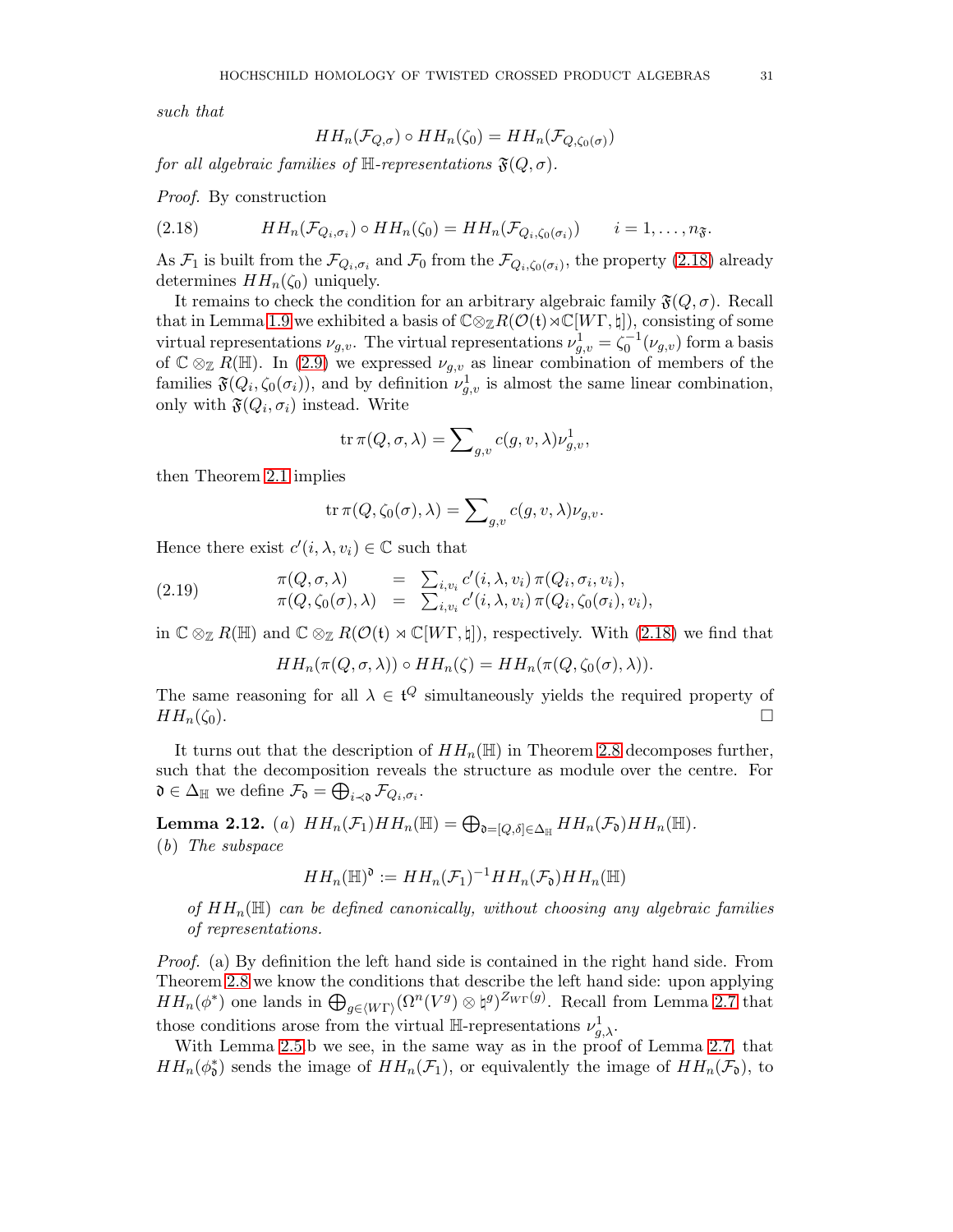$\bigoplus_{g\in \langle W\Gamma\rangle} (\Omega^n(\mathfrak{t}^g)\otimes \mathfrak{t}^g)^{Z_W\Gamma(g)}.$  Hence, for any  $x\in HH_n(\mathbb{H})$ :

$$
HH_1(\mathcal{F}_1)x = \bigoplus_{\mathfrak{d} \in \Delta_{\mathbb{H}}} HH_n(\mathcal{F}_{\mathfrak{d}})x,
$$
  

$$
HH_n(\mathcal{F}_{\mathfrak{d}})x \in HH_n(\mathcal{F}_1)HH_n(\mathbb{H}).
$$

(b) This subspace is well-defined by the injectivity of  $HH_n(\mathcal{F}_1)$  (Theorem [2.8.](#page-28-0)a). Consider an algebraic family  $\mathfrak{F}(Q, \sigma)$  whose tempered part

$$
\mathfrak{F}^{t}(Q,\sigma)=\{\pi(Q,\sigma,\lambda):\lambda\in\sqrt{-1}\mathfrak{t}_{\mathbb{R}}^{Q}\}
$$

lies in  $R_t(\mathbb{H})^{\mathfrak{d}'}$ , for some  $\mathfrak{d}' \in \Delta_{\mathbb{H}} \setminus {\mathfrak{d}}$ . If we express  $\pi(Q, \sigma, \lambda)$  with  $\lambda \in \sqrt{-1} \mathfrak{t}_{\mathbb{R}}^Q$  $\frac{Q}{R}$  as in [\(2.19\)](#page-30-1), all the coefficients  $c'(i, \lambda, v_i)$  with  $i \nless \mathfrak{d}'$  are zero. By construction

$$
HH_n(\mathcal{F}_{Q_j,\sigma_j})HH_n(\mathbb{H})^{\mathfrak{d}}=0 \quad \text{if } j \prec \mathfrak{d}'.
$$

Hence  $HH_n(\mathcal{F}_{Q,\sigma})HH_n(\mathbb{H})^{\mathfrak{d}}$  consists of algebraic differential forms on  $\mathfrak{t}^Q$ , which vanish on  $\sqrt{-1}t_{\mathbb{R}}^{Q}$  $\sqrt{\frac{Q}{\mathbb{R}}}$ . Since  $\sqrt{-1}$ t $_{\mathbb{R}}^{Q}$  $\frac{Q}{R}$  is Zariski-dense in  $\mathfrak{t}^Q$ ,

$$
HH_n(\mathcal{F}_{Q,\sigma})HH_n(\mathbb{H})^{\mathfrak{d}}=0.
$$

On the other hand, by Theorem [2.8](#page-28-0)  $HH_n(\mathcal{F}_0) = \bigoplus_{i \prec \mathfrak{d}} HH_n(\mathcal{F}_{Q_i, \sigma_i})$  is injective on  $HH_n(\mathbb{H})^{\mathfrak{d}}$ . Thus  $HH_n(\mathbb{H})^{\mathfrak{d}}$  can be characterized as

$$
\{x \in HH_n(\mathbb{H}): HH_n(\mathcal{F}_{Q,\sigma})x = 0 \text{ for all algebraic families } \mathfrak{F}(Q,\sigma) \text{ with }
$$

$$
\mathfrak{F}^{t}(Q,\sigma) \text{ in } R_{t}(\mathbb{H})^{\mathfrak{d}'} \text{ for some } \mathfrak{d}' \neq \mathfrak{d} \}. \quad \Box
$$

From Lemma 2.12 and Theorem [2.8](#page-28-0) we conclude:

<span id="page-31-0"></span>Corollary 2.13. There is a canonical decomposition of  $\mathcal{O}(\mathfrak{t})^{WT}$ -modules

$$
HH_n(\mathbb{H})=\bigoplus\nolimits_{\mathfrak{d}\in \Delta_{\mathbb{H}}} HH_n(\mathbb{H})^{\mathfrak{d}}.
$$

The injection

$$
HH_n(\phi_{\mathfrak{d}}^*) \circ HH_n(\mathcal{F}_{\mathfrak{d}}): HH_n(\mathbb{H})^{\mathfrak{d}} \to \bigoplus\nolimits_{g \in \langle W\Gamma \rangle} (\Omega^n(\mathfrak{t}^g) \otimes \natural^g)^{Z_W\Gamma(g)}
$$

is  $\mathcal{O}(\mathfrak{t})^{W\Gamma}$ -linear if we let  $\mathcal{O}(\mathfrak{t})^{W\Gamma}$  act at  $(g, v)$  via evaluation at the central character  $W\Gamma(cc(\delta)+v)$  of  $\nu^{1,\mathfrak{d}}_{g,v}.$ 

**Example 2.14.** Consider the graded Hecke algebra  $\mathbb{H}$  with  $\mathfrak{t} = \mathbb{C}^2$ ,  $\Phi$  of type  $A_2$ with basis  $\Delta = {\alpha = (1,0), \beta = (-1/2, \sqrt{3}/2)}$  and parameters  $k_{\alpha} = k_{\beta} = k \in \mathbb{R}_{>0}$ . The group  $\Gamma$  and the 2-cocyle  $\natural$  are trivial. We have  $W \cong S_3$ ,  $t_\alpha = \mathbb{C} \times \{0\}$ ,  $\mathfrak{t}^{\alpha} = \{0\} \times \mathbb{C}, \mathfrak{t}^{\emptyset} = \mathfrak{t}$  and  $\mathfrak{t}^{\Delta} = \{0\}.$  For each  $\epsilon \in \mathbb{C}$  we need three algebraic families of  $\mathbb{H}(\mathfrak{t}, W, \epsilon k)$ -representations, namely

- $\bullet \ \ \mathfrak{F}(\emptyset,{\operatorname{triv}})=\{\pi(\emptyset,{\operatorname{triv}} ,\lambda)=\operatorname{ind}_{\mathcal{O}(\mathfrak{t})}^{\mathbb{H}(\mathfrak{t},W,\epsilon k)}(\mathbb{C}_{\lambda}):\lambda \in \mathfrak{t}\},$
- $\mathfrak{F}(\{\alpha\},\mathsf{St}_{\alpha})$ , where the Steinberg representation of  $\mathbb{H}_{\alpha}$  is defined by  $\operatorname{St}_{\alpha}|_{\mathbb{C}[W_{\alpha}]} = \operatorname{sgn}_{W_{\alpha}} \text{ and } \operatorname{St}_{\alpha}|_{\mathcal{O}(\mathfrak{t}_{\alpha})} = \mathbb{C}_{-k},$
- $\mathfrak{F}(\Delta, \mathrm{St})$ , where the Steinberg representation of  $\mathbb H$  is defined by  $\mathrm{St}|_{\mathbb{C}[W]} = \mathrm{sgn}_W$  and  $\mathrm{St}|_{\mathcal{O}(\mathfrak{t})} = \mathbb{C}_{(-k, -\sqrt{3}k)}$ .

Let us identify the virtual representations  $\nu_{g,\lambda}^{\epsilon}$ . All maps  $\phi_{g,i}$  are the identity, and the scalars  $\lambda_{q,i}$  can be determined from direct calculations in the algebra  $\mathcal{O}(\mathfrak{t})\rtimes W =$  $\mathbb{H}(\mathfrak{t}, W, 0)$ . The latter reduces further to a calculation in  $\mathbb{C}[W]$  because  $\mathcal{O}(\mathfrak{t})$  acts as evaluation at 0 on all the relevant representations.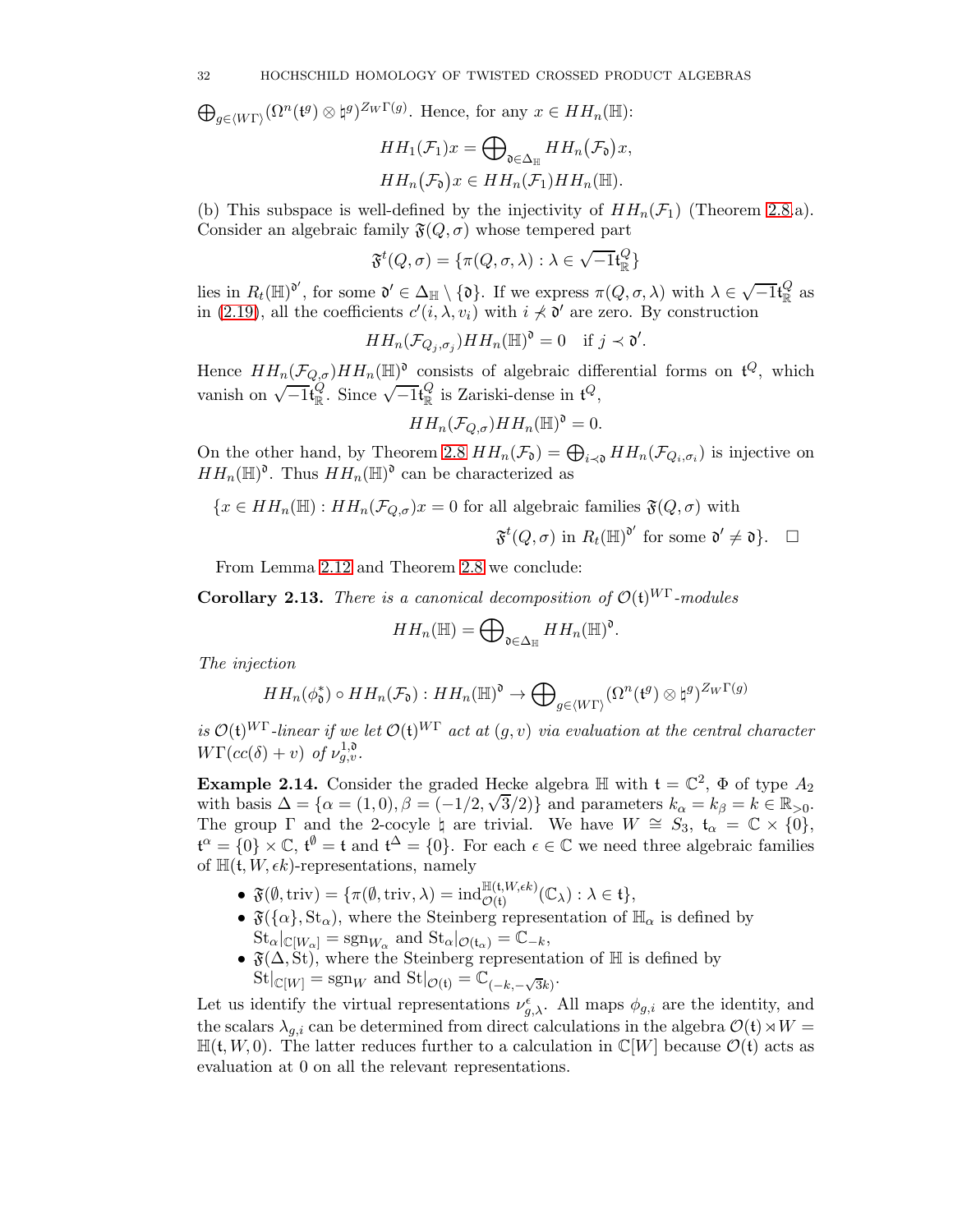- $\nu_{\mathrm{id},\lambda}^{\epsilon} = \mathrm{tr} \, \pi(\emptyset,\mathrm{triv},\lambda),$
- $\nu_{s_{\alpha},\lambda}^{\epsilon} = -\text{tr}\,\pi(\{\alpha\},\text{St}_{\alpha},0) + \text{tr}\,\pi(\emptyset,\text{triv},0)/2$ , because

$$
\mathrm{tr} \,\mathrm{ind}_{W_\alpha}^W(\mathrm{sgn}_{W_\alpha}) + \mathrm{tr} \,\mathrm{ind}_{\{\mathrm{id}\}}^W(\mathrm{triv})/2
$$

is the trace function on W associated to the conjugacy class of  $s_{\alpha}$ ,

•  $\nu_{s_{\alpha}s_{\beta},0}^{\epsilon} = \text{tr}\,St - \text{tr}\,\pi(\{\alpha\},St_{\alpha},0) + \text{tr}\,\pi(\emptyset,\text{triv},0)/3$ , because

 $\mathrm{tr\, sgn}_W - \mathrm{tr\, ind}_{W_\alpha}^W(\mathrm{sgn}_{W_\alpha}) + \mathrm{tr\, ind}_{\{\mathrm{id}\}}^W(\mathrm{triv})/3$ 

is the trace function on W associated to the conjugacy class of  $s_{\alpha}s_{\beta}$ .

When  $\epsilon = 0$  or  $g = id$ ,  $\nu_{g,\lambda}^{\epsilon}$  has central character  $W\lambda$ . In all other cases  $\nu_{g,\lambda}^{\epsilon}$  does not admit a central character.

In this example  $Z_W(s_\alpha) = \{\mathrm{id}, s_\alpha\}$  acts trivially on  $\mathfrak{t}^\alpha$ , and  $Z_W(s_\alpha s_\beta)$  acts trivially on  $\mathfrak{t}^{\Delta} = \{0\}$ . Hence the components of  $HH_n(\phi^*)$  indexed by  $s_{\alpha}$  and  $s_{\alpha}s_{\beta}$  do not impose any further restriction on the image of  $HH_n(\mathcal{F}_{\epsilon})$ . The component of  $HH_n(\phi^*)$  indexed by id must have image invariant under W, and by the expression for  $\nu_{\text{id},\lambda}^{\epsilon}$  that only puts a condition on the image of  $HH_n(\mathcal{F}_{\emptyset,\text{triv}})$ . Thus Theorem [2.8](#page-28-0) provides a bijection

<span id="page-32-1"></span>(2.20) 
$$
HH_n(\mathcal{F}_{\epsilon}): HH_n(\mathbb{H}(\mathfrak{t},W,\epsilon k)) \to \Omega^n(\mathfrak{t})^W \oplus \Omega^n(\mathfrak{t}^{\alpha}) \oplus \Omega^n(\{0\}).
$$

The  $\mathcal{O}(\mathfrak{t})^W$ -module structure on the right hand is standard on  $\Omega^n(\mathfrak{t})^W$ , via evaluations at  $(-\epsilon k, 0) + t^{\alpha}$  on  $\Omega^{n}(t^{\alpha})$  and as evaluation at  $(-\epsilon k, -\epsilon \sqrt{3}k)$  on  $\Omega^{n}(\{0\})$ .

The decomposition of  $R_t(\mathbb{H})$  from Theorem [2.2](#page-23-0) has three direct summands, indexed precisely by above three families. Here  $R_t(\mathbb{H})^{[P,\delta]}$  is spanned by

$$
\{\pi(P,\delta,\lambda): \lambda \in \sqrt{-1} \mathfrak{t}^P_{\mathbb{R}}\}.
$$

For  $\epsilon \in \mathbb{R}_{>0}$ , [\(2.20\)](#page-32-1) is also the decomposition of  $HH_n(\mathbb{H}(\mathfrak{t}, W, \epsilon k))$  from Lemma 2.12.a.

### <span id="page-32-0"></span>2.3. A Morita equivalent algebra.

With applications to *p*-adic groups in mind we also consider some algebras that are Morita equivalent to twisted graded Hecke algebras. Suppose that  $W\Gamma$  is a subgroup of some finite group G and that  $\natural$  extends to a 2-cocycle of G (still denoted  $\natural$ ). Then  $\mathbb{C}[W\Gamma,\natural]$  is a subalgebra of  $\mathbb{C}[G,\natural]$  and G acts on the space

$$
V := G \times_{W\Gamma} \mathfrak{t}
$$

by left multiplication. We fix a set of representatives  $[G/WT] \subset G$  for  $G/WT$ , with  $1 \in [G/WT]$ . Consider a  $g \in [G/WT]$ . In gt we have the root system  $g(\Phi)$  with Weyl group  $gWg^{-1} \subset G$ . We define twisted graded Hecke algebra

$$
\mathbb{H}_g = \mathbb{H}(g\mathfrak{t}, gW\Gamma g^{-1}, k^g, \natural),
$$

where  $k^g(g\alpha) = k(\alpha)$ . By construction there is an algebra isomorphism

$$
\mathrm{Ad}(T_g): \quad \mathbb{H} \quad \to \quad \mathbb{H}_g \\
f T_w \quad \mapsto \quad (f \circ g^{-1}) T_g T_w T_g^{-1} \qquad \quad f \in \mathcal{O}(\mathfrak{t}), w \in W\Gamma.
$$

Next we define  $\mathbb{H}(V, G, k, \natural)$  as the vector space  $\mathcal{O}(V) \otimes_{\mathbb{C}} \mathbb{C}[G, \natural]$  with the multiplication rules:

•  $\mathcal{O}(V)$  and  $\mathbb{C}[G,\sharp]$  are embedded as unital subalgebras,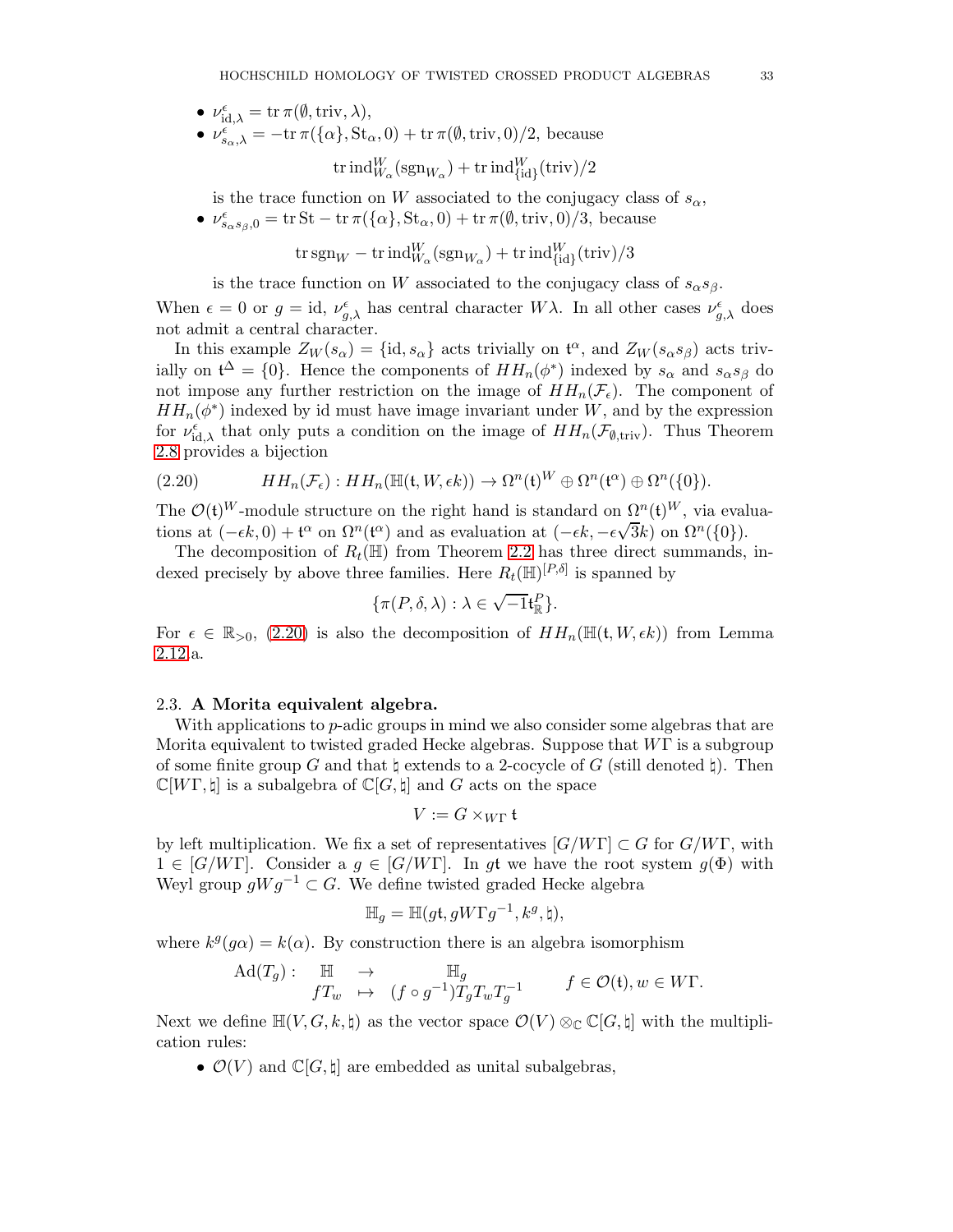- for each  $g \in [G/WT]$ ,  $\mathbb{H}_q$  is embedded as a subalgebra with underlying vector space  $\mathcal{O}(g\mathfrak{t})\otimes \mathbb{C}[gW\Gamma g^{-1},\natural],$
- if  $g, \tilde{g} \in [G/WT]$  and  $g \neq \tilde{g}$ , then  $h \tilde{h} = 0$  for all  $h \in \mathbb{H}_g$ ,  $\tilde{h} \in \mathbb{H}_{\tilde{g}}$ ,
- $T_{\tilde{g}}T_g^{-1}hT_gT_{\tilde{g}}^{-1} = \text{Ad}(T_{\tilde{g}})\text{Ad}(T_g)^{-1}h$  for  $g, \tilde{g} \in [G/W\Gamma], h \in \mathbb{H}_g$ .

It is easily checked that this yields an associative algebra, which in the case  $k = 0$ reduces to  $\mathcal{O}(V) \rtimes \mathbb{C}[G, \natural]$ . The algebras  $\mathbb{H}(V, G, k, \natural)$  and  $\mathbb{H}$  are Morita equivalent via the bimodules  $1_t \mathbb{H}(V, G, k, \natural)$  and  $\mathbb{H}(V, G, k, \natural)1_t$ . In particular

<span id="page-33-0"></span>(2.21) the inclusion 
$$
\mathbb{H} \to \mathbb{H}(V, G, k, \natural)
$$
 is a Morita equivalence

and induces an isomorphism on Hochschild homology. We want to express  $HH_n(\mathbb{H}(V, G, k, \natural))$  so that all the subalgebras  $\mathbb{H}_q$  participate on equal terms.

The family of  $\mathbb{H}$ -representations  $\mathfrak{F}(Q_i, \sigma_i)$  gives rise to a family of  $\mathbb{H}(V, G, k, \natural)$ representations (still denoted  $\mathfrak{F}(Q_i, \sigma_i)$ ) by applying [\(2.21\)](#page-33-0), or equivalently by inducing from  $\mathbb{H}$  to  $\mathbb{H}(V, G, k, \natural)$ . The natural isomorphism

<span id="page-33-1"></span>(2.22) 
$$
\mathrm{ind}_{\mathbb{H}}^{\mathbb{H}(V,G,k,\natural)} \pi(Q_i,\sigma_i,\lambda_i) \cong \mathrm{ind}_{\mathbb{H}_g}^{\mathbb{H}(V,G,k,\natural)} \pi(g(Q_i),\mathrm{Ad}(T_g)\cdot \sigma_i,g(\lambda_i))
$$

shows that  $\mathfrak{F}(Q_i, \sigma_i)$  can also be obtained from the family of  $\mathbb{H}_g$ -representations  $\mathfrak{F}(g(Q_i), \text{Ad}(T_g) \cdot \sigma_i)$ . The  $\mathcal{O}(\mathfrak{t})^W$ -algebra homomorphism  $\mathcal{F}_{Q_i, \sigma_i}$  extends naturally to  $\mathbb{H}(G, V, k, \natural)$  with the same formulas, only now for the representations [\(2.22\)](#page-33-1). Similarly  $HH_n(\mathcal{F}_1)$  extends naturally to

<span id="page-33-2"></span>
$$
HH_n(\mathcal{F}_1) : HH_n(\mathbb{H}(V, G, k, \natural)) \to \bigoplus_{i=1}^{n_{\mathfrak{F}}}\Omega^n(\mathfrak{t}^{Q_i}).
$$

From the canonical isomorphism

(2.23) 
$$
\Omega^n(g^{-1}): \bigoplus_{i=1}^{n_{\mathfrak{F}}}\Omega^n(\mathfrak{t}^{Q_i}) \to \bigoplus_{i=1}^{n_{\mathfrak{F}}}\Omega^n((gt)^{g(Q_i)})
$$

and [\(2.22\)](#page-33-1) we see that  $HH_n(\mathcal{F}_1)$  arises by performing the analogous constructions to the family of  $\mathbb{H}_g$ -representations  $\mathfrak{F}(g(Q_i), \text{Ad}(T_g) \cdot \sigma_i)$ .

For 
$$
g \in [G/WT], w \in WT, 1 \le i \le n_{\mathfrak{F}}, v \in g(\mathfrak{t}^w)
$$
 we define  
\n
$$
\phi_{g,w,i} = \phi_{w,i} \circ g^{-1} : g(\mathfrak{t}^w) \to \mathfrak{t}^{Q_i},
$$
\n
$$
\lambda_{g,w,i} = \natural^w(g)\lambda_{w,i},
$$
\n
$$
\nu_{g,w,v} = \sum_{i=1}^{n_{\mathfrak{F}}} \lambda_{g,w,i} \text{ind}_{\mathbb{H}}^{\mathbb{H}(V,G,k,\natural)} \pi(Q_i, \sigma_i, \phi_{g,w,i}(v)).
$$

We let G act on  $[G/W\Gamma] \times W\Gamma$  by

$$
\tilde{g}(g, w) = (h, \tilde{w}w\tilde{w}^{-1})
$$
 if  $\tilde{g}g = h\tilde{w}$  with  $h \in [G/\Gamma], \tilde{w} \in W\Gamma$ .

<span id="page-33-3"></span>**Lemma 2.15.** For  $h \in G, g \in [G/W\Gamma], w \in W\Gamma$  and  $v \in g(\mathfrak{t}^w)$ :

$$
\nu_{h(g,w),hv} = \natural^{gwg^{-1}}(h)\nu_{g,w,v}.
$$

*Proof.* By definition  $\nu_{g,w,v} = \phi^w(g)\nu_{1,w,g^{-1}v}$ . As

$$
\nu_{1,w,v} = \mathrm{ind}_\mathbb{H}^{\mathbb{H}(V,G,k,\natural)}(\nu_{w,v}^1)
$$

and  $\text{ind}_{\mathbb{H}}^{\mathbb{H}(V,G,k,\natural)}$  is a Morita equivalence, the  $\nu_{1,w,v}$  satisfy the same relations as the  $ν_{w,v}^1$ . In particular, by Lemma [2.5.](#page-26-1)a  $ν_{1,γwγ^{-1},hv} = \n\downarrow^w(γ)ν_{1,w,v}$  for  $γ ∈ WΓ$ . From these properties we deduce, for  $h = \tilde{g}\tilde{w} \in G$ :

$$
\begin{split} \nu_{h(1,w),hv}=\nu_{\tilde{g},\tilde{w}w\tilde{w}^{-1},\tilde{g}\tilde{w}v} & =\natural^{\tilde{w}w\tilde{w}^{-1}}(\tilde{g})\nu_{1,\tilde{w}w\tilde{w}^{-1},\tilde{w}v}\\ &=\natural^{\tilde{w}w\tilde{w}^{-1}}(\tilde{g})\natural^w(\tilde{w})\nu_{1,w,v}=\natural^w(h)\nu_{1,w,v}, \end{split}
$$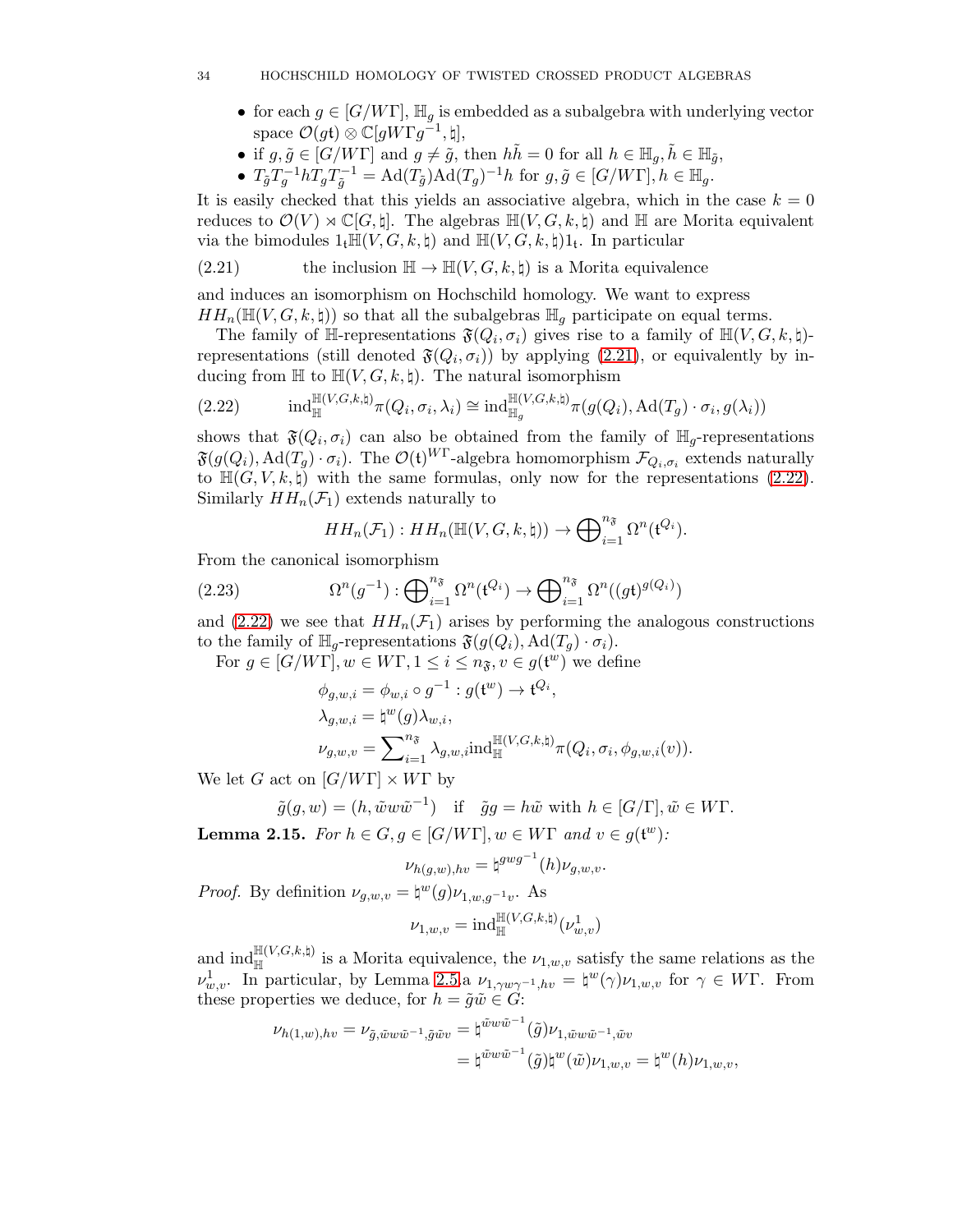where the last step relies on Lemma [1.3.](#page-8-3) It follows that

$$
\nu_{h(g,w),hv} = \nu_{hg(1,w),hv} = \natural^w(hg)\nu_{1,w,g^{-1}v} = \natural^w(hg)\natural^w(g)^{-1}\nu_{g,w,v} = \natural^{gwg^{-1}}(h)\nu_{g,w,v},
$$
  
where we used Lemma 1.3 again.

The version of [\(1.45\)](#page-19-3) and [\(2.17\)](#page-29-3) for  $\mathbb{H}(V, G, k, \natural)$  is the map  $HH_n(\tilde{\phi}^*)$  defined as

$$
\bigoplus_{g\in[G/W\Gamma]} \bigoplus_{w\in W\Gamma} \sum_{i=1}^{n_{\mathfrak{F}}}\lambda_{g,w,i}HH_n(\phi_{g,w,i}^*)\;:\;\bigoplus_{i=1}^{n_{\mathfrak{F}}}\Omega^n({\mathfrak{t}}^{Q_i})\to \bigoplus_{g\in[G/W\Gamma]} \bigoplus_{w\in W\Gamma} \Omega^n(g\cdot {\mathfrak{t}}^w).
$$

By [\(2.22\)](#page-33-1) and [\(2.23\)](#page-33-2), all the subalgebras  $\mathbb{H}_q$  are involved in the same way in  $HH_n(\tilde{\phi}^*)$ . The map  $HH_n(\tilde{\phi}^*)$  is injective for the same reasons as  $HH_n(\phi^*)$ , see Lemmas [1.12](#page-17-3) and [2.7.](#page-27-4)

Proposition 2.16. (a) The map

$$
HH_n(\mathcal{F}_1) : HH_n(\mathbb{H}(V, G, k, \natural)) \to \bigoplus_{i=1}^{n_{\mathfrak{F}}} \Omega^n(\mathfrak{t}^{Q_i})
$$

is a  $\mathcal{O}(V)^G$ -linear injection.

(b) The C-linear map

$$
HH_n(\tilde{\phi}^*) : HH_n(\mathcal{F}_1)HH_n(\mathbb{H}(V, G, k, \natural)) \to \Big(\bigoplus_{g \in [G/W\Gamma]} \bigoplus_{w \in W\Gamma} \Omega^n(g \cdot \mathfrak{t}^w) \otimes \natural^{gwg^{-1}}\Big)^G
$$

is bijective.

(c)  $HH_0(\mathcal{F}_1)HH_0(\mathbb{H}(V,G,k,\natural))$  equals the set of  $\sum_{i=1}^{n_{\mathfrak{F}}} \omega_i \in \bigoplus_{i=1}^{n_{\mathfrak{F}}} \mathcal{O}(\mathfrak{t}^{Q_i})$  for which the map

$$
\mathrm{ind}_{\mathbb{H}}^{\mathbb{H}(V,G,k,\natural)} \pi(Q_i,\sigma_i,\phi_{g,w,i}(v)) \ \mapsto \ \omega_i(\lambda_i) \qquad i=1,\ldots,n_{\mathfrak{F}},\lambda_i \in \mathfrak{t}^{Q_i}
$$

descends to a linear function on  $\mathbb{C} \otimes_{\mathbb{Z}} R(\mathbb{H}(V, G, k, \natural))$ . This provides an isomorphism of  $\mathcal{O}(V)^G$ -modules

.

<span id="page-34-0"></span>
$$
HH_0(\mathcal{F}_1)HH_0(\mathbb{H}(V,G,k,\natural)) \cong (\mathbb{C} \otimes_{\mathbb{Z}} R(\mathbb{H}(V,G,k,\natural)))_{reg}^*
$$

*Proof.* (a) Lemma [2.3](#page-25-3) says that  $HH_n(\mathcal{F}_1)$  is a homomorphism of modules over  $\mathcal{O}(V)^G = \mathcal{O}(\mathfrak{t})^{WT}$ . By Lemma [2.4](#page-25-4) and [\(2.21\)](#page-33-0), it is injective.

(b) From Corollary [2.10](#page-29-2) we know that the projection of the image of  $HH_n(\tilde{\phi}^*)HH_n(\mathcal{F}_1)$  on the summands indexed by  $g=1$  is precisely

(2.24) 
$$
\left(\bigoplus_{w\in W\Gamma}\Omega^n(\mathfrak{t}^w)\otimes\mathfrak{h}^w\right)^{W\Gamma}.
$$

By Lemma [2.15](#page-33-3) this image consists of G-invariant elements. Hence every element in the image of  $HH_n(\tilde{\phi}^*)HH_n(\mathcal{F}_1)$  is determined by its summands with  $g = 1$ . From the natural isomorphism of [\(2.24\)](#page-34-0) with the asserted image (via removing the summands with  $g \neq 1$ ) we see that  $HH_n(\tilde{\phi}^*)HH_n(\mathcal{F}_1)$  indeed has that image. (c) This follows from Theorem [2.8](#page-28-0) and the Morita equivalence  $(2.21)$ .

We define a  $\mathbb{H}(V, G, k, \natural)$ -representation  $\pi$  to be tempered if the  $\mathbb{H}$ -representation  $1<sub>t</sub>\pi$  is tempered. The decomposition from Theorem [2.2](#page-23-0) also holds for the category of finite dimensional tempered  $\mathbb{H}(V, G, k, \natural)$ -representations, by the Morita equivalence